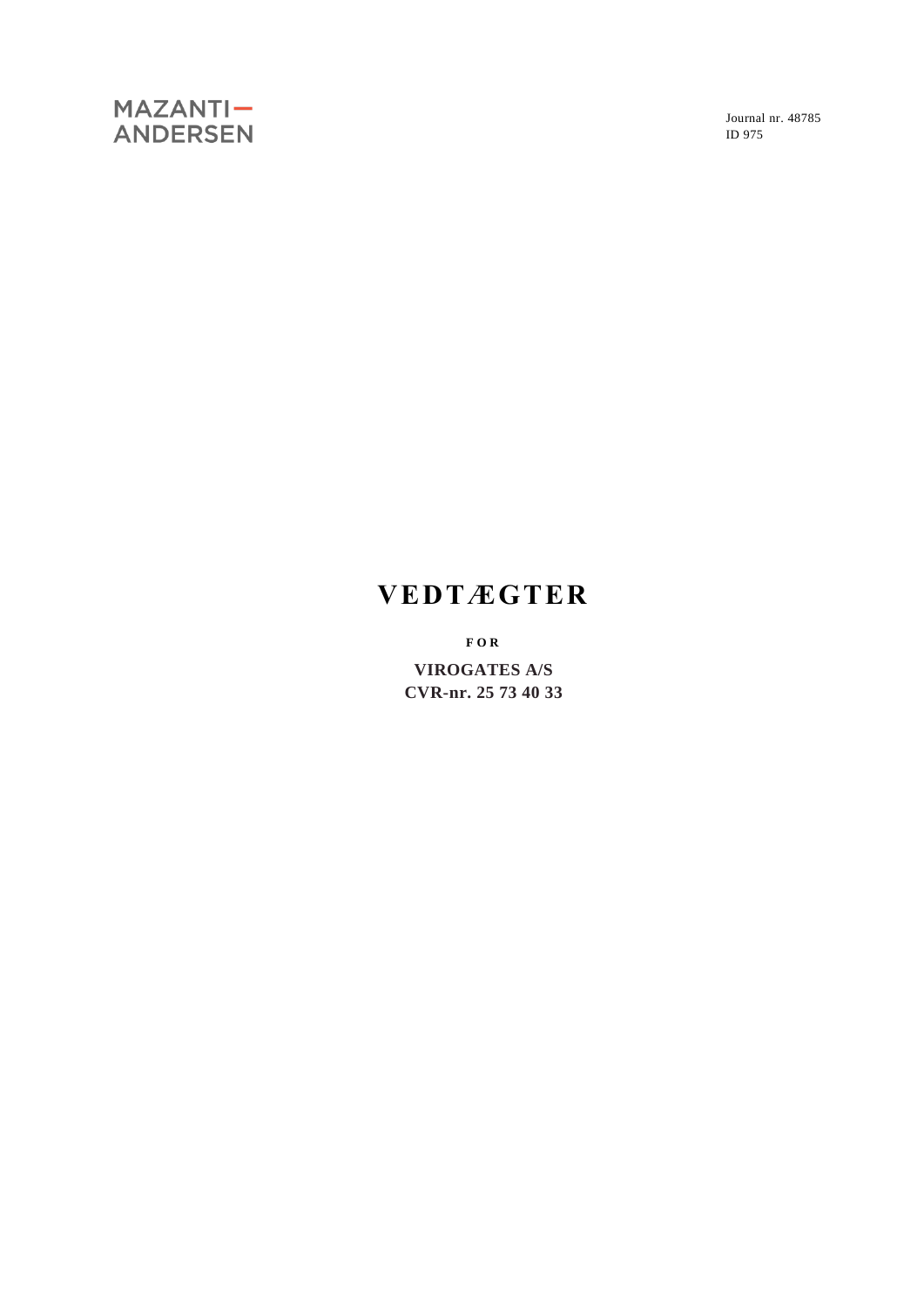**VEDTÆGTER for VIROGATES A/S (CVR-nr. 25 73 40 33) ("Selskabet")**

### **1. Navn og formål 1. Name and object**

- 1.1 Selskabet navn er ViroGates A/S. 1.1 The corporate name of the Company
- 1.2 Selskabets formål er at drive virksomhed med udvikling, markedsføring og salg og distribution af produkter og serviceydelser inden for medicinsk diagnosticering og prognosticering og det farmaceutiske marked.

#### **2. Aktiekapital 2. Capital and shares of the Company**

- 2.1 Selskabets aktiekapital er kr. 3.170.083 fordelt i aktier á kr. 1 (kroner en) eller multipla heraf. Aktiekapitalen er fuldt indbetalt.
- 2.2 Aktierne skal lyde på navn og være noteret i selskabets ejerbog. Ejerbogen føres af Computershare A/S, CVR nr. 27 08 88 99.
- 2.3 Indtil 1. april 2027 er bestyrelsen ad en eller flere gange bemyndiget til at forhøje Selskabets aktiekapital med op til nominelt kr. 317.008 på nærmere af bestyrelsen fastsatte vilkår uden fortegningsret for sel-

Unofficial translation

### **ARTICLES OF ASSOCIATION of VIROGATES A/S (Company reg. No 25 73 40 33) (the "Company")**

is ViroGates A/S.

The objects of the Company are to establish and carry on the business of development, marketing and distribution of products and services for the medical diagnostic, prognostic and pharmaceutical market.

- 2.1 The Company's share capital is DKK 3,170,083 divided into shares of 1 DKK (Danish kroner one) or multiple thereof. The share capital has been paid up in full.
	- All shares shall be issued in the name of the holder and shall be registered in the Company's register of shareholders. The shareholders' register shall be kept by Computershare A/S, Company reg. no. 27 08 88 99.
	- Until 1 April 2027, the Board of Directors is authorised to, in one or several rounds, increase the Company's share capital by up to nominally DKK 317,008 without preemption rights for the shareholders at terms to be decided by the Board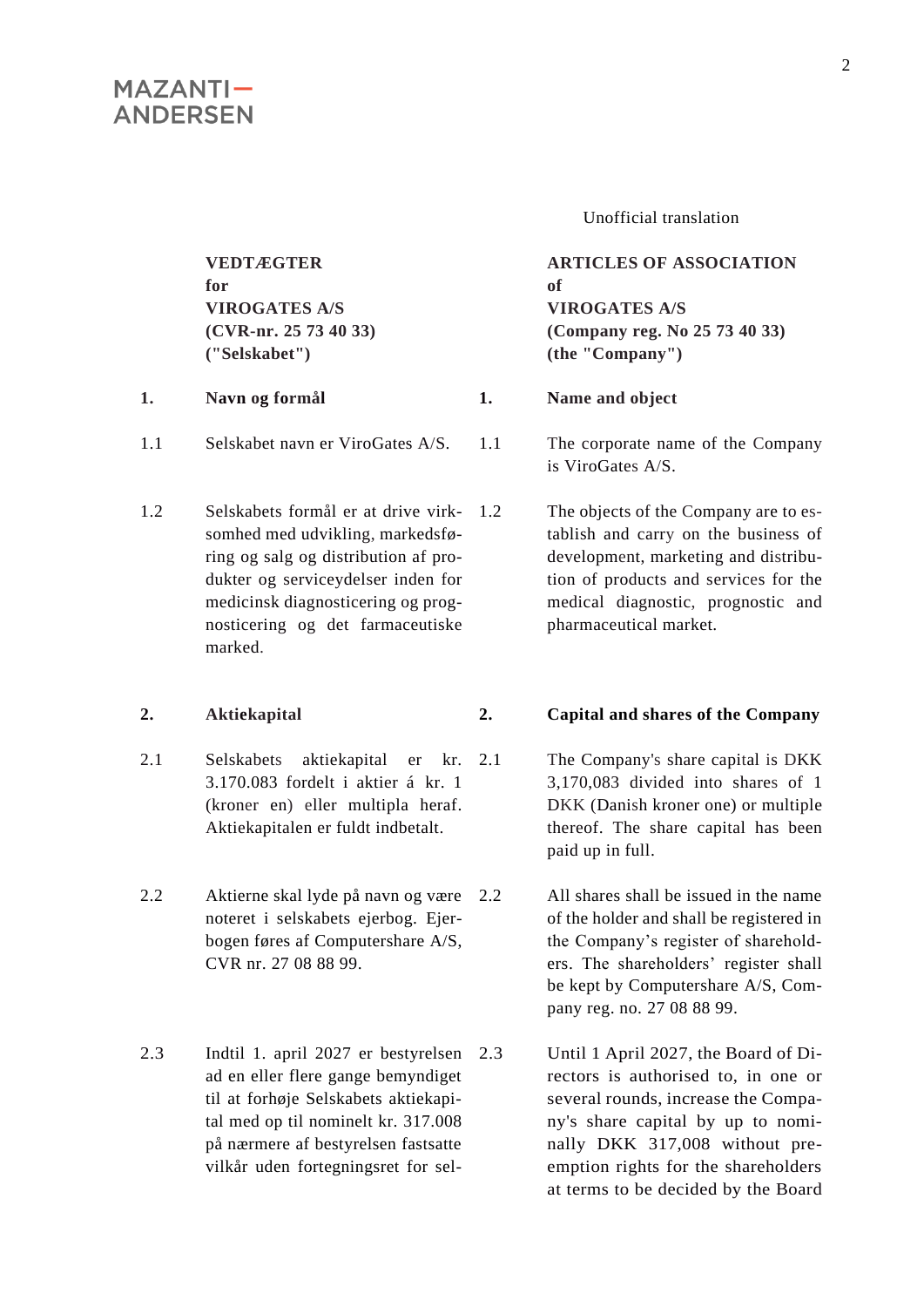skabets aktionærer, idet dog følgende vilkår skal være gældende for bemyndigelsen:

De nye aktier skal tegnes til markedskurs eller favørkurs, og denne fastsættes af bestyrelsen. De nye aktier skal være omsætningspapirer, lydende på navn og være ligestillet med den bestående aktiekapital.

Kapitalforhøjelser kan også gennemføres som vederlag for Selskabets overtagelse af en bestående virksomhed eller bestemte formuegoder og ved konvertering af gæld.

Bemyndigelsen kan anvendes sammen med bemyndigelsen i pkt. 2.3.1 og der kan samlet udstedes op til nominelt kr. 634.016 aktier ved kombination af bemyndigelserne. En uudnyttet bemyndigelse fra pkt. 2.3.1 kan udnyttes under pkt. 2.3.

2.3.1 Indtil 1. april 2027 er bestyrelsen ad en eller flere gange bemyndiget til at forhøje Selskabets aktiekapital med op til nominelt kr. 317.008 på nærmere af bestyrelsen fastsatte vilkår med fortegningsret for selskabets aktionærer, idet dog følgende vilkår skal være gældende for bemyndigelsen:

> De nye aktier skal tegnes til markedskurs eller favørkurs, og denne fastsættes af bestyrelsen. De nye aktier skal være omsætningspapirer lydende på navn og være ligestillet med den bestående aktiekapital.

of Directors, however, the following conditions must apply to the authority granted:

The new shares shall be subscribed at market price or at a discounted price, which shall be determined by the Board of Directors. The new shares shall be negotiable instruments, registered in the name of the holder and be ranked pari passu with the existing share capital.

Capital increases may also be carried out as consideration for the Company's takeover of an existing business or specific assets or by way of conversion of debt.

The authorization may be used together with the authorization in art. 2.3.1 to issue a total of up to a nominal 634,016 of shares by combining the authorizations. Any unused authorization from art. 2.3.1 may be used under art. 2.3.

Until 1 April 2027, the Board of Directors is authorised to, in one or several rounds, increase the Company's share capital by up to nominally DKK 317,008 with pre-emption rights for the shareholders at terms to be decided by the Board of Directors, however, the following conditions must apply to the authority granted:

The new shares shall be subscribed at market price or at a discounted price, which shall be determined by the Board of Directors. The new shares shall be negotiable instruments, registered in the name of the holder and be ranked pari passu with the existing share capital.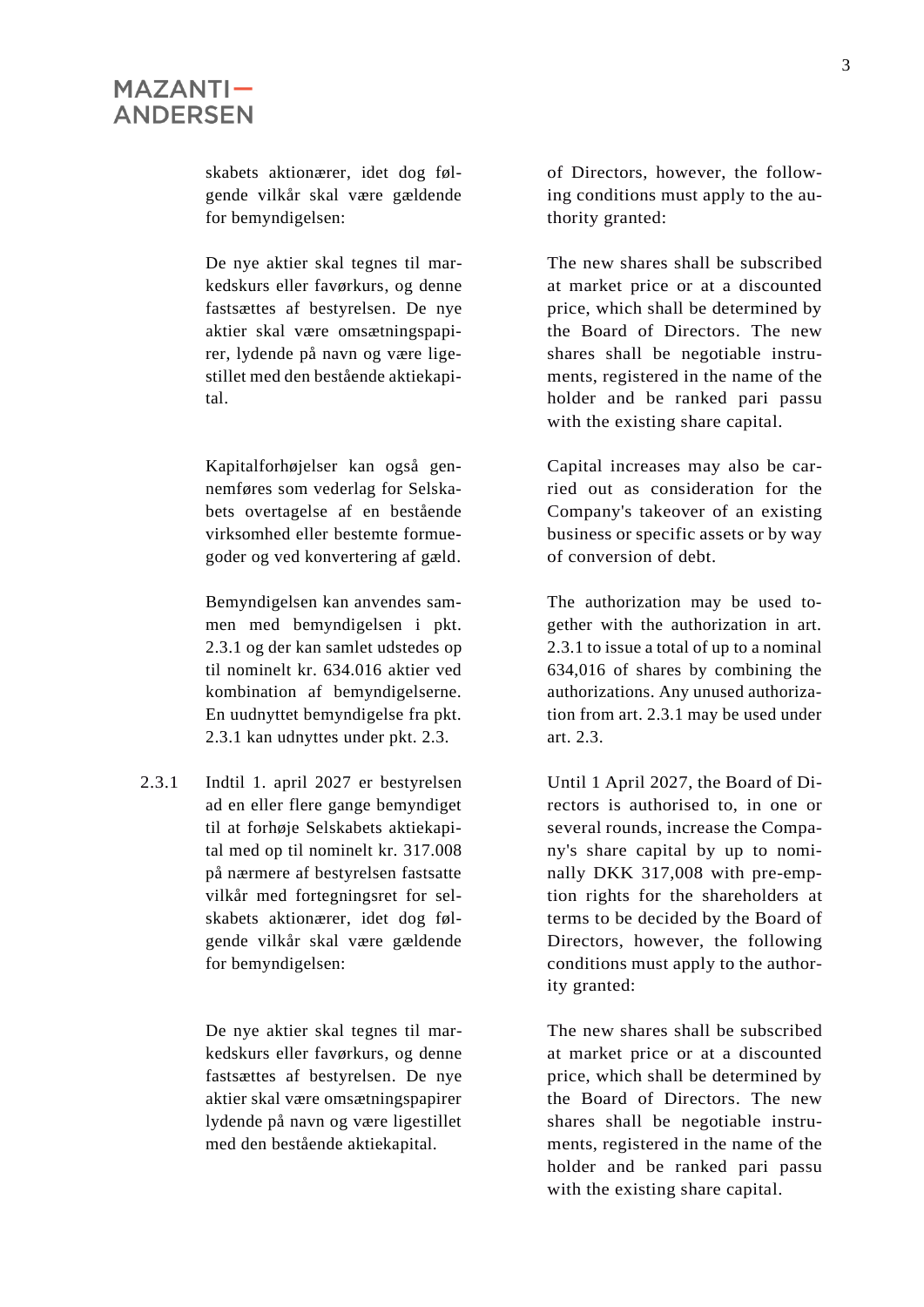Kapitalforhøjelser kan også gennemføres som vederlag for Selskabets overtagelse af en bestående virksomhed eller bestemte formuegoder og ved konvertering af gæld.

Bemyndigelsen kan anvendes sammen med bemyndigelsen i pkt. 2.3 og der kan samlet udstedes op til nominelt kr. 634.016 aktier ved kombination af bemyndigelserne. En uudnyttet bemyndigelse fra pkt. 2.3 kan udnyttes under pkt. 2.3.1.

- 2.4 [ophævet] 2.4 [cancelled] 2.5 [ophævet] 2.4 [cancelled] 2.6 [ophævet] 2.4 [cancelled]
- 2.7 [ophævet] 2.4 [cancelled]
- 2.8 Bestyrelsen er indtil 1. april 2023 bemyndiget til at erhverve egne aktier op til 10 % af den til enhver tid værende samlede aktiekapital til en pris svarende til markedsprisen (forstået som den aktuelle noterede handelskurs) med tillæg/fradrag af op til 10%.
- 2.9 10.900.000 kr. konvertibelt gældsbrev.
- 2.9.1 Selskabet udstedte den 30. januar 2018 et konvertibelt gældsbrev på 10.900.000 kr. ("Lånet") til en gruppe långivere ("Långiverne"). Lånet forfaldt til betaling den 31. december 2018 ("Forfaldsdatoen") men var forinden blevet delvist konverteret til aktier i selskabet. I forbindelse med konverteringen ud-

Capital increases may also be carried out as consideration for the Company's takeover of an existing business or specific assets or by way of conversion of debt.

The authorization may be used together with the authorization in art. 2.3 to issue a total of up to a nominal 634,016 of shares by combining the authorizations. Any unused authorization from art. 2.3 may be used under art. 2.3.1.

- -
	- -
		- 2.8 Until 1 April 2023, the Board of Directors is authorised to purchase own shares up to 10 per cent of the total share capital from time to time at market price (to be understood as the actual listed trading price) with an addition/subtraction of up to 10 %.

2.9 DKK 10,900,000 Loan Convertible into Shares.

2.9.1 On 30 January 2018 the Company issued a loan convertible into shares in the amount of DKK 10,900,000 (the "Loan") to a group of lenders (the "Lenders"). The Loan fell due on 31 December 2018 (the "Maturity Date") but was prior to that in part converted into shares in the Company. In connection with the conversion, 216,959 warrants were issued to the converting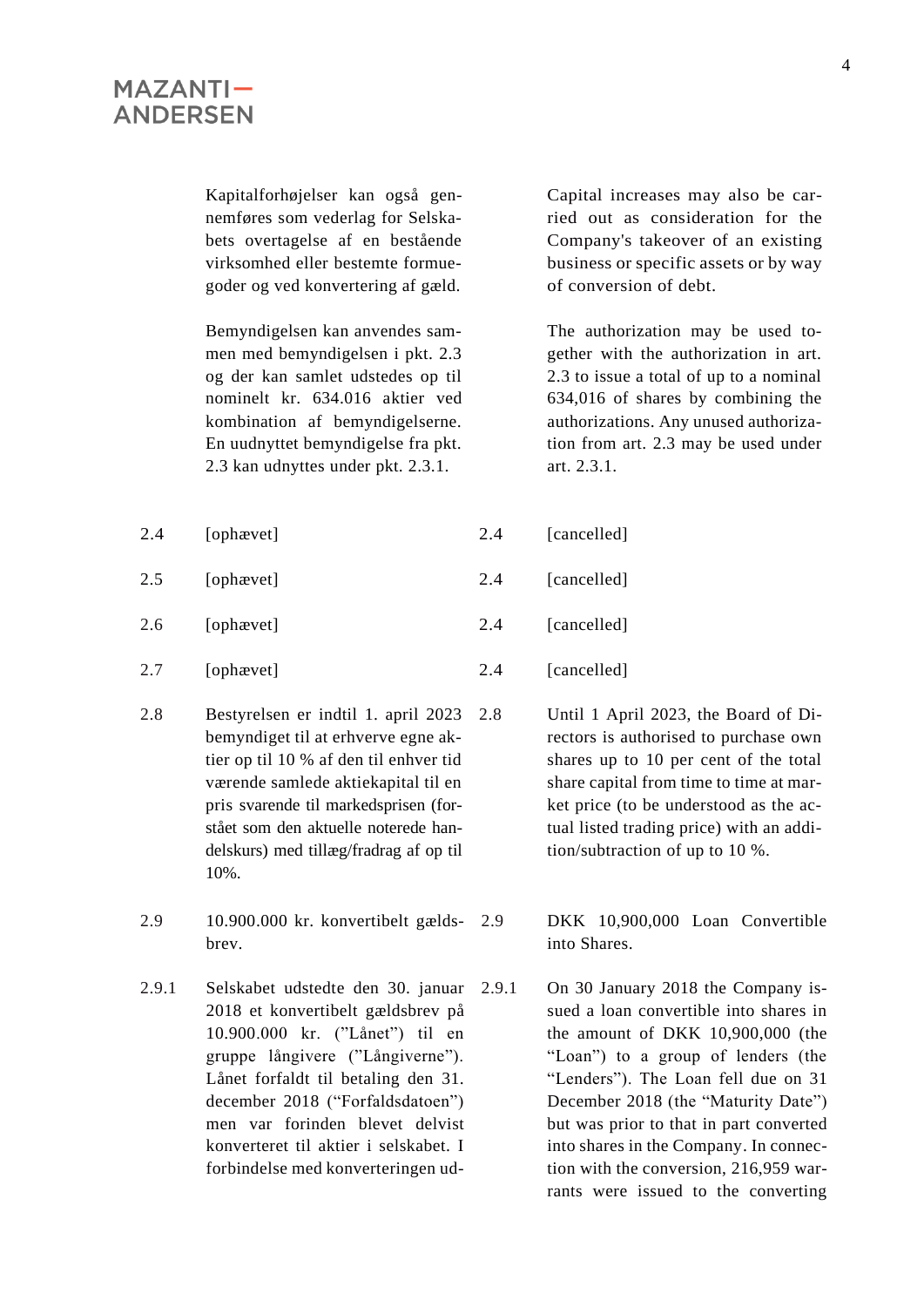stedtes 216.959 warrants til de konverterende Långivere i overensstemmelse med vilkårene for Lånet, jf. nærmere nedenfor pkt. 2.10.2.

- 2.10. Bemyndigelse til bestyrelsen til udstedelse af warrants
- 2.10.1 Bestyrelsen er i perioden frem til 1. april 2020 bemyndiget til ad én eller flere gange at udstede op til i alt 183.084 stk. warrants, der hver giver ret til tegning af én aktie á nominelt kr. 1 i selskabet. Bestyrelsen er samtidig bemyndiget til at foretage hertil hørende kapitalforhøjelser på indtil nominelt kr. 183.084. Warrants kan udstedes til direktionen og nøglemedarbejdere i selskabets og dets datterselskaber uden fortegningsret for selskabets aktionærer. Udnyttelseskursen på warrants, som udstedes i henhold til denne bemyndigelse, skal fastsættes i trancher, således at udnyttelseskursen på de warrants som er omfattet af denne bemyndigelse fastsættes som følger: 1/3 skal have en udnyttelseskurs svarende til en værdiansættelse af selskabets aktier på kr. 60 mio.; 1/3 skal have en udnyttelseskurs svarende til en værdiansættelse af selskabets aktier på kr. 90 mio.; og 1/3 skal have en udnyttelseskurs svarende til en værdiansættelse af selskabets aktier på kr. 125 mio. De øvrige vilkår for warrants, der udstedes i henhold til bemyndigelsen, fastsættes af bestyrelsen.
- 2.10.2 Bestyrelsen er i perioden frem til 2.10.2 juni 2020 bemyndiget til ad én eller flere gange at udstede op til i alt 221.018 stk. warrants, der hver gi-

Lenders in accordance with the terms of the Loan, see article 2.10.2 below.

- 2.10. Authorization to the board of directors to issue warrants
- 2.10.1 During the period until 1 April 2020, the Board of Directors shall on one or several occasions be authorized to issue up to a total of 183,084 warrants, each representing a right to subscribe for one share in the company at a nominal value of DKK 1. The Board is further authorized to conduct the capital increases related thereto of up to nominally DKK 183,084. Warrants may be issued to the Management and key employees in the company and the company's subsidiaries without pre-emptive rights for existing shareholders. The exercise price for warrants issued pursuant to this authorization shall be fixed in tranches in such way that the exercise price for the warrants which are covered by this authorization shall be fixed as follows: the exercise price of 1/3 of the warrants shall be equal to a valuation of the company's shares of DKK 60m; the exercise price of 1/3 of the warrants shall be equal to a valuation of the company's shares of DKK 90m; and the exercise price of 1/3 of the warrants shall be equal to a valuation of the company's shares of DKK 125m. The Board will set out the remaining conditions for the warrants issued pursuant to this authorization.
- During the period until June 2020, the Board of Directors shall on one or several occasions be authorized to issue up to a total of 221,018 warrants, each representing a right to subscribe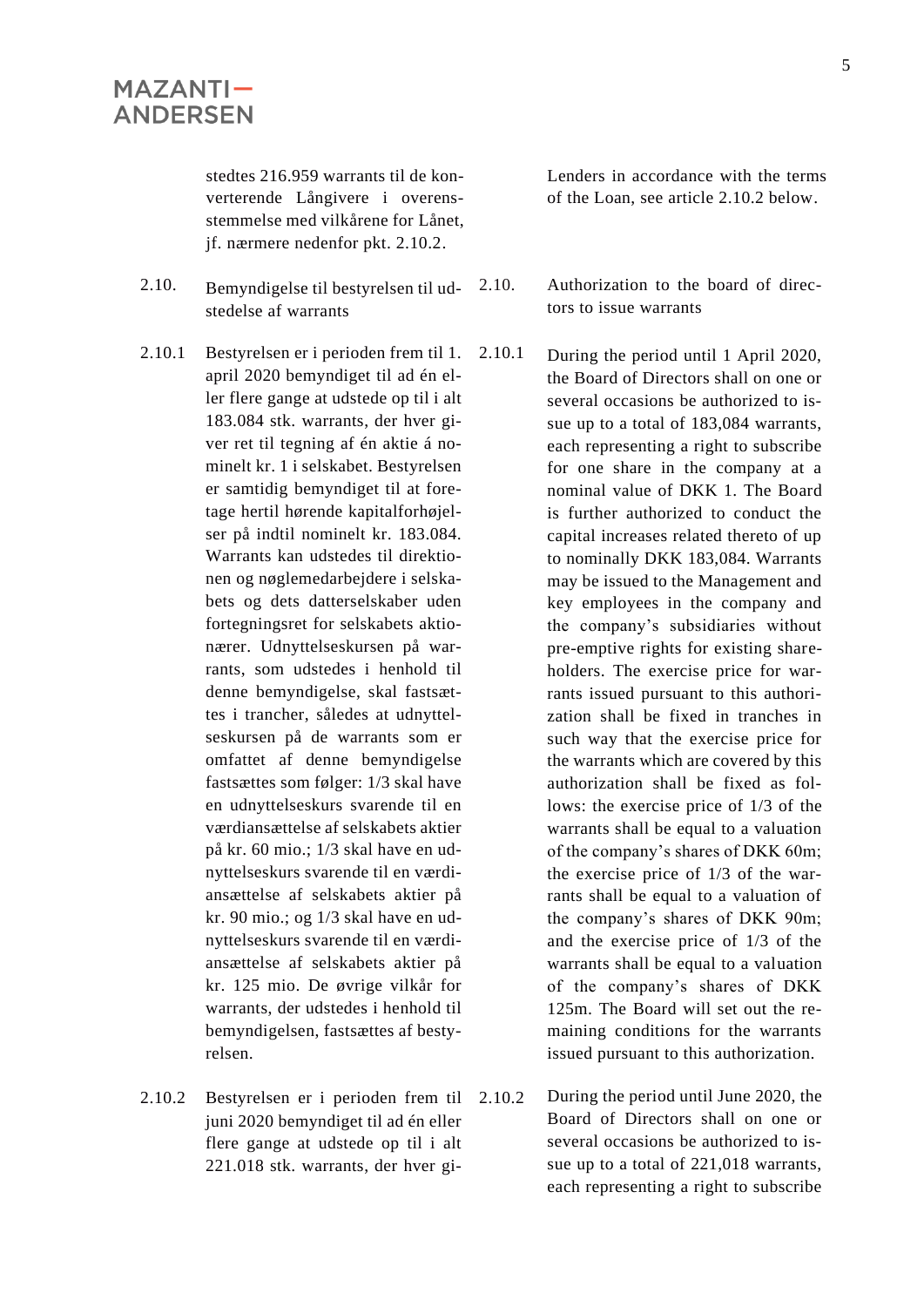ver ret til tegning af én aktie á nominelt kr. 1 i selskabet. Bestyrelsen er samtidig bemyndiget til at foretage hertil hørende kapitalforhøjelser på indtil nominelt kr. 221.018. Warrants kan, uden fortegningsret for selskabets aktionærer, udstedes til de i pkt. 2.9 omtalte Långivere under opfyldelse af de specifikt for Lånene angivne forudsætninger, herunder at Lånene konverteres til aktier i selskabet. Udnyttelseskursen på warrants, som udstedes i henhold til denne bemyndigelse, skal fastsættes til den samme kurs, som konverteringen af Lånene sker til, jf. ovenfor. De øvrige vilkår for warrants, der udstedes i henhold til bemyndigelsen, fastsættes af bestyrelsen under overholdelse af vilkårene for Lånene.

I forbindelse med selskabets notering på Nasdaq First North Denmark den 26. juni 2018 udnyttede en række Långivere deres ret til at konvertere Lånene. Som følge heraf blev der udstedt 216.959 warrants til de pågældende Långivere. Hver warrant er underlagt de i bilag 2.10.2 af 26. juni 2018 til disse vedtægter angivne vilkår og giver warrantindehaveren ret til at tegne én aktie á nominelt kr. 1 mod betaling af kr. 91 svarende til tegningskursen ved noteringen på Nasdaq First North Denmark. Udnyttelse af warrants skal ske senest den 25. juni 2020. Der kan ikke længere udstedes warrants i medfør af dette pkt. 2.10.2.

2.10.3 Bestyrelsen kan efter de til enhver tid gældende regler i selskabsloven genanvende eller genudstede bort-

for one share in the company with a nominal value of DKK 1. The Board is further authorized to conduct the capital increases related thereto of up to nominally DKK 221,018. Warrants may, without pre-emptive rights for existing shareholders, be issued to the Lenders referred to in article 2.9 subject to fulfilment of the conditions specifically set out for the Loans, including that the Loans be converted to shares in the company. The exercise price for warrants issued pursuant to this authorization shall be fixed at the same price as the conversion of the Loans takes place. The Board will set out the remaining conditions for the warrants issued pursuant to this authorization under fulfilment of the conditions set out for the Loans.

In connection with the Company's listing on Nasdaq First North Denmark on 26 June 2018 a number of Lenders exercised their right to convert the Loans. As a consequence hereof, 216,959 warrants were issued to the Lenders in question. Each warrant is subject to the terms set forth in appendix 2.10.2 of 26 June 2018 to these articles and give the warrant holder the right to subscribe for one share of nominal DKK 1 against payment of DKK 91 corresponding to the issue price offered in connection with the listing on Nasdaq First North Denmark. Exercise of the warrants shall take place not later than 25 June 2020. There can no longer be issued warrants pursuant to this article 2.10.2.

2.10.3 According to the rules of the Companies Act applicable at any time, the Board of Directors may re-use or re-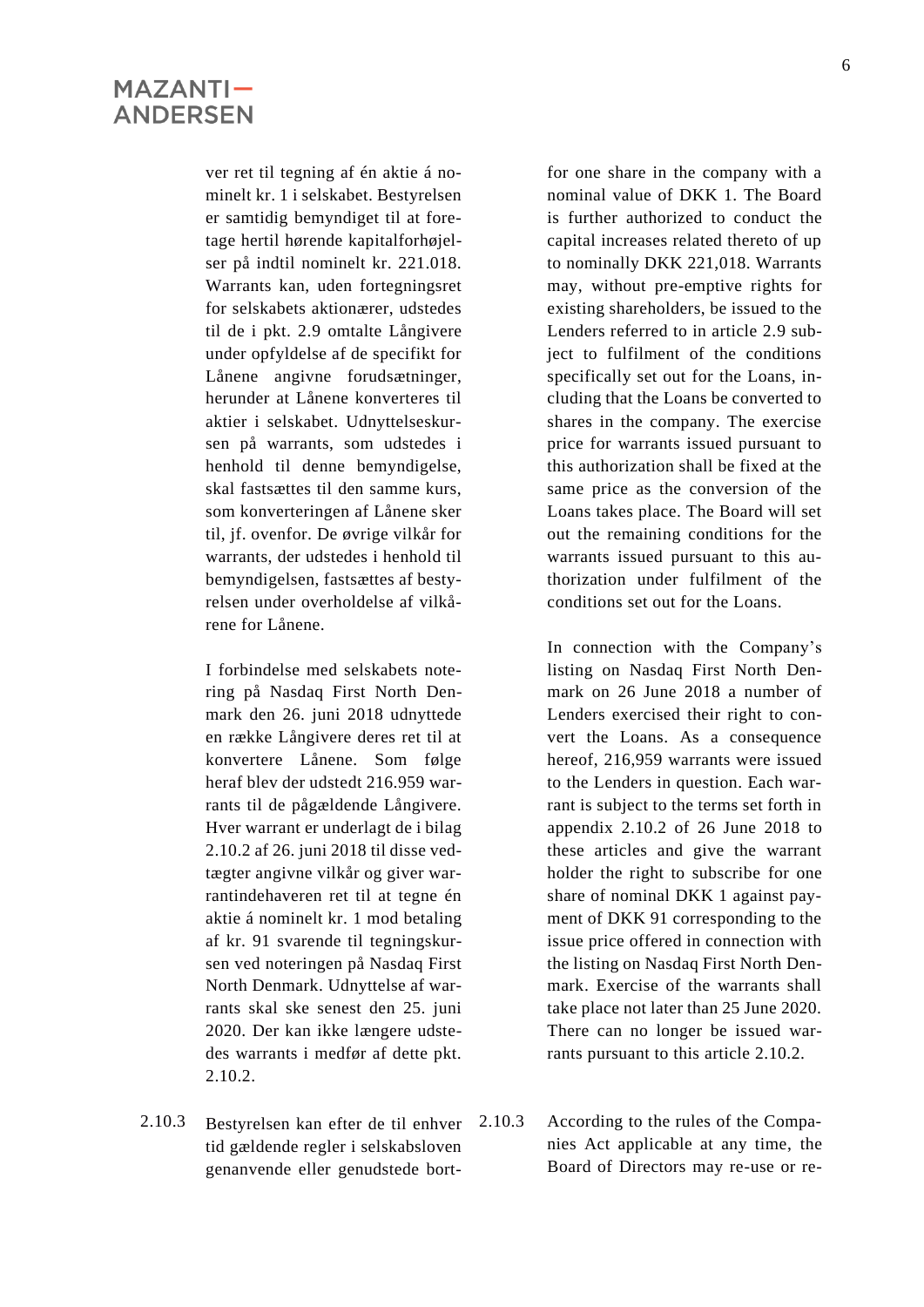faldne ikke udnyttede warrants udstedt i henhold til pkt. 2.10.1, forudsat at genanvendelsen eller genudstedelsen finder sted inden for de vilkår og tidsmæssige begrænsninger, der fremgår af den i pkt. 2.10.1 nævnte bemyndigelse. Ved genanvendelse forstås adgangen for bestyrelsen til at lade en anden indtræde i en allerede tildelt warrant. Ved genudstedelse forstås bestyrelsens mulighed for inden for samme bemyndigelse at genudstede nye warrants, som substituering for udstedte, men bortfaldne warrants.

- 2.10.4 Selskabets aktionærer skal ikke have fortegningsret til de på grundlag af warrants udstedte aktier. Aktier, der tegnes ved udnyttelse af warrants, skal have de samme rettigheder som selskabets eksisterende aktier, herunder således af de nye aktier skal være omsætningspapirer og skal lyde på navn. Der skal ikke gælde indskrænkninger i de nye aktiers omsættelighed, og ingen aktionær skal være forpligtet til at lade sine aktier indløse helt eller delvist. For de nye aktier skal der ikke gælde indskrænkninger i fortegningsretten ved fremtidige kapitalforhøjelser.
- 2.11 Den 12. august 2015 traf bestyrelsen beslutning om at udnytte den i pkt. 2.10.1 indeholdte bemyndigelse til at udstede 120.835 warrants og traf samtidig beslutning om den dertil hørende kapitalforhøjelse. Den i pkt. 2.10.1 indeholdte bemyndigelse er herefter nedsat til 62.249 warrants. Vilkårene for de udstedte warrants er optaget som bilag af dags dato til vedtægterne.

issue any lapsed non-exercised warrants issued under article 2.10.1 provided that such re-use or re-issue is effected within the time frame and on the terms stipulated under the authorization in article 2.10.1. Re-use means that the board of directors is entitled to let a third party become a party to an already allocated warrant. Re-issue means that it is possible for the board of directors, within the same authorization, to re-issue warrants to substitute already issued warrants, which have lapsed.

- The company's shareholders shall have no pre-emptive rights for any shares issued pursuant to warrants. The shares subscribed for by exercise of warrants are to carry the same rights as the company's existing shares, including that the shares are negotiable instruments and must be registered in the name of the holder. No limitations in the negotiability of the new shares shall apply, and no shareholder is obliged to let his/her shares be redeemed, wholly or in part. No limitations shall apply to the preemptive rights for the new shares in relation to future increases of the share capital.
- 2.11 On 12 August 2015 the Board of Directors resolved to exercise the authorizations under article 2.10.1 hereof to issue 120,835 warrants and to adopt the corresponding increase of the share capital. The authorization under article 2.10.1 is consequently reduced to 62,249 warrants. The terms and conditions of the issued warrants have been adopted as appendix of today's date to the articles of association.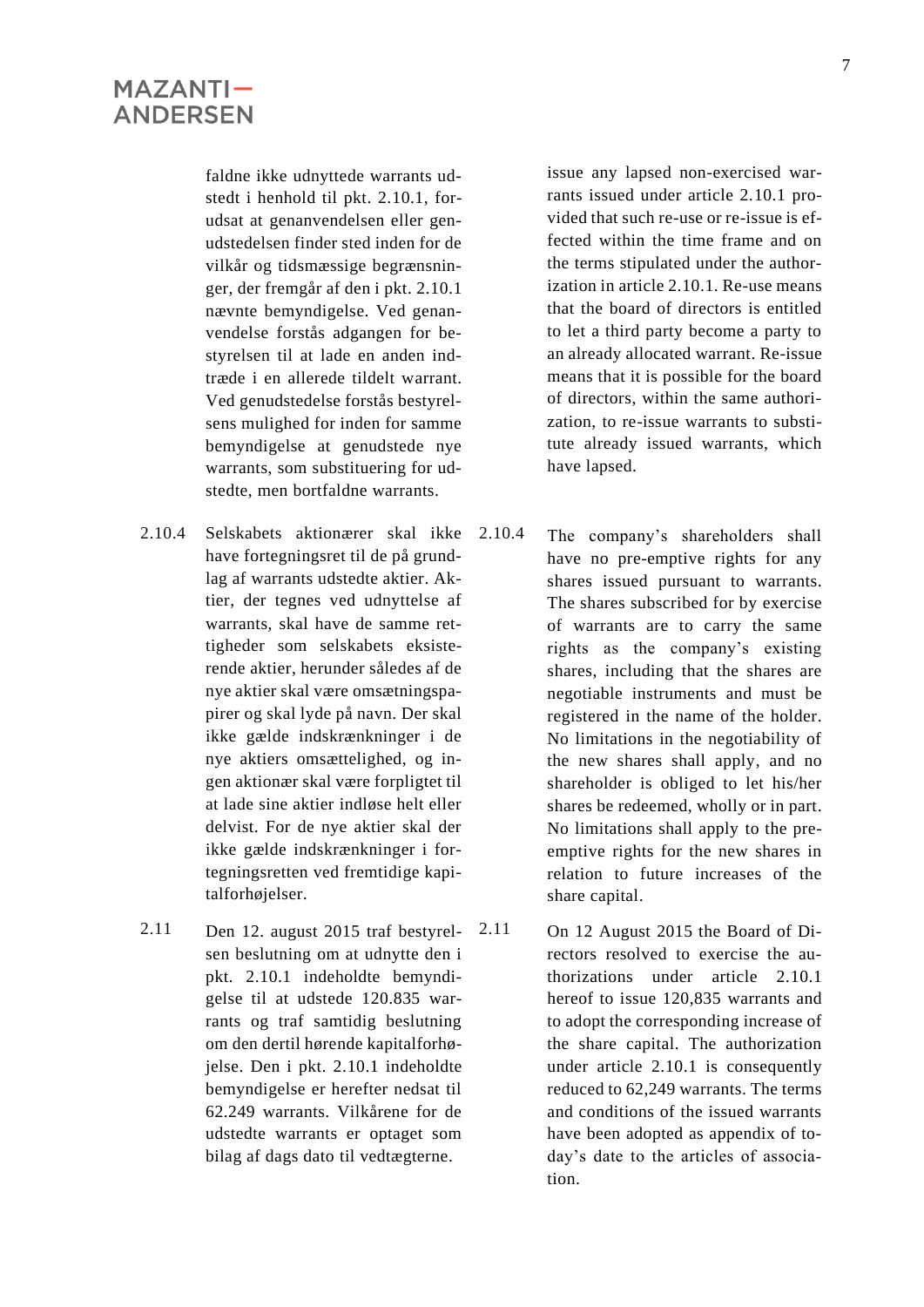Hver warrant giver ret til at tegne én aktie i Selskabet á nominelt kr. 1. Tegningskursen er følgende:

- En tredjedel af warrants giver ret til at tegne én aktie i Selskabet a nominelt kr. 1 mod betaling af kr. 32,71.
- En tredjedel af warrants giver ret til at tegne én aktie i Selskabet a nominelt kr. 1 mod betaling af kr. 49,16.
- En tredjedel af warrants giver ret til at tegne én aktie i Selskabet a nominelt kr. 1 mod betaling af kr. 68,27.

Tegningskursen opskrives med 10 pct. hvert år den 1. september, første gang den 1. september 2016.

Bilag af dags dato udgør en integreret del vedtægterne.

2.12 Den 29. oktober 2015 traf generalforsamlingen beslutning om at udstede 87.880 warrants til selskabets bestyrelse og traf samtidig beslutning om den dertil hørende kapitalforhøjelse. Vilkårene for de udstedte warrants er optaget som bilag af dags dato til vedtægterne.

> Hver warrant giver ret til at tegne én aktie i Selskabet á nominelt kr. 1. Tegningskursen er følgende:

Each warrant confers a right to subscribe for one share of nominal DKK 1 in the Company. The subscription price shall be the following:

- A third of the warrants entitles the holder to subscribe for one share in the Company of nominal DKK 1 against payment of DKK 32.71;
- A third of the warrants entitles the holder to subscribe for one share in the Company of nominal DKK 1 against payment of DKK 49.16;
- A third of the warrants entitles the holder to subscribe for one share in the Company of nominal DKK 1 against payment of DKK 68.27;

The subscription price shall be increased with 10 per cent each year on 1 September – first time on 1 September 2016.

Appendix of today's date shall form an integral part of the articles of association.

2.12 On 29 October 2015 the General Meeting resolved to issue 87,880 warrants to the Board of Directors and to adopt the corresponding increase of the share capital. The terms and conditions of the issued warrants have been adopted as appendix of today's date to the articles of association.

> Each warrant confers a right to subscribe for one share of nominal DKK 1 in the Company. The subscription price shall be the following: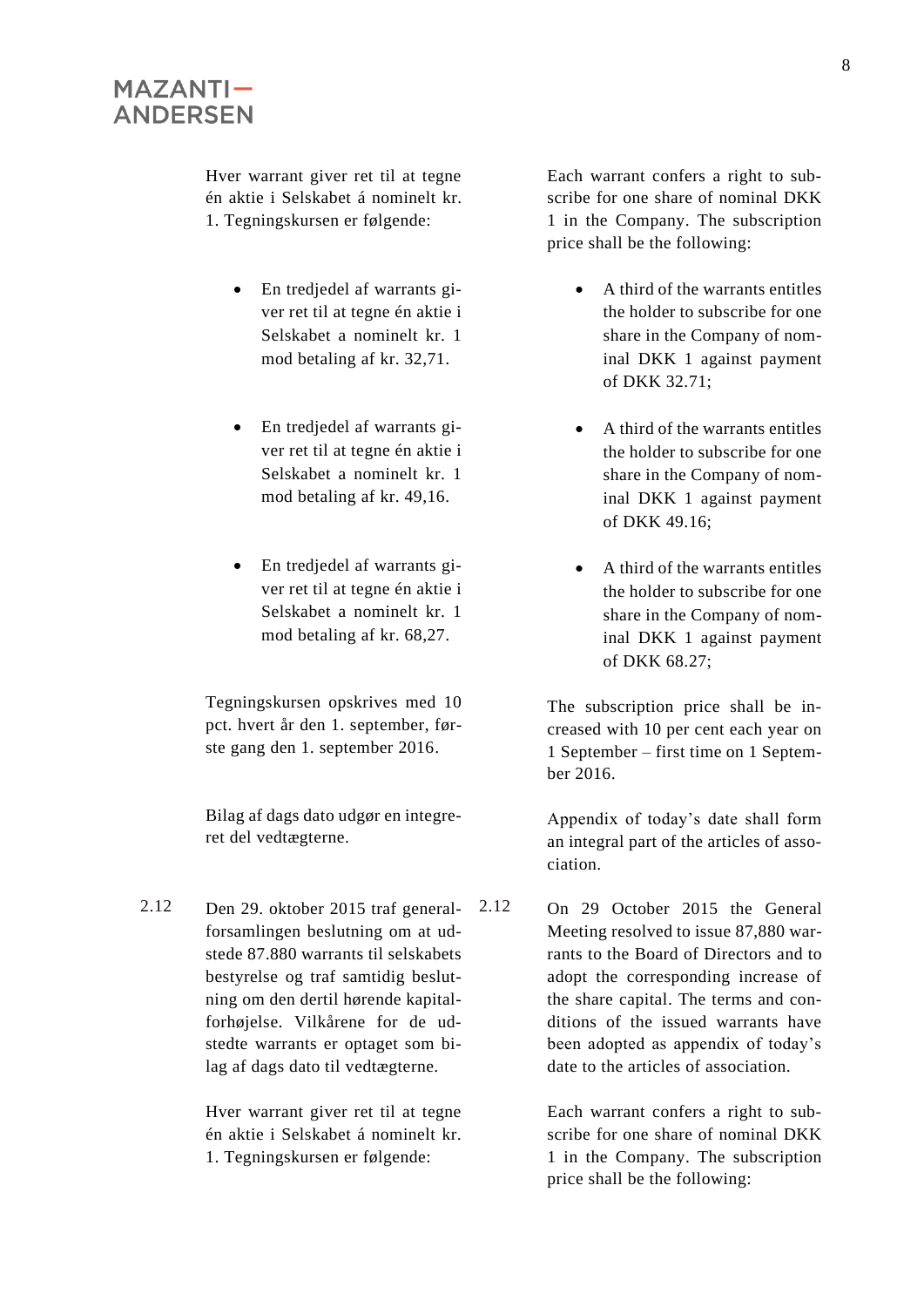- En tredjedel af warrants giver ret til at tegne én aktie i Selskabet a nominelt kr. 1 mod betaling af kr. 32,77.
- En tredjedel af warrants giver ret til at tegne én aktie i Selskabet a nominelt kr. 1 mod betaling af kr. 49,16.
- En tredjedel af warrants giver ret til at tegne én aktie i Selskabet a nominelt kr. 1 mod betaling af kr. 68,27.

Tegningskursen opskrives med 10 pct. hvert år den 1. september, første gang den 1. september 2016.

Bilag af dags dato udgør en integreret del vedtægterne.

2.13.1 Bestyrelsen er i perioden frem til 1. april 2023 bemyndiget til ad én eller flere gange at udstede op til i alt 221.017 warrants, der hver giver ret til tegning af én aktie á nominelt kr. 1 i selskabet. Bestyrelsen er samtidig bemyndiget til at foretage hertil hørende kapitalforhøjelser på indtil nominelt kr. 221.017. Warrants kan udstedes til bestyrelsen, direktionen og medarbejdere i selskabet og dets datterselskaber såvel som til konsulenter og rådgivere uden fortegningsret for selskabets aktionærer. De øvrige vilkår for warrants, der udstedes i henhold til bemyndigelsen, fastsættes af bestyrelsen.

- A third of the warrants entitles the holder to subscribe for one share in the Company of nominal DKK 1 against payment of DKK 32.71;
- A third of the warrants entitles the holder to subscribe for one share in the Company of nominal DKK 1 against payment of DKK 49.16;
- A third of the warrants entitles the holder to subscribe for one share in the Company of nominal DKK 1 against payment of DKK 68.27;

The subscription price shall be increased with 10 per cent each year on 1 September – first time on 1 September 2016.

Appendix of today's date shall form an integral part of the articles of association.

2.13.1 During the period until 1 April 2023, the Board of Directors shall on one or several occasions be authorized to issue up to a total of 221,017 warrants, each representing a right to subscribe for one share in the company at a nominal value of DKK 1. The Board is further authorized to conduct the capital increases related thereto of up to nominally DKK 221,017. Warrants may be issued to the board of directors, the management and employees in the company and the company's subsidiaries as well as to consultants and advisers without pre-emptive rights for existing shareholders. The Board will set out the remaining conditions for the warrants issued pursuant to this authorization.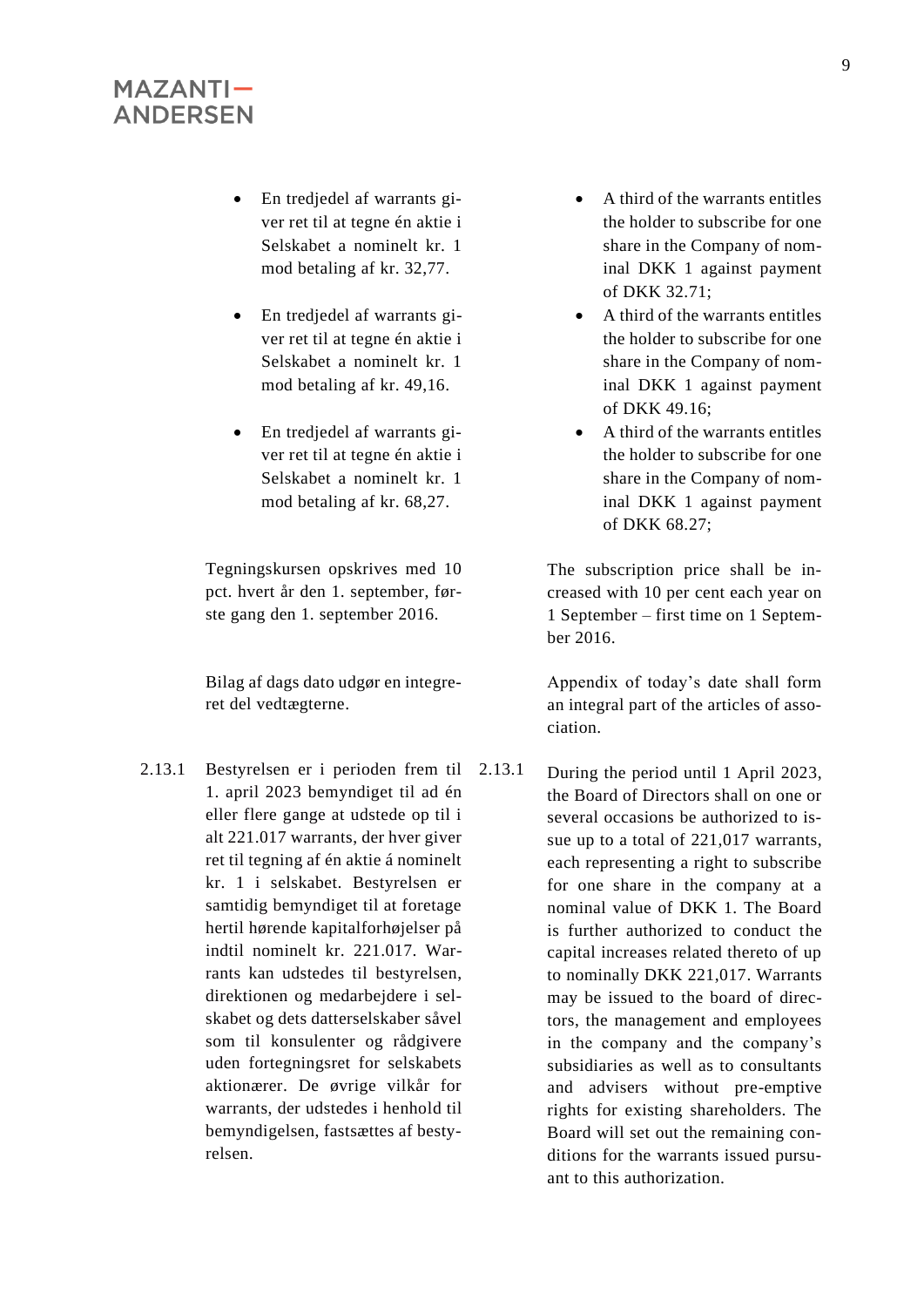- 2.13.2 Bestyrelsen kan efter de til enhver tid gældende regler i selskabsloven genanvende eller genudstede bortfaldne ikke udnyttede warrants udstedt i henhold til pkt. 2.13.1, forudsat at genanvendelsen eller genudstedelsen finder sted inden for de vilkår og tidsmæssige begrænsninger, der fremgår af den i pkt. 2.13.1 nævnte bemyndigelse. Ved genanvendelse forstås adgangen for bestyrelsen til at lade en anden indtræde i en allerede tildelt warrant. Ved genudstedelse forstås bestyrelsens mulighed for inden for samme bemyndigelse at genudstede nye warrants, som substituering for udstedte, men bortfaldne warrants.
- 2.13.3 Selskabets aktionærer skal ikke have fortegningsret til de på grundlag af warrants udstedte aktier. Aktier, der tegnes ved udnyttelse af warrants, skal have de samme rettigheder som selskabets eksisterende aktier, herunder således at de nye aktier skal være omsætningspapirer og skal lyde på navn. Der skal ikke gælde indskrænkninger i de nye aktiers omsættelighed, og ingen aktionær skal være forpligtet til at lade sine aktier indløse helt eller delvist. For de nye aktier skal der ikke gælde indskrænkninger i fortegningsretten ved fremtidige kapitalforhøjelser.
- 2.13.4 I henhold til den i punkt 2.13 indeholdte bemyndigelse fra generalforsamlingen har bestyrelsen den 18. september 2019 tildelt og udstedt 119.324 stk. warrants, hver med ret til at tegne en aktie med pålydende kr. 1,00. Tildelingen af warrants sker vederlagsfrit.
- 2.13.2 According to the rules of the Companies Act applicable at any time, the Board of Directors may re-use or reissue any lapsed non-exercised warrants issued under article 2.13.1 provided that such re-use or re-issue is effected within the time frame and on the terms stipulated under the authorization in article 2.13.1. Re-use means that the board of directors is entitled to let a third party become a party to an already allocated warrant. Re-issue means that it is possible for the board of directors, within the same authorization, to re-issue warrants to substitute already issued warrants, which have lapsed.
	- The company's shareholders shall have no pre-emptive rights for any shares issued pursuant to warrants. The shares subscribed for by exercise of warrants are to carry the same rights as the company's existing shares, including that the shares are negotiable instruments and must be registered in the name of the holder. No limitations in the negotiability of the new shares shall apply, and no shareholder is obliged to let his/her shares be redeemed, wholly or in part. No limitations shall apply to the preemptive rights for the new shares in relation to future increases of the share capital.
- 2.13.4 Pursuant to the authorization from the general meeting set out in article 2.13 in the articles of association, the board of directors has on 18 September 2019 granted and issued 119,324 warrants. Each warrant entitles the holder to subscribe for one share in the Company with a nominal value of DKK 1.00. The grant of the warrants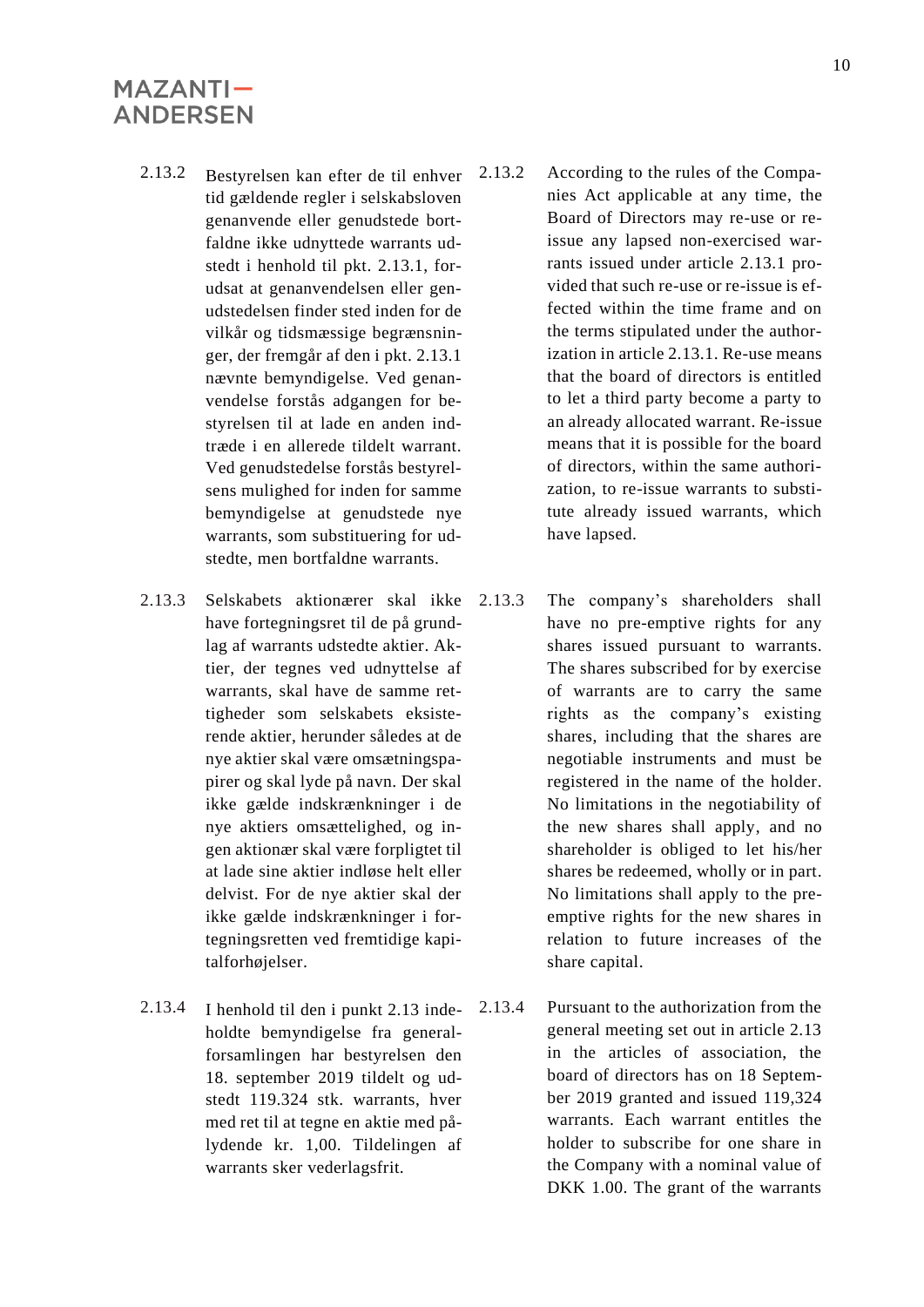Vilkårene for de udstedte warrants fremgår i øvrigt af vedtægternes bilag 2.13.4.

Under henvisning til selskabslovens regler, skal følgende vilkår i øvrigt være gældende i forbindelse med udstedelse af ovennævnte warrants og senere tegning af de nye Aktier ved udnyttelse af disse warrants:

- Det mindste og det højeste beløb, hvormed aktiekapitalen skal kunne forhøjes, udgør henholdsvis kr. 1,00 og kr. 119.324, dog således at reguleringsmekanismerne i punkt 6 i vedtægternes bilag 2.13.4 kan resultere i et andet beløb.
- De nye aktier skal tilhøre samme aktieklasse som Selskabets eksisterende aktier.
- Kapitaludvidelsen sker uden fortegningsret for de hidtidige aktionærer, idet tegningen sker på baggrund de af tildelte warrants.
- Der skal ikke gælde indskrænkninger i den til de nye aktier knyttede fortegningsret ved fremtidige kapitalforhøjelser.
- Det fulde beløb til tegning af det antal aktier, som ønskes

shall not be subject to payment from the holders.

The terms and conditions with respect to the granted warrants are set forth in appendix 2.13.4 to the articles of association.

With reference to the provisions of the Danish Companies Act, the following terms shall apply in general in connection with the issue of the warrants and subsequent subscription for new shares by exercise of the warrants:

- The minimal and the maximum nominal amount of the capital increase(s) that can be subscribed for on the basis of the warrants is DKK 1.00 and DKK 119,324, respectively, provided, however, that the adjustment mechanisms in clause 6 of appendix 2.13.4 to the articles of association may result in a different amount.
- The new shares shall belong to same class of shares as the existing shares in the Company.
- The capital increase is carried out without pre-emption rights for the existing shareholders as the subscription will be based on the granted warrants.
- The pre-emption rights of the new shareholders at future capital increases will not be subject to any restrictions.
- The entire subscription amount payable for the subscribed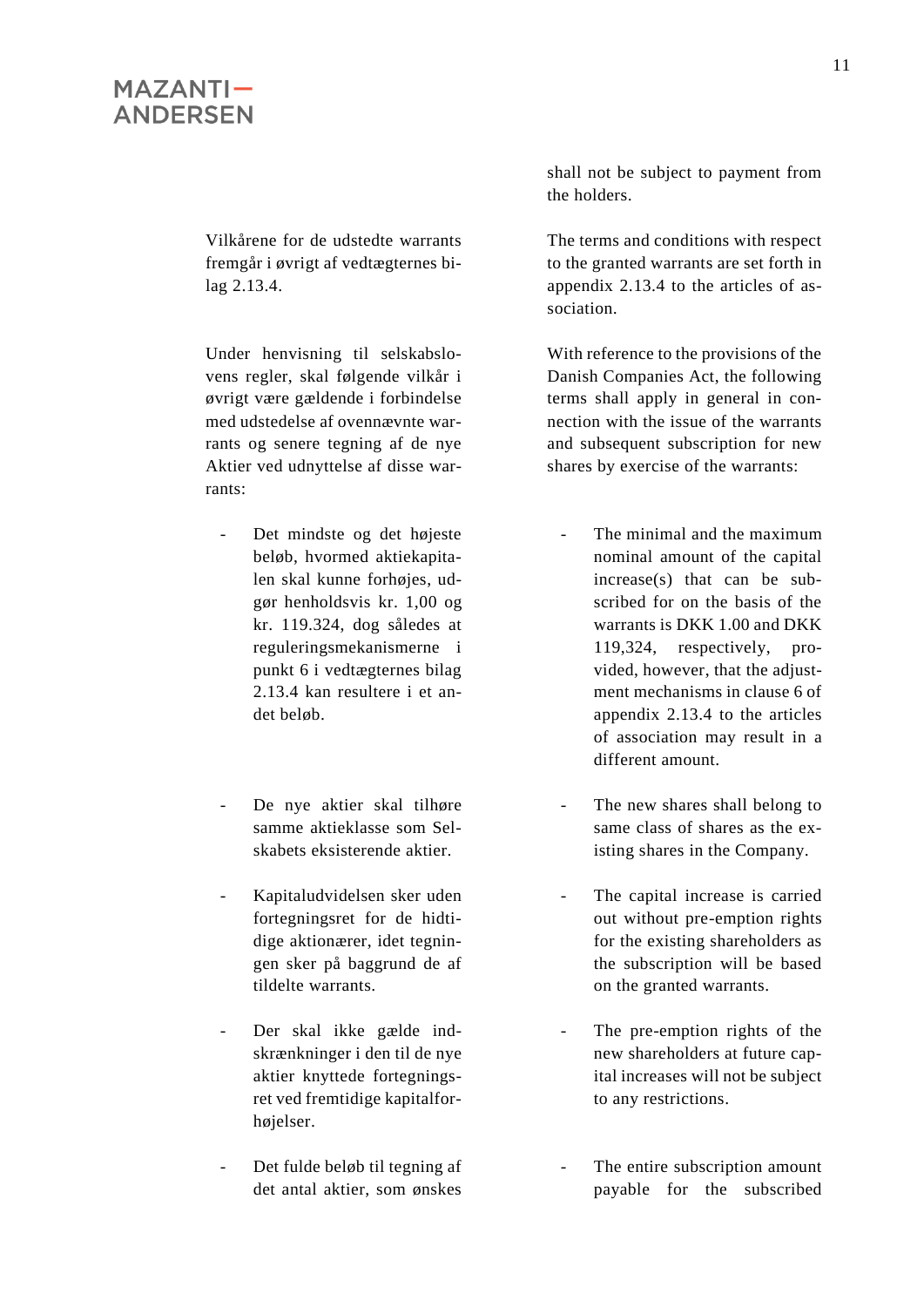tegnet på grundlag af warrants, skal indbetales kontant senest samtidig med tegningen af de pågældende aktier.

- De nye aktier udstedes i aktier a hver nominelt kr. 1,00.
- Kapitaludvidelsen sker til kurs kr. 35,00, som udgør den officielle lukkekurs per tildelingsdagen pr. aktie a nominelt kr. 1,00, dog således at reguleringsmekanismerne i punkt 1 og 6 i vedtægternes bilag 2.13.4 kan resultere i en anden kurs.
- De nye aktier skal være omsætningspapirer.
- De nye aktier skal lyde på navn og skal noteres i Selskabets ejerbog.
- De anslåede omkostninger, der skal afholdes af Selskabet ved kapitalforhøjelsen, udgør kr. 10.000 (ekskl. moms).
- 2.14 Indtil 1. april 2023 er bestyrelsen ad en eller flere gange bemyndiget til at forhøje Selskabets aktiekapital med op til nominelt kr. 828.815 på nærmere af bestyrelsen fastsatte vilkår uden fortegningsret for selskabets aktionærer, idet dog følgende vilkår skal være gældende for bemyndigelsen:

shares shall be paid in cash to the Company no later than upon the warrant holder's subscription of said shares.

- The new shares will be divided into shares of nominally DKK 1.00 each.
- The subscription will be made at a subscription rate of DKK 35.00 being the officially quoted closing price on the allocation day per share of nominally DKK 1.00, provided however that the adjustment mechanisms in clause 1 and 6 of appendix 2.13.4 to the articles of association may result in a different subscription rate.
- The new shares will be negotiable instruments.
- The new shares will be made out in the name of the holder and registered in the Company's register of shareholders.
- The costs in connection with the capital increase to be borne by the Company are approx. DKK 10,000 (excluding VAT).
- Until 1 April 2023, the Board of Directors is authorised to, in one or several rounds, increase the Company's share capital by up to nominally DKK 828,815 without preemption rights for the shareholders at terms to be decided by the Board of Directors, however, the following conditions must apply to the authority granted: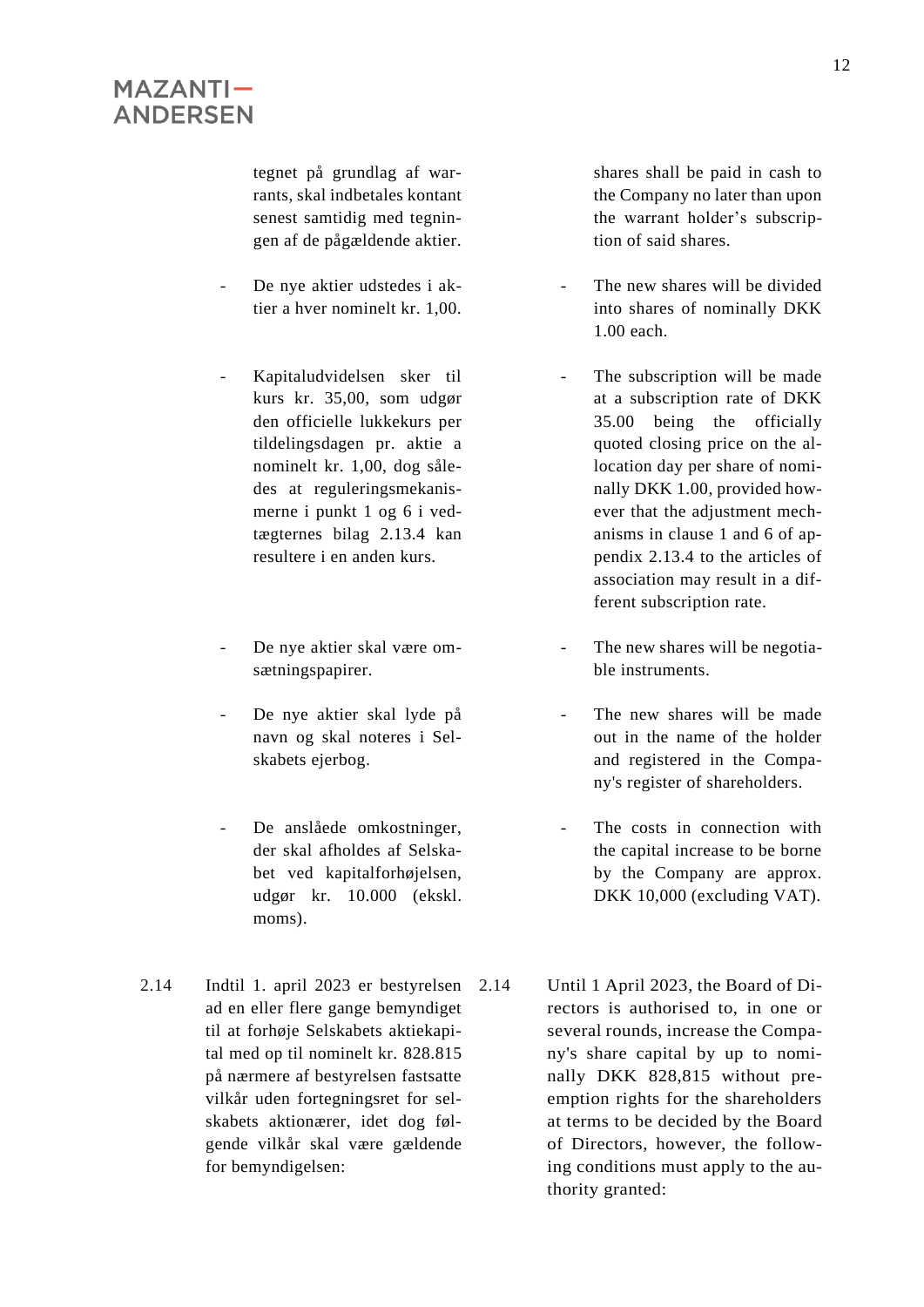De nye aktier skal tegnes til markedskurs, og denne fastsættes af bestyrelsen. De nye aktier skal være omsætningspapirer, lydende på navn og være ligestillet med den bestående aktiekapital.

Kapitalforhøjelser kan også gennemføres som vederlag for Selskabets overtagelse af en bestående virksomhed eller bestemte formuegoder og ved konvertering af gæld.

- 3.1 På generalforsamlingen giver hvert aktiebeløb på kr. 1 én stemme.
- 3.2 Selskabets aktier er omsætningspapirer.
- 3.3 Der gælder ingen indskrænkninger i aktiernes omsættelighed.
- 3.4 Ingen aktionær skal være forpligtet til at lade sine aktier indløse.
- 3.5 Ingen aktier har særlige rettigheder. 3.5 No shares confer preferential rights
- 3.6 Aktierne udstedes i papirløs form gennem og registreres hos VP Securities A/S, CVR nr. 21 59 93 36. Udbytte udbetales gennem VP Securities A/S.
- 3.7 Rettigheder vedrørende aktierne skal anmeldes til VP Securities A/S efter de herom gældende regler.

The new shares shall be subscribed at market price, which shall be determined by the Board of Directors. The new shares shall be negotiable instruments, registered in the name of the holder and be ranked pari passu with the existing share capital.

Capital increases may also be carried out as consideration for the Company's takeover of an existing business or specific assets or by way of conversion of debt.

#### **3. Aktionærrettigheder 3. Shareholder rights**

- 3.1 Each share amount of DKK 1 shall carry one vote at General Meetings.
- 3.2 The share certificates of the Company shall be negotiable instruments.
	- The transfer of shares shall not be subject to restrictions.
	- No shareholder shall be under any obligation to allow his/her or its shares to be redeemed.
	- on its holder.
	- The shares shall be issued in dematerialized form and be registered with VP Securities A/S, Company No. 21 59 93 36. Dividend is paid through VP Securities A/S.
	- Rights over the shares shall be notified to VP Securities A/S in accordance with applicable rules.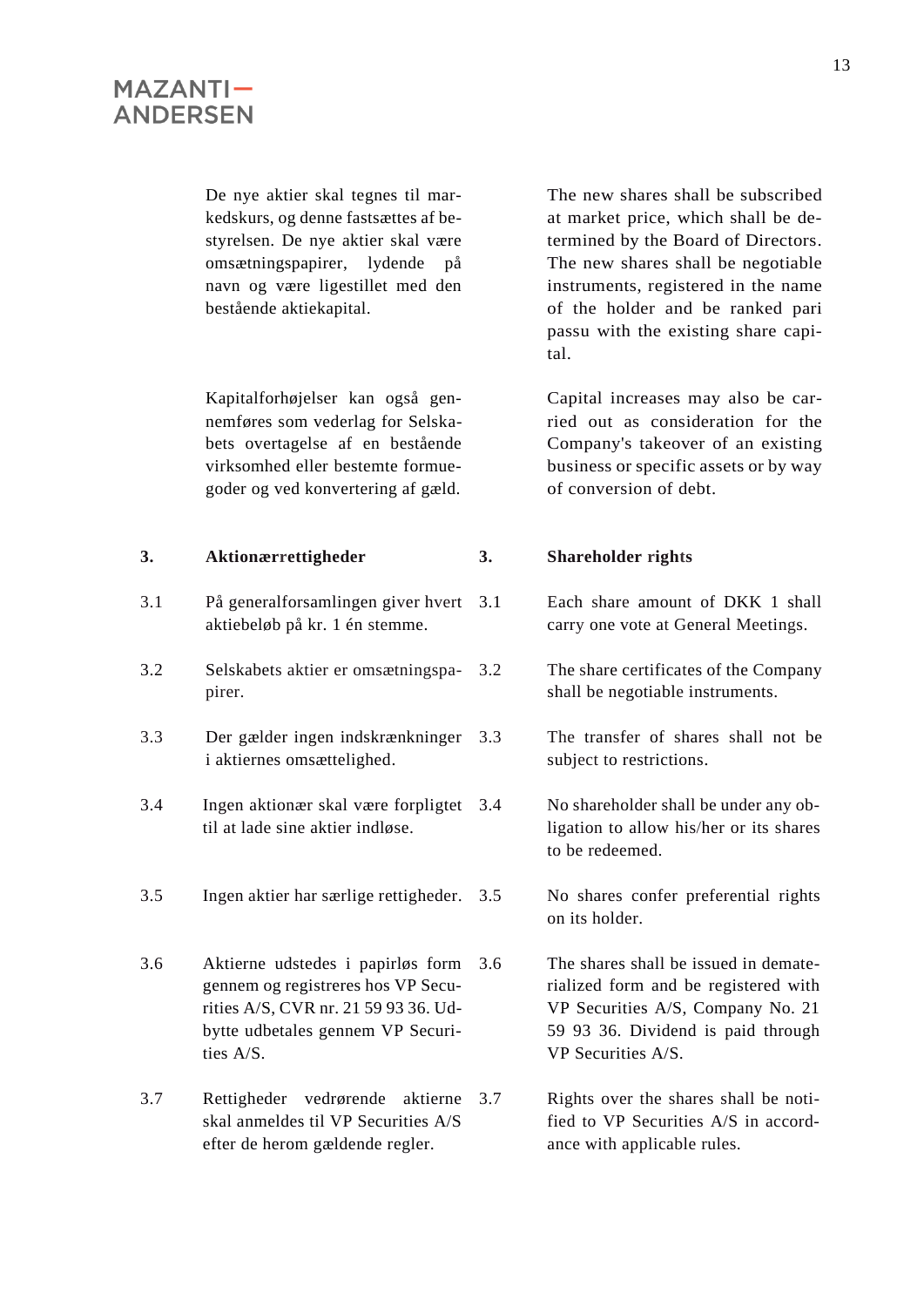#### **4. Generalforsamlinger 4. General Meetings**

- 4.1 Selskabets generalforsamling skal i overensstemmelse med loven og det i disse vedtægter anførte have øverste myndighed i alle selskabets anliggender. Selskabets generalforsamlinger afholdes på selskabets kontor, eller i Region Hovedstaden som fastsat af bestyrelsen.
- 4.2 Selskabets ordinære generalforsamling afholdes hvert år i så god tid, at den reviderede og godkendte årsrapport kan indsendes til Erhvervsstyrelsen inden udløbet af fristen i årsregnskabsloven. På generalforsamlingen skal den udarbejdede årsrapport fremlægges.
- 4.3 Generalforsamlingen indkaldes af bestyrelsen. Indkaldelse til generalforsamlinger finder sted via selskabets hjemmeside og tillige ved skriftlig henvendelse, f.eks. pr. email, til de i Selskabets ejerbog noterede aktionærer, som har fremsat begæring derom, med mindst 2 ugers og højst 4 ugers varsel.
- 4.4 Indkaldelsen skal angive tid og sted for generalforsamlingen og indeholde dagsordenen for generalforsamlingen med angivelse af samtlige forslag, der skal behandles på generalforsamlingen. Såfremt forslag om vedtægtsændring skal behandles på generalforsamlingen, skal forslagets væsentligste indhold angives i indkaldelsen.

- 4.1 Within the limitations of the law and these Articles of Association the General Meeting of the shareholders have the supreme power in all affairs of the Company. The General Meetings of the Company shall be held at the registered office of the Company or in the Capital Region of Denmark (in Danish: "Region Hovedstaden") as determined by the Board of Directors.
- 4.2 The Annual General Meeting shall be held each year In such time that th audited and approved annual report may be submitted to the Danish Business Authority before the expiry of the deadline in the Accounting Act. The annual report shall be submitted to the annual general meeting.
	- The General Meeting shall be convened by the Board of Directors. Notice to General Meetings shall take place via the company's website and in writing, such as by e-mail, to the shareholders listed in the Company register of shareholders, who have requested to be so notified, with at least 2 weeks' and no more than 4 weeks' notice.
	- The notice shall state the time and place of the General Meeting and include an agenda for the General Meeting stating all proposals that will be dealt with at the General Meeting. If amendments to the Articles are to be dealt with at the General Meeting, the material content of the proposal shall be stated in the notice.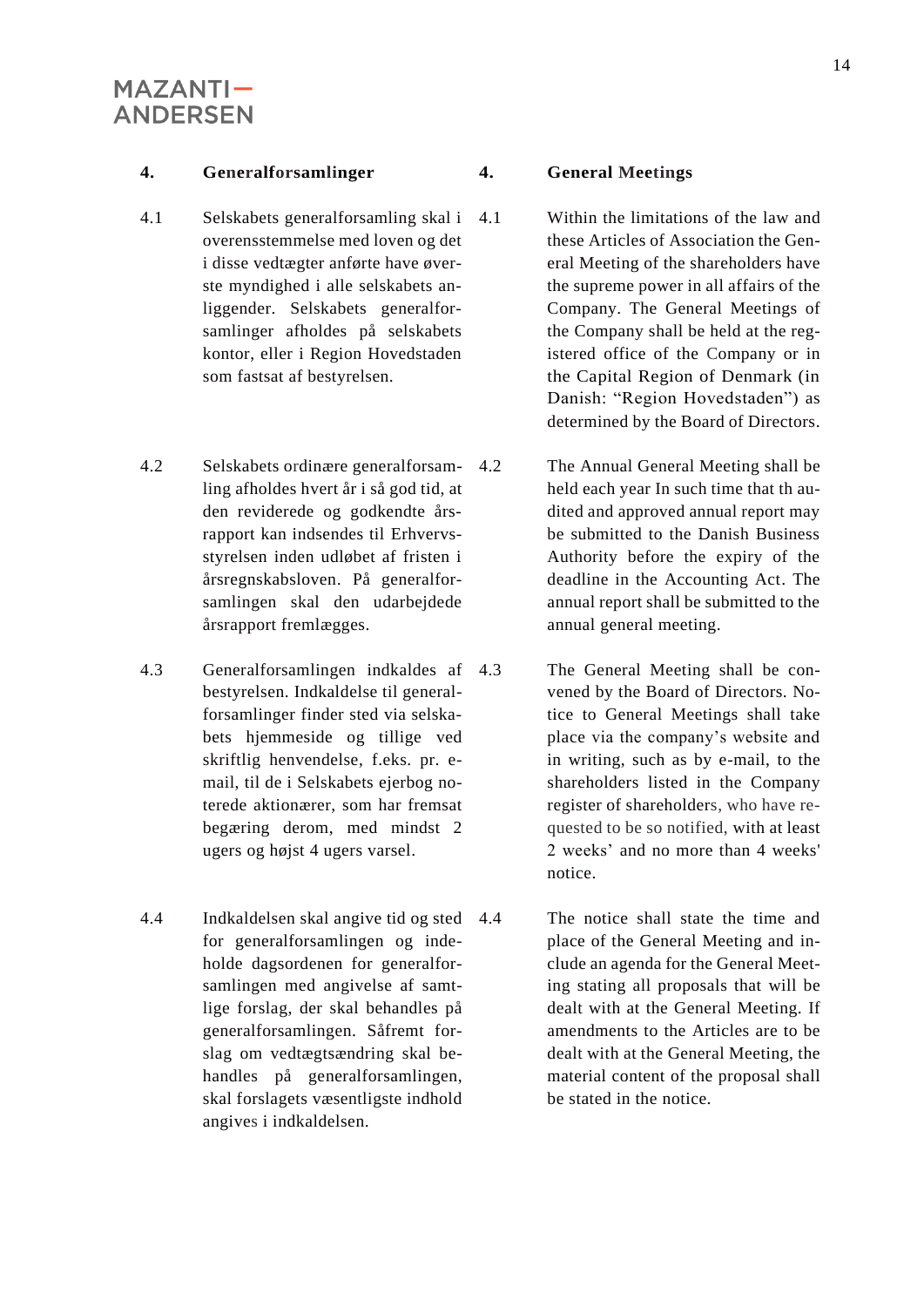- 4.5 Senest 2 uger før generalforsamlingen skal dagsordenen og de fuldstændige forslag, og for den ordinære generalforsamlings vedkommende tillige revideret årsrapport gøres tilgængelig for eftersyn for aktionærerne.
- 4.6 Ekstraordinære generalforsamlinger afholdes efter bestyrelsens eller revisors forlangende, eller efter forlangende af en eller flere aktionærer, som tilsammen besidder en 1/20 eller mere af selskabets samlede aktiekapital. Et sådant forlangende fra en aktionær skal fremsendes i skriftlig form til bestyrelsen angivende dagsorden for en sådan ekstraordinær generalforsamling, hvortil der skal indkaldes inden 2 uger efter modtagelsen af anmodningen.
- 4.7 Forslag fra aktionærernes side må, for at komme til behandling på en ordinær generalforsamling, være indgivet til bestyrelsen i så god tid, at emnet kan optages på dagsordenen for generalforsamlingen.
- 4.8 Dagsorden for den ordinære generalforsamling skal omfatte følgende:
	- 1. Valg af dirigent.
	- 2. Bestyrelsens beretning om selskabets virksomhed i det forløbne år.
	- 3. Godkendelse af årsrapporten.
- 4.5 No later than 2 weeks before the General Meeting, the agenda and proposals in full, and in the case of the Ordinary General Meeting also an audited annual report, shall be made available for the shareholders' review.
- 4.6 Extraordinary Meetings shall be held when the Board of Directors or the auditor of the Company finds it appropriate or such Meeting is requested by one or several shareholders holding in the aggregate 1/20 or more of the total share capital of the Company. A request from the shareholders to such effect shall be communicated to the Board of Directors in writing and must specify the subjects that are to be discussed at the Extraordinary General Meeting, notice of which shall be given within 2 weeks after receipt of such request.
- 4.7 To be considered at an Annual General Meeting proposals from shareholders must be submitted to the Board of Directors in due time for inclusion in the agenda for the Annual General Meeting.
- 4.8 The agenda of the ordinary Annual General Meeting shall include the following items:
	- 1. Election of Chairman of the Meeting.
	- 2. The Report of the Board of Directors on the Company's activities during the past financial year.
	- 3. Approval of the annual report.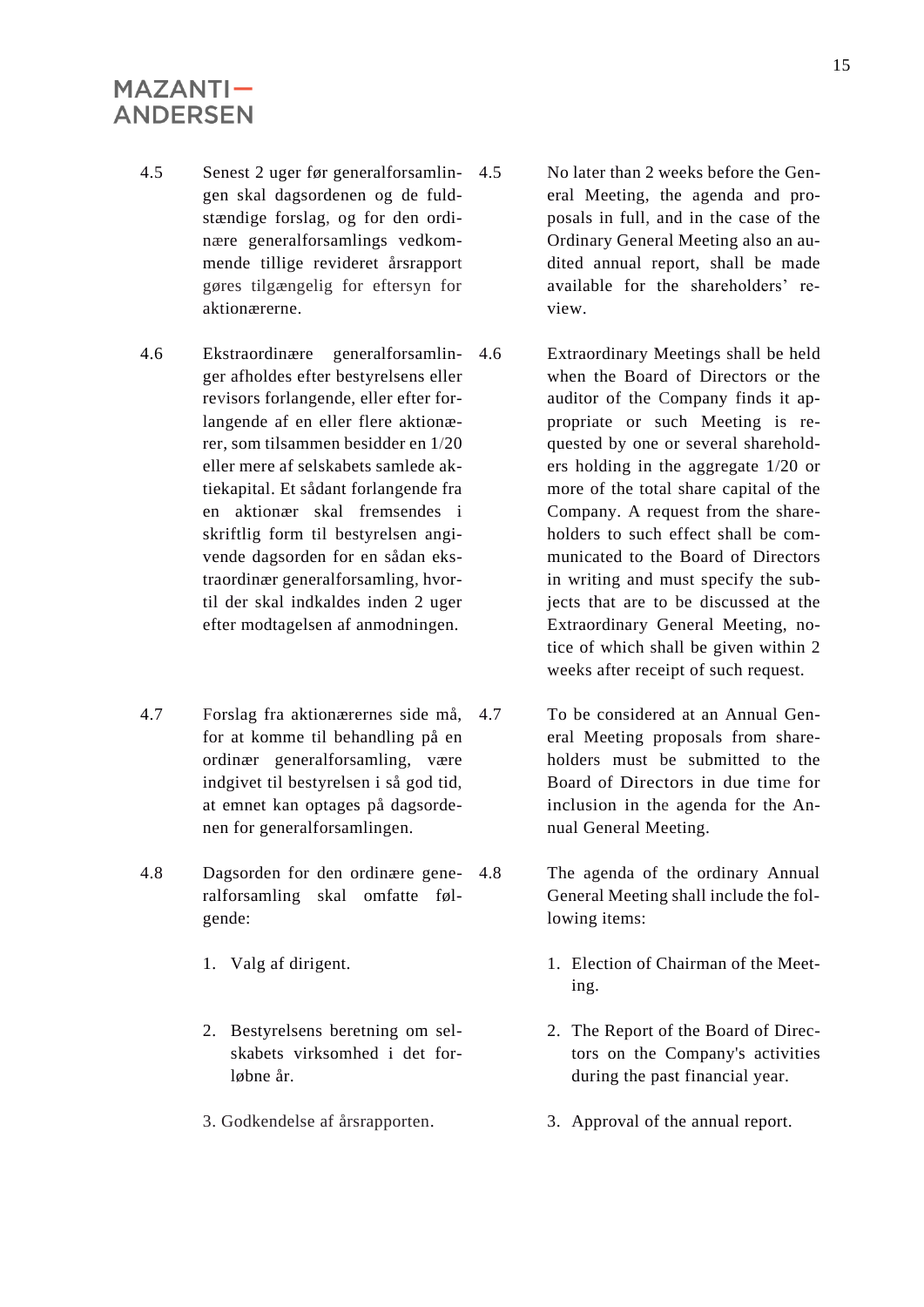- 4. Anvendelse af overskud eller dækning af underskud i henhold til den godkendte årsrapport.
- 5. Valg af bestyrelsesmedlemmer og suppleanter hertil samt honorering.
- 6. Valg af revisor.
- 7. Eventuelle forslag.
- 4.9 En aktionærs ret til at deltage i en generalforsamling og til at afgive stemme fastsættes i forhold til de aktier, som aktionæren besidder på registreringsdatoen. Registreringsdatoen ligger en uge før generalforsamlingen. En aktionærs aktiebesiddelse og stemmerettigheder opgøres på registreringsdatoen på baggrund af notering af aktionærens ejerforhold i ejerbogen samt eventuelle meddelelser om ejerforhold, som selskabet har modtaget med henblik på indførsel i ejerbogen.
- 4.10 En aktionær kan møde personligt eller ved fuldmagt. Fuldmægtigen skal fremlægge skriftlig og dateret fuldmagt.
- 4.11 Aktionærer eller fuldmægtige kan møde på generalforsamlingen sammen med en rådgiver.
- 4.12 En aktionær, der er berettiget til at deltage i en generalforsamling, kan brevstemme. Brevstemmer skal være selskabet i hænde senest hverdagen før generalforsamlingens afholdelse. Brevstemmer kan ikke tilbagekaldes.
- 4. Allocation of profits or balancing of a deficit in accordance with the approved annual report.
- 5. Election of members to the Board of Directors, alternate Directors and compensation of Directors.
- 6. Election of auditor.
- 7. Any other business.
- A shareholder's right to partake in a general meeting and to vote shall be determined on the basis of the shares, which the shareholder possesses on the registration date. The registration date is one week prior to the general meeting. A shareholder's shareholding and voting rights shall be made up as of the registration date on the basis of the entry of the shareholder's ownership in the shareholders' register and any notices of ownership, which the company has received for entry in the shareholders' register.
- 4.10 A shareholder may partake in person or through proxy. The proxy holder shall present a written and dated power of attorney.
	- Shareholders or proxy holder may partake on the general meeting with an adviser.
	- 4.12 A shareholder, which is entitled to partake in a general meeting, may vote by letter. Letter votes shall be received by the company not later than the last weekday before the general meeting. Letter votes may not be revoked.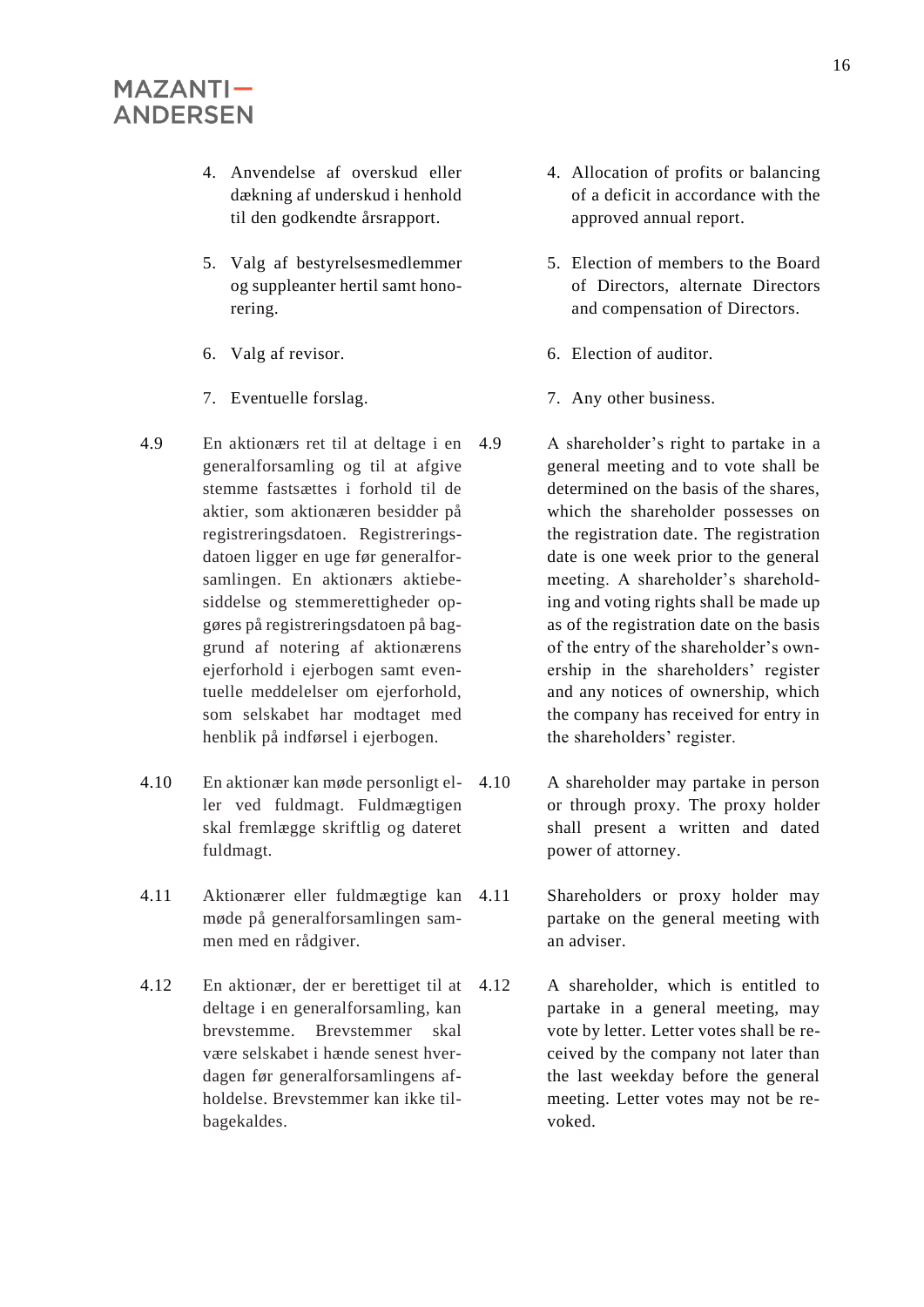- 4.13 Alle forslag, som fremsættes på generalforsamlingen, skal, medmindre andet måtte følge af ufravigelige lovbestemmelser eller af disse vedtægter, vedtages med simpel majoritet blandt de afgivne stemmer.
- 4.14 Til vedtagelse af beslutning om ændring af selskabets vedtægter eller selskabets opløsning kræves, at 2/3 af den samlede aktiekapital er repræsenteret, samt at forslaget tiltrædes af mindst 2/3 såvel af de afgivne stemmer som af den på generalforsamlingen repræsenterede, stemmeberettigede aktiekapital. I tilfælde af, at mindre end 2/3 af den samlede aktiekapital er repræsenteret under generalforsamlingen, men forslaget tiltrædes af 2/3 såvel af de afgivne stemmer, som den på generalforsamlingen repræsenterede, stemmeberettigede aktiekapital, afholdes en ny generalforsamling ved indkaldelse hurtigst muligt, under hvilken det omhandlede forslag kan vedtages med 2/3 af de afgivne stemmer uden hensyntagen til størrelsen af den repræsenterede, stemmeberettigede aktiekapital. I så tilfælde skal fuldmagter udstedt med henblik på brug under den første generalforsamling tillige være gyldige under den næstfølgende generalforsamling, medmindre disse måtte være udtrykkeligt genkaldt.
- 4.15 Over det på generalforsamlingen passerede indføres beretning i selskabets forhandlingsprotokol, som underskrives af dirigenten. Senest to uger efter generalforsamlingens afholdelse skal protokollen eller en bekræftet udskrift af denne være tilgængelig for aktionærerne.
- 4.13 All resolutions proposed at the General Meeting shall, unless otherwise required under mandatory provisions or subject to these articles, be passed by simple majority of votes.
- 4.14 The passing of resolutions concerning modification of the Articles of Association or the dissolution of the Company requires that 2/3 of the share capital are represented at the General Meeting and that the proposal is adopted by 2/3 of the votes given as well as of the share capital represented and entitled to vote at the General Meeting. In case less than 2/3 of the share capital is represented at the General Meeting, but the proposal is adopted by a quorum of 2/3 of the votes given as well as by 2/3 of the share capital represented and entitled to vote, a new General Meeting shall be convened without delay, at which Meeting the proposal may be adopted by 2/3 of the votes given without regard to the proportion of the share capital represented. Instruments of proxy issued in respect of the first General Meeting shall be valid for the subsequent General Meeting as well, unless explicitly revoked.
	- The proceedings at the General Meeting of the shareholders shall be recorded in a minute book to be signed by the Chairman of the Meeting. Not later than two weeks from the general meeting, the minute book or a confirmed transcript thereof shall be made available to the shareholders.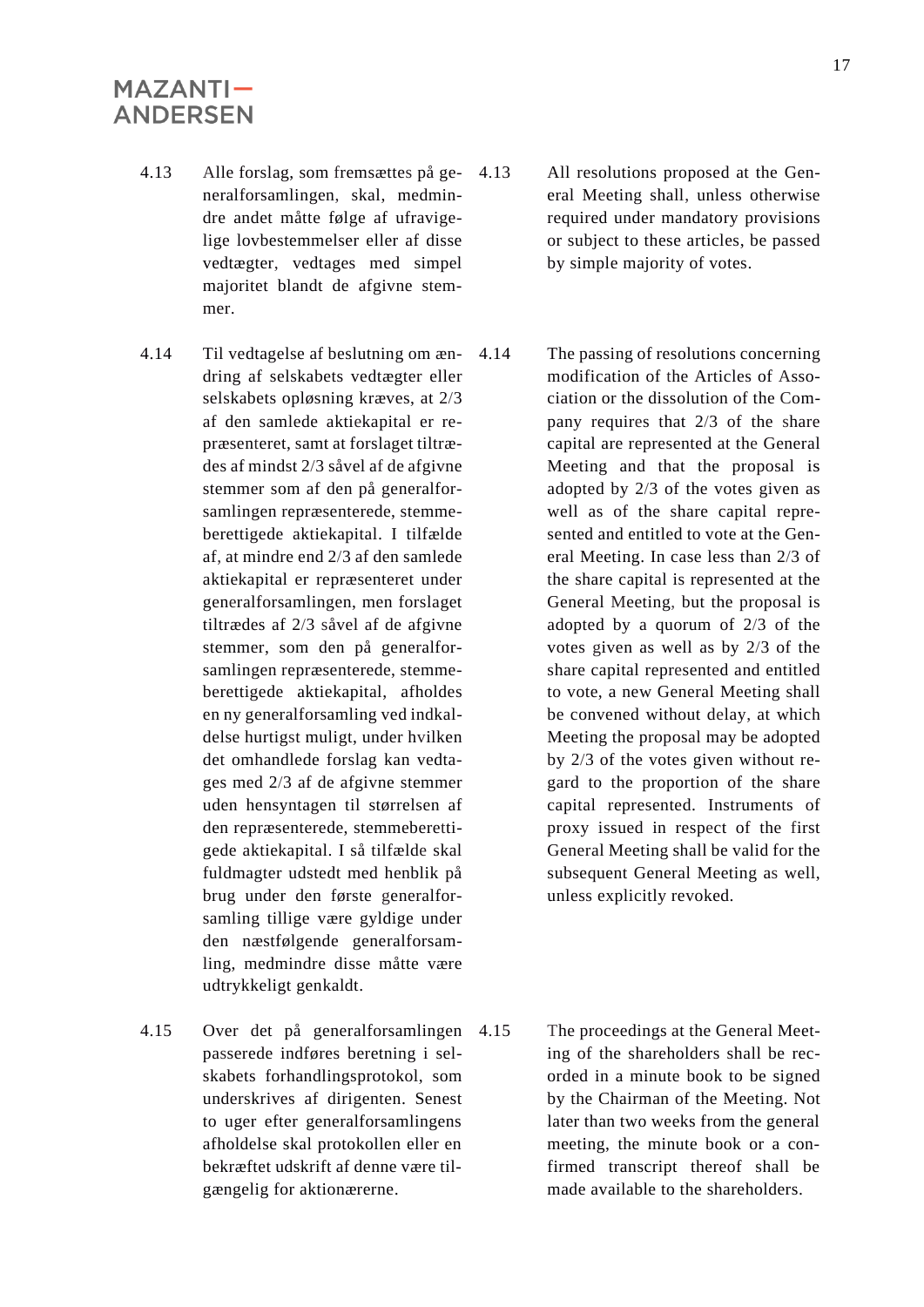- 4.16 Generalforsamling kan afholdes elektronisk uden adgang til fysisk fremmøde. Alle aktionærer modtager i indkaldelsen til generalforsamlingen et link til den elektroniske generalforsamling samt oplysninger om, hvordan aktionærer kan deltage, herunder ved brug af computer, mobil og tablet. Hver aktionær har ret til at ytre sig og stemme på den elektroniske generalforsamling.
- 4.17 Indkaldelsen til generalforsamling skal indeholde oplysning om de nærmere krav til de elektroniske systemer, som anvendes ved en generalforsamling uden fysisk fremmøde. Det skal tillige fremgå af indkaldelsen, hvordan aktionærerne tilmelder sig til elektronisk deltagelse, og hvor de kan finde oplysning om fremgangsmåden i forbindelse med elektronisk deltagelse i generalforsamlingen.

#### **5. Elektronisk kommunikation 5. Electronic communication**

- 5.1 Bestyrelsen er bemyndiget til at beslutte, at Selskabet kan benytte elektronisk dokumentudveksling og elektronisk post (e-mail) i Selskabets kommunikation med aktionærerne, jf. selskabslovens § 92.
- 5.2 Udnyttelse af bemyndigelsen kan ske til brug for Selskabets indkaldelse af aktionærerne til ordinær og ekstraordinær generalforsamling, tilsendelse af dagsorden, herunder med de fuldstændige forslag til vedtægtsændringer, årsrapport, generalforsamlingsprotokollater samt andre dokumenter og oplysninger, Selskabet er pligtig at fremsende til
- 4.16 General meetings may be held electronically without access to attendance in person. All shareholders will in the notice to convene the general meeting receive a link to the electronic general meeting as well as information about how the shareholder can participate, including by way of computer, mobile or tablet. All shareholders have a right to speak and to vote on the electronic general meeting.
- 4.17 The notice to convene the general meeting must contain information about the specific requirements to the electronic systems being used at a general meeting without attendance in person. It must also transpire from the notice how the shareholders register for electronic participation and where they can find information about the procedures connected with electronic participation in the general meeting.

- 5.1 The Board is authorised to decide that the Company may use electronic document exchange, and electronic mail (e-mail) in the Company's communication with the shareholders, see Section 92 of the Danish Companies Act.
	- The above authority can be used when convening the shareholders to the Ordinary and Extraordinary General Meetings, sending the agenda, including the proposal in full to amend the Articles, the annual report, minutes of general meetings as well as other documents and information, which the Company is under a duty to send to the shareholders, whereas all such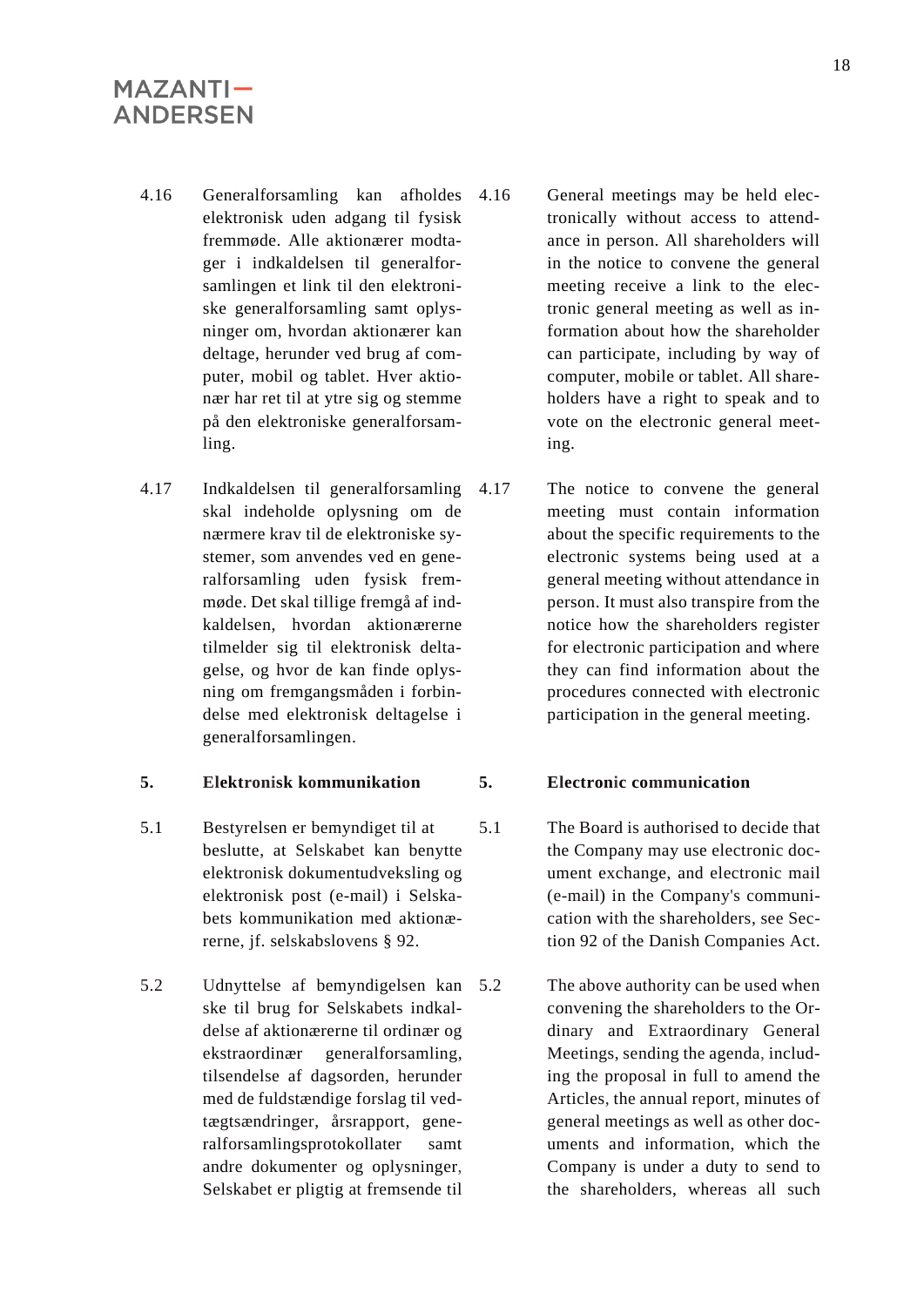aktionærerne, idet alle sådanne dokumenter m.v. samtidig skal være tilgængelige for aktionærerne på Selskabets hjemmeside.

5.3 Bestyrelsen er bemyndiget til at foretage de ændringer i Selskabets vedtægter, som måtte være nødvendige som følge af bestyrelsens udnyttelse af bemyndigelsen, og bestyrelsen har pligt til at orientere aktionærerne, når bemyndigelsen bliver udnyttet.

- 6.1 Den overordnede ledelse af selskabets anliggender forestås af en bestyrelse bestående af 3-8 medlemmer som vælges hvert år på selskabets ordinære generalforsamling for perioden frem til næste ordinære generalforsamling. Genvalg kan finde sted.
- 6.2 Bestyrelsen vælger selv sin formand. På første bestyrelsesmøde efter afsluttet revision fremlægges revisionsprotokollen, som tiltrædes af samtlige bestyrelsesmedlemmer som bekræftelse på, at disse har gjort sig bekendt med indholdet heraf.
- 6.3 Generalforsamlingen kan vælge en eller to suppleanter til bestyrelsen for en periode indtil næste ordinære generalforsamling. Hvis et bestyrelsesmedlem ophører med at være medlem af bestyrelsen midt en periode, indtræder førstesuppleanten eller - hvis denne er ophørt med at være suppleant - anden suppleanten som bestyrelsesmedlem for resten

documents etc. shall be accessible to the shareholders on the Company's website.

The Board is authorised to make such amendments in the Company Articles that are necessary as a result of the Board's use of the authority, and the Board shall be required to inform the shareholders when the authorisation is used.

**6. Bestyrelse og direktion 6. Board of Directors and Management**

- 6.1 The Company shall be managed by a Board of Directors consisting of 3-8 members elected by the shareholders at the Annual General Meeting for a term being the period up to the next Annual General Meeting. Re-election is permitted.
	- The Board of Directors shall elect its Chairman among its own members. At the first meeting of the Board following the conclusion of any audit, the audit book shall be presented and all members of the Board shall confirm that they are aware of the contents thereof by signing the same.
	- The shareholders at a General Meeting may elect a first and second alternate Director for the term until the next Annual General Meeting. If a Director ceases to be a member of the Board before the expiry of his or her term, the first alternate or - if the first alternate has ceased to be an alternate Director - the second alternate Director shall replace the existing Director for the rest of the latter's term.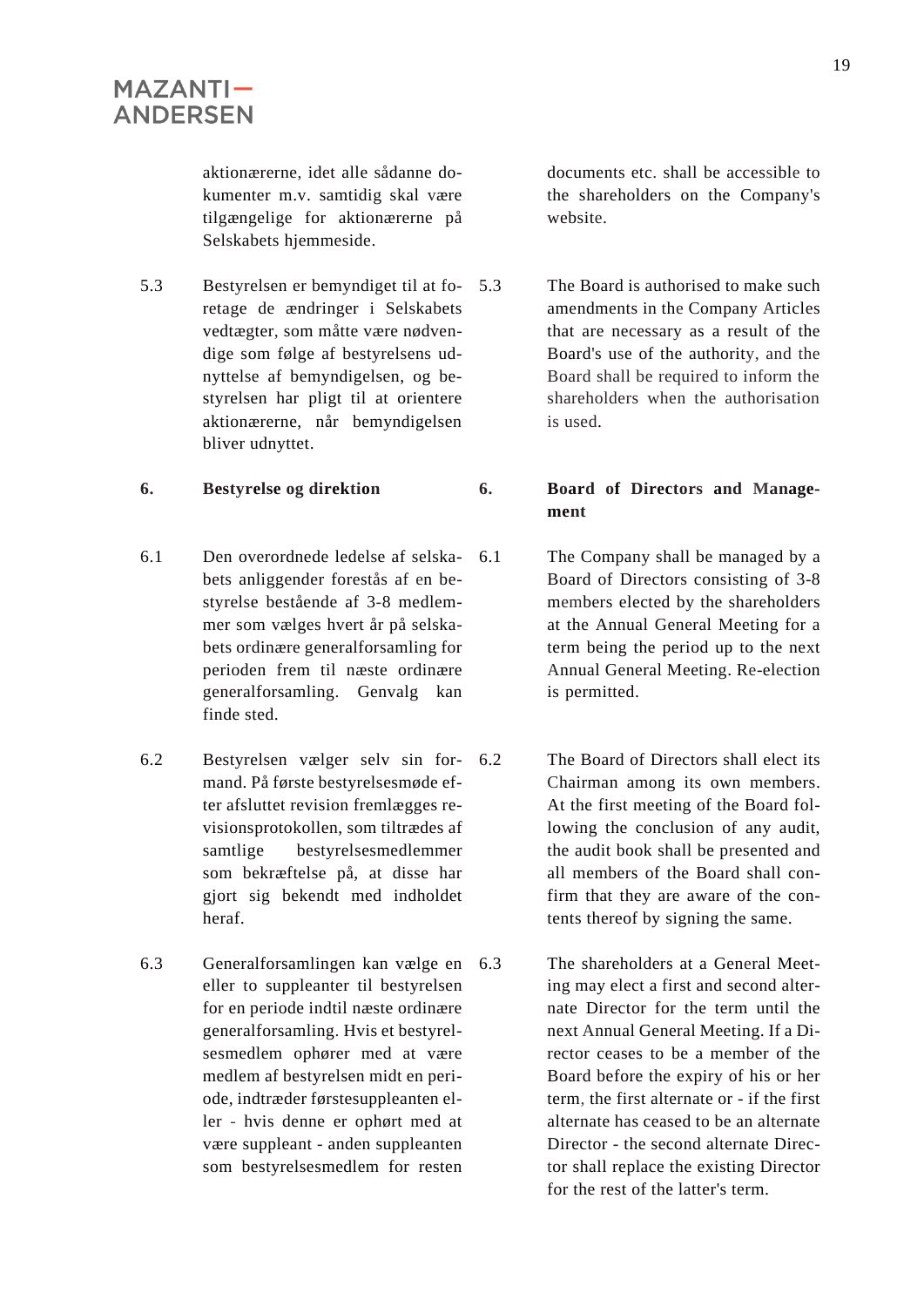af det oprindelige bestyrelsesmedlems periode.

- 6.4 Hvis et bestyrelsesmedlem er forhindret i at deltage i et bestemt anliggende, indtræder den første eller, hvis denne er ophørt med at være suppleant eller ligeledes er forhindret i at deltage, anden-suppleanten i det oprindelige bestyrelsesmedlems sted, så længe det oprindelige bestyrelsesmedlem måtte være forhindret i at deltage.
- 6.5 Bestyrelsen vedtager en forretningsorden for bestyrelsens arbejde, og det på bestyrelsesmødet passerede indføres som referat i forhandlingsprotokollen, som herefter tiltrædes af samtlige bestyrelsesmedlemmer. Bestyrelsesmedlemmerne kompenseres som fastsat af selskabets ordinære generalforsamling.
- 6.6 Bestyrelsen ansætter en direktør, som er ansvarlig for selskabets daglige drift.
- 6.7 Selskabets bestyrelse har udfærdiget overordnede retningslinjer for incitamentsaflønning af selskabets ledelse. Retningslinjerne er behandlet og godkendt på selskabets generalforsamling. Retningslinjerne er offentliggjort på selskabets hjemmeside.

7.1 Selskabet tegnes af direktøren i forening med bestyrelsens formand eller næstformand eller i forening med to bestyrelsesmedlemmer eller af formanden i forening med et bestyrelsesmedlem.

- In the event of a Director being excused, the first alternate Director or if the first alternate Director has ceased to be an alternate Director or is equally excused - the second alternate Director shall function in lieu of the existing Director for as long as such Director is excused from attending.
- 6.5 The Board of Directors shall adopt rules of procedure for the performance of its duties. The proceedings at Board Meetings shall be recorded in a minute book to be signed by all Directors. Directors are compensated by an annual fee as determined by the shareholders at the Annual General Meeting.
	- The Board of Directors shall appoint one General Manager to be in charge of day-to-day operations.

The Company's Board of Directors has prepared general guidelines for the incentive remuneration of the Company's management. The guidelines have been discussed and approved on the Company's general meeting. The guidelines have been published on the Company's website.

#### **7. Tegningsregel 7. Power to bind the Company**

7.1 The Company shall be bound by the joint signatures of the Director together with the Chairman of the Board or the Vice Chairman of the Board or together with 2 members of the Board or by the joint signatures of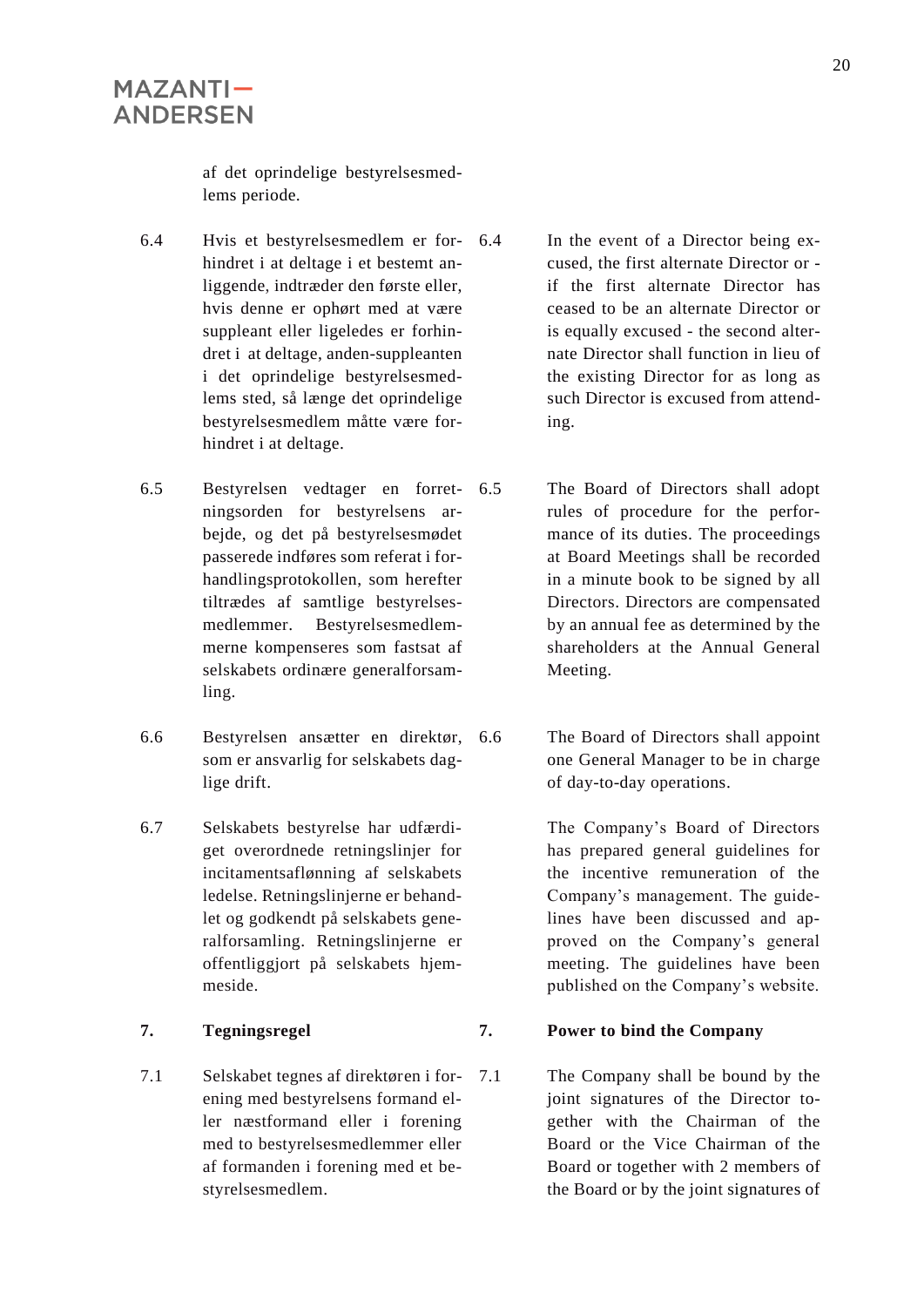the Chairman of the Board together with one member of the Board.

#### **8. Revision 8. Auditing**

8.1 Selskabets regnskaber revideres af 8.1 en af selskabets generalforsamling valgt godkendt revisor. Revisor vælges for et år ad gangen. Genvalg kan finde sted.

- 9.1 Selskabets regnskabsår løber fra 1. januar til 31. december.
- 9.2 Selskabets årsrapport skal udarbejdes på engelsk.

 $-000--$ 

Således opdateret i forbindelse med afholdelse af ordinær generalforsamling den 28. april 2022.

The Company's accounts shall be audited by an approved accountant elected at a General Meeting. Such auditor shall be elected for a period of one year. Re-election is permitted.

#### **9. Regnskabsår m.v. 9. Closing of the accounts and distribution of profits**

9.1 The Company's financial year shall be from 1 January to 31 December.

9.2 The Company's annual report shall be prepared in English.

 $-000--$ 

So updated in accordance with the annual general meeting on 28 April 2022.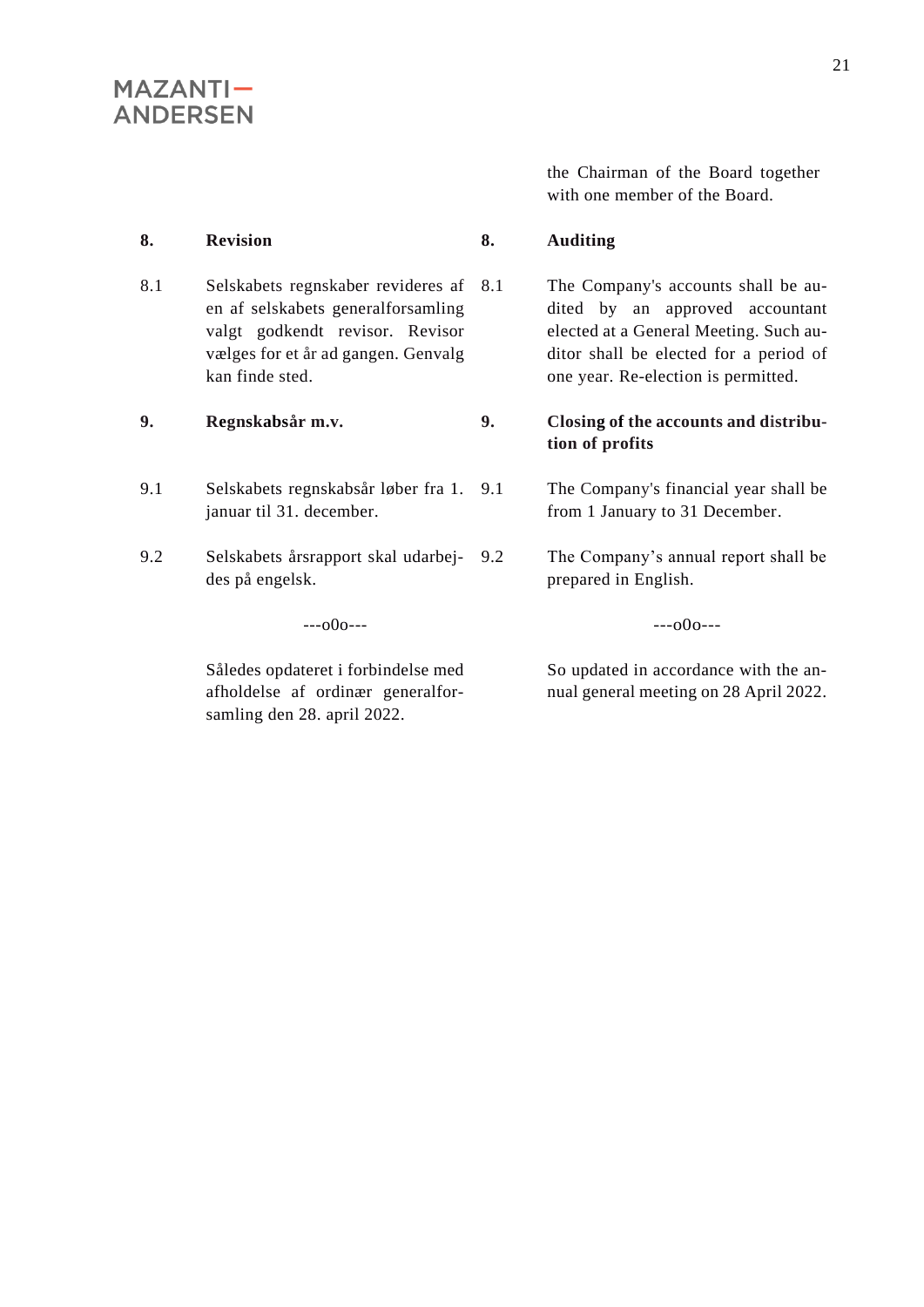## **Bilag af 12. august 2015 til vedtægterne for ViroGates A/S**

## *Appendix of 12 August 2015 to the Articles of Association of ViroGates A/S*

I henhold til bemyndigelse i vedtægterne for ViroGates A/S har bestyrelsen fastsat, at følgende vilkår og betingelser skal være gældende for aktietegningsoptioner, der udstedes til direktion og nøglemedarbejdere i selskabet i henhold dertil:

*Pursuant to authorisation in the articles of association for ViroGates A/S, the Board of Directors has resolved that the following terms and conditions shall apply to warrants which are granted to management and key employees in the company according to the authorisation:*

#### **1. Generelt**

#### *General*

1.1 ViroGates A/S (herefter "ViroGates") har besluttet at indføre et incitamentsprogram for direktion og nøglemedarbejdere i ViroGates (herefter samlet benævnt "Warrantindehavere"). Programmet er baseret på vederlagsfri tildeling af aktietegningsoptioner, også benævnt warrants (i det efterfølgende alene omtalt som "warrants").

*ViroGates A/S (hereinafter "ViroGates") has decided to introduce an incentive scheme for management and key employees in ViroGates (hereinafter collectively referred to as "Warrant holders"). The scheme is based on issuance of options, also called warrants (hereinafter only referred to as "warrants"), which are not subject to payment.* 

1.2 En warrant er en ret, men ikke en pligt, til i nærmere fastlagte perioder (udnyttelsesperioder) at tegne nye aktier i ViroGates til en kurs, der er fastsat på forhånd (udnyttelsesprisen). Udnyttelsesprisen fastsættes af bestyrelsen i forbindelse med hver udstedelse/tildeling af warrants. Én warrant giver ret til at tegne én aktie i ViroGates á nominelt 1 kr. til den af bestyrelsen ved udstedelsen fastsatte kurs.

*A warrant is a right, but not an obligation, during fixed periods (exercise periods) to subscribe for new shares in ViroGates at a price fixed in advance (the exercise price). The exercise price shall be determined by the board of directors. Each warrant carries the right to subscribe for nominal DKK 1 share in ViroGates at the subscription price determined by the board of directors at the date of issuance.* 

1.3 Warrants vil blive tilbudt til ViroGates' direktion og nøglemedarbejdere efter bestyrelsens diskretionære skøn. Antallet af warrants, der tilbydes den enkelte, er baseret på en individuel vurdering af disses jobfunktion. Det skal fremgå af den enkelte Warrantindehavers warrantcertifikat, hvor mange warrants Warrantindehaveren får tildelt samt til hvilken kurs warrants kan udnyttes.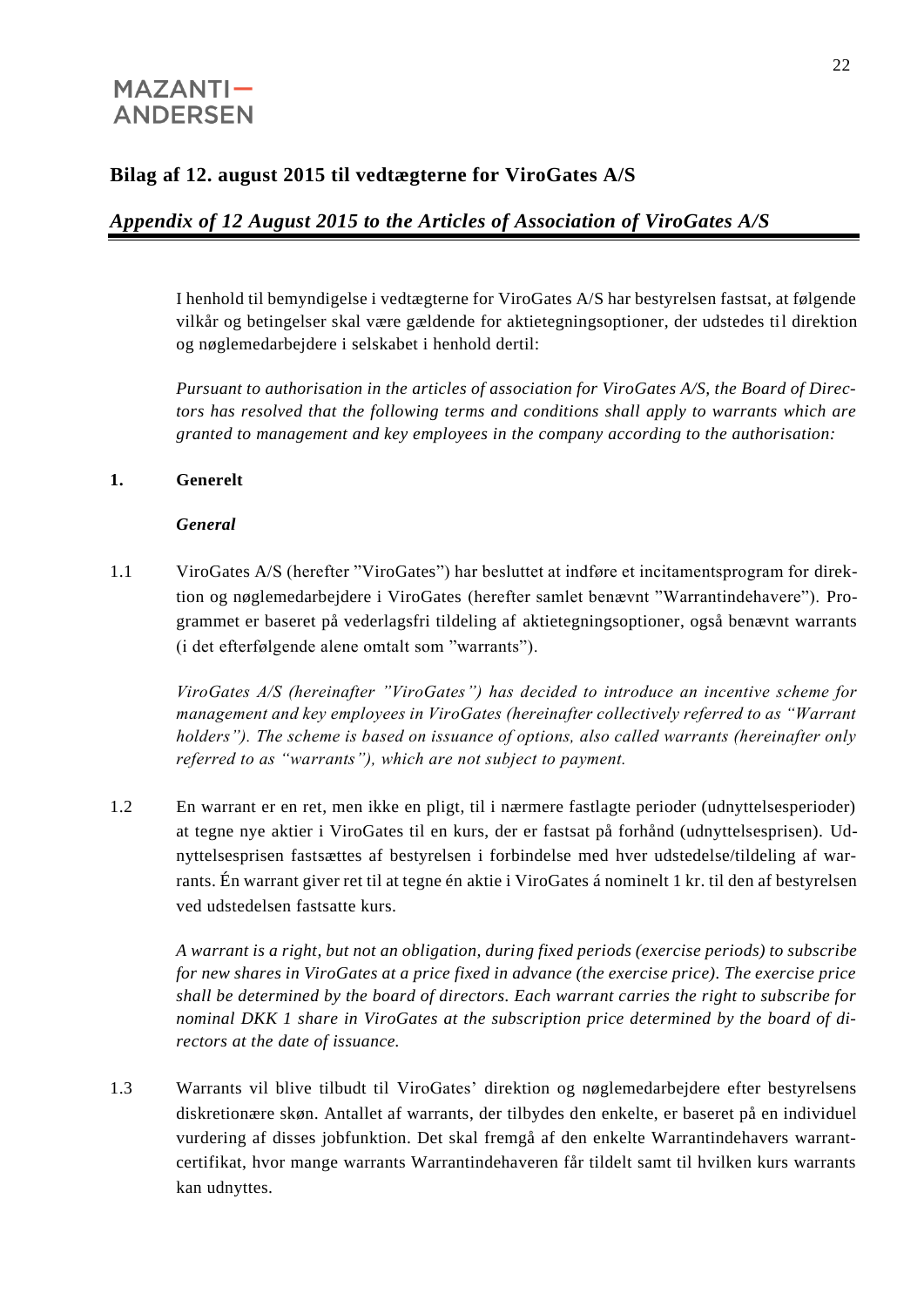*Warrants will be offered to members of management and key employees in ViroGates at the discretion of the Board of Directors. The number of warrants offered to each individual shall be based on an individual evaluation of the Warrant holder's duties. The number of warrants and the exercise price for the warrants granted shall be set out in the individual Warrant holder's warrant certificate.* 

### **2. Tildeling/tegning af warrants**

*Granting/subscription of warrants*

2.1 Warrantindehavere, der ønsker at tegne tildelte warrants, skal underskrive et warrantcertifikat med nærværende bilag vedhæftet og, såfremt dette kræves af bestyrelsen, en Security Holder Agreement eller tilsvarende dokument, der regulerer forholdet mellem Warrantindehaverne, ViroGates og ViroGates' øvrige aktionærer.

*Warrant holders who wish to subscribe for the offered warrants shall sign a Warrant Certificate with this Appendix attached and, to the extent required by the Board of Directors, a Security Holder Agreement or similar instrument regulating the relationship between the Warrant holders, ViroGates and ViroGates' other shareholders.*

2.2 Warrantindehaveren skal ikke betale noget vederlag for at få tildelt warrants.

*The granting of warrants shall not be subject to payment from the Warrant holders.*

2.3 ViroGates fører en fortegnelse over tildelte warrants, der ajourføres med passende mellemrum.

*ViroGates shall keep records of granted warrants and update the records at suitable intervals.*

### **3. Optjening**

*Vesting*

3.1 Warrantindehaveren optjener ret til at udnytte sine warrants med 1/36 pr. måned fra tidspunktet for tildeling og udstedelse af warrants omfattet af nærværende Bilag. Bestyrelsen kan fra gang til gang fastsætte en anden optjeningsperiode i bestyrelsens konkrete beslutning om at tildele warrants.

*The warrants shall vest with 1/36 per month from the date of grant of the warrants covered by this Appendix. The board may on an individual basis determine a different vesting period in its decision to issue warrants.*

3.2 Hvis den angivne brøk ikke giver et helt antal warrants, skal der afrundes nedad til nærmeste hele antal.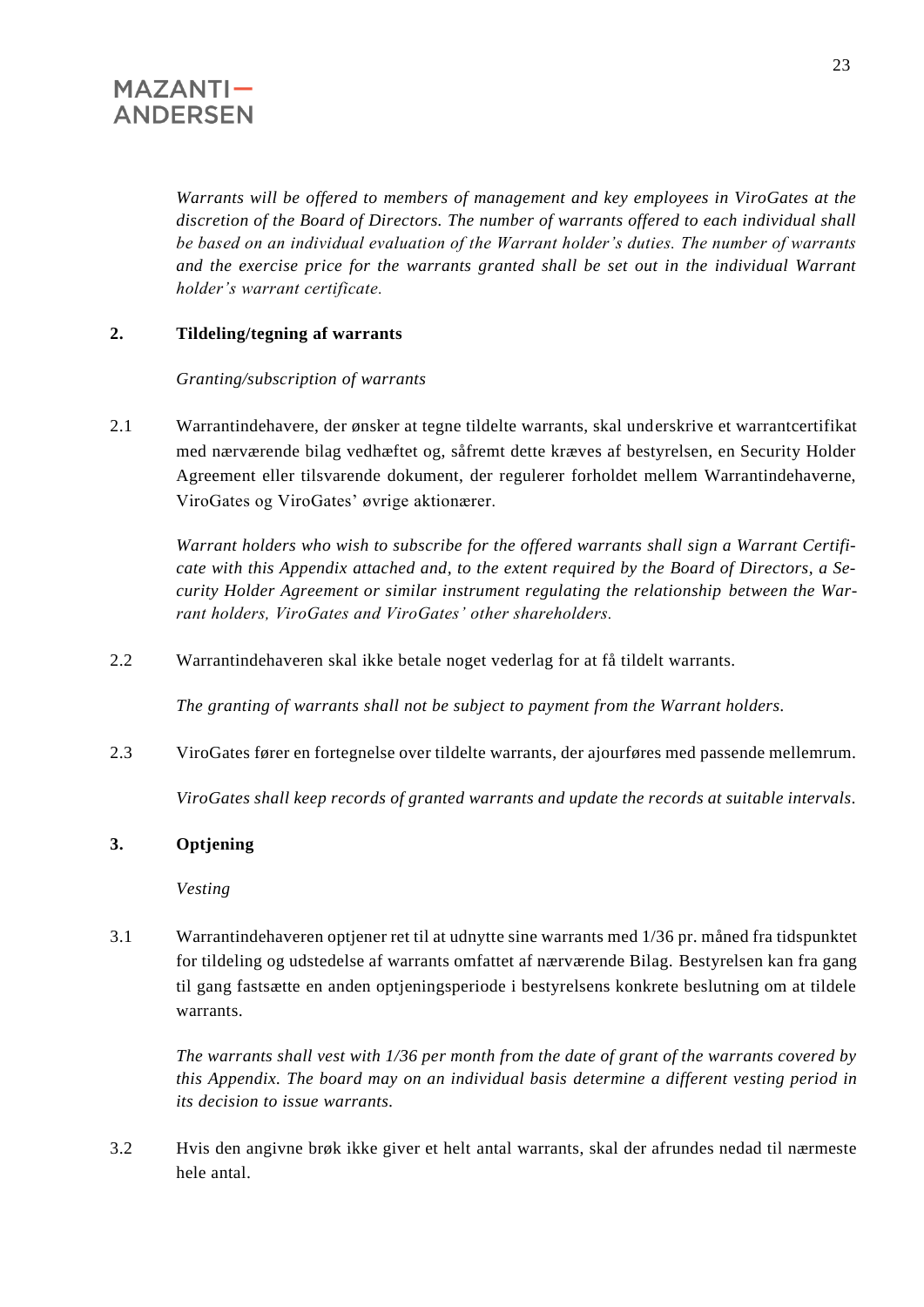*If the stipulated fraction does not amount to a whole number of warrants, the number shall be rounded down to the nearest whole number.*

3.3 En Warrantindehaver optjener kun warrants, så længe han/hun er ansat i ViroGates, jf. dog punkt  $3.4 - 3.6$  nedenfor.

Warrants shall only be vested to the extent the Warrant holder is employed by ViroGates, cf. *however clauses 3.4 to 3.6 below.* 

3.4 I tilfælde hvor Warrantindehaveren bringer ansættelsesforholdet til ophør gennem opsigelse, og opsigelsen ikke er begrundet i ViroGates' misligholdelse af ansættelsesforholdet, og i tilfælde hvor ansættelsesforholdet med Warrantindehaveren bringes til ophør af ViroGates og Warrantindehaveren har givet ViroGates rimelig anledning hertil, ophører optjening af warrants fra det tidspunkt, hvor ansættelsesforholdet er ophørt, dvs. fra og med den første dag, hvor Warrantindehaveren ikke længere har krav på at modtage løn fra ViroGates, uanset om Warrantindehaveren faktisk ophører med at fungere på et tidligere tidspunkt. Herudover bortfalder Warrantindehaverens eventuelle ret til tildeling af warrants efter ansættelsesforholdets ophør.

*In the event that the Warrant holder terminates the employment contract and the termination is not a result of breach of the employment terms by ViroGates, and in the event that ViroGates terminates the employment contract and the Warrant holder has given ViroGates good reason to do so, then the vesting of warrants shall cease from the time the employment is terminated, meaning from the first day when the Warrant holder is no longer entitled to salary from Viro-Gates, notwithstanding that the Warrant holder has actually ceased to perform his/her duties at an earlier date. In addition hereto the Warrant holder's right, if any, to receive warrants granted after termination of the employment shall cease.*

3.5 Hvis Warrantindehaveren bringer ansættelsesforholdet til ophør gennem opsigelse, og opsigelsen er begrundet i ViroGates' misligholdelse af ansættelsesforholdet, eller hvis ViroGates bringer ansættelsesforholdet til ophør uden at Warrantindehaveren har givet ViroGates rimelig anledning hertil, optjener Warrantindehaveren forsat ret til at udnytte warrants, som om denne fortsat var ansat i ViroGates.

*In the event that the Warrant holder terminates the employment and the termination is a result of breach of the employment terms by ViroGates, or in the event that ViroGates terminates the employment contract and the Warrant holder having not given ViroGates good reason to do so, then warrants shall continue to vest as if the Warrant holder was still employed by Viro-Gates.* 

3.6 Hvis Warrantindehaveren har misligholdt ansættelsesforholdet væsentligt, ophører optjening af warrants fra det tidspunkt, hvor Warrantindehaveren bortvises som følge af den væsentlige misligholdelse.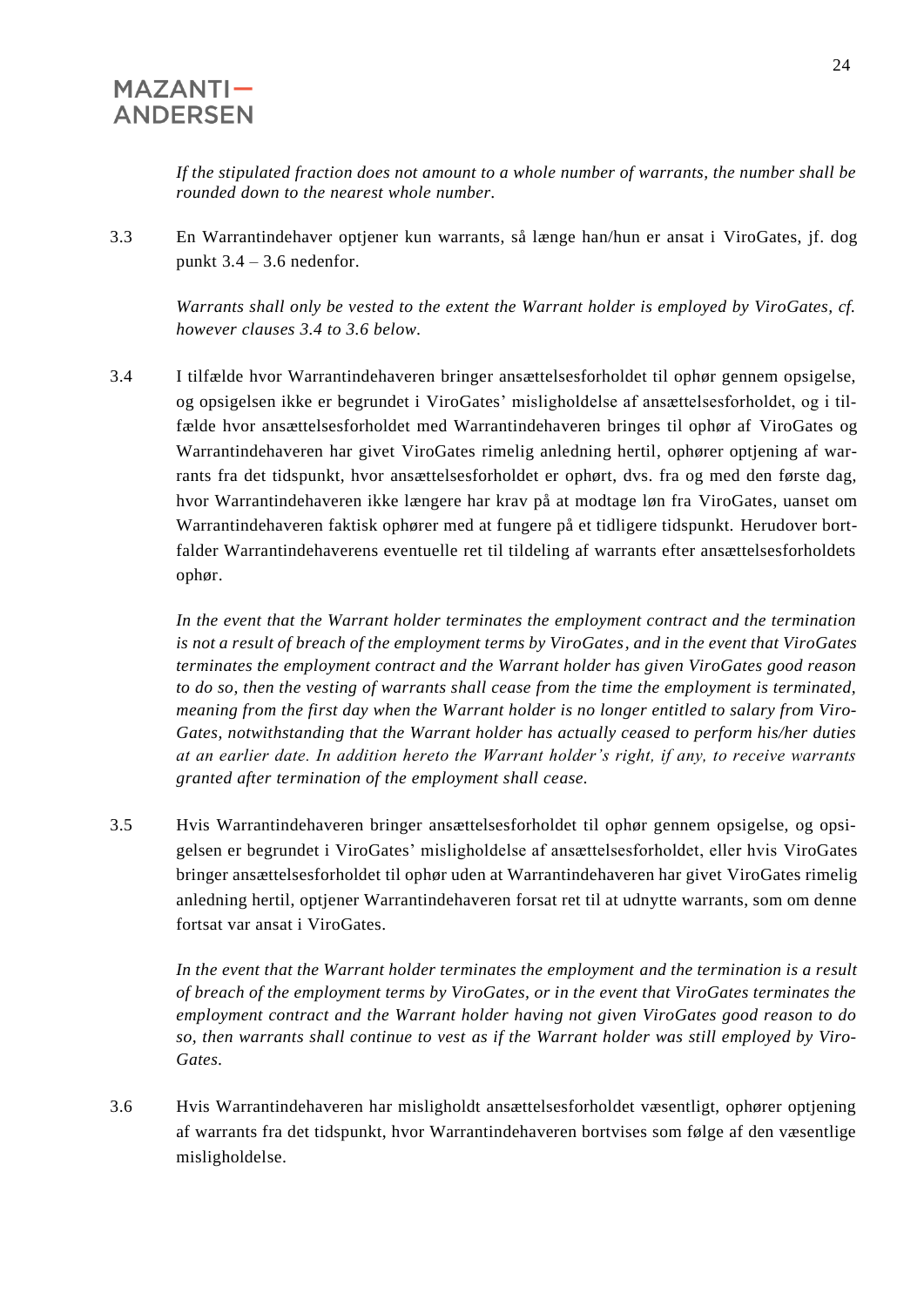*Should the Warrant holder materially breach the terms of the employment, the vesting of warrants shall cease from the date when the Warrant holder is dismissed due to the material breach.*

3.7 Hvis Warrantindehaveren tager orlov - bortset fra barselsorlov - og denne overstiger 60 dage, udskydes de tidspunkter, hvor Warrantindehaveren har optjent warrants, med en periode svarende til længden af orloven.

*If the Warrant holder takes leave – other than maternity leave – and the leave exceeds 60 days, the dates when the warrants shall be vested shall be postponed by a period corresponding to the duration of the leave.* 

#### **4. Udnyttelse**

*Exercise*

- 4.1 Når Warrantindehaveren har optjent ret til at udnytte en warrant, kan denne udnyttes i udnyttelsesperioderne. Udnyttelsesperioderne falder i hvert af de fem fra optjeningsåret følgende kalenderår. I et kalenderår er der to udnyttelsesperioder på 2 gange 3 uger, nemlig den 1. til 21. januar og den 1. til 21. august. For en warrant optjent i 2015 er der således følgende udnyttelsesperioder:
	- 1. 21. januar eller 1. 21. august 2016
	- 1. 21. januar eller 1. 21. august 2017
	- 1. 21. januar eller 1. 21. august 2018
	- 1. 21. januar eller 1. 21. august 2019
	- 1. 21. januar eller 1. 21. august 2020

*When a warrant has vested, it may be exercised during the exercise periods. The exercise periods fall in each of the five calendar years following the vesting calendar year. In a calendar year there are two exercise periods of 2 times 3 weeks, being 1 to 21 January and 1 to 21 August. For a warrant vested in 2015 there will thus be the following exercise periods:*

*1 – 21 January or 1 – 21 August 2016 1 – 21 January or 1 – 21 August 2017 1 – 21 January or 1 – 21 August 2018 1 – 21 January or 1 – 21 August 2019 1 – 21 January or 1 – 21 August 2020*

4.2 Hvis den sidste dag i en udnyttelsesperiode er en lørdag eller en søndag, omfatter udnyttelsesperioden også den herefter førstkommende hverdag.

*If the last day of an exercise period is Saturday or Sunday, the exercise period shall also include the first weekday following the stipulated period.*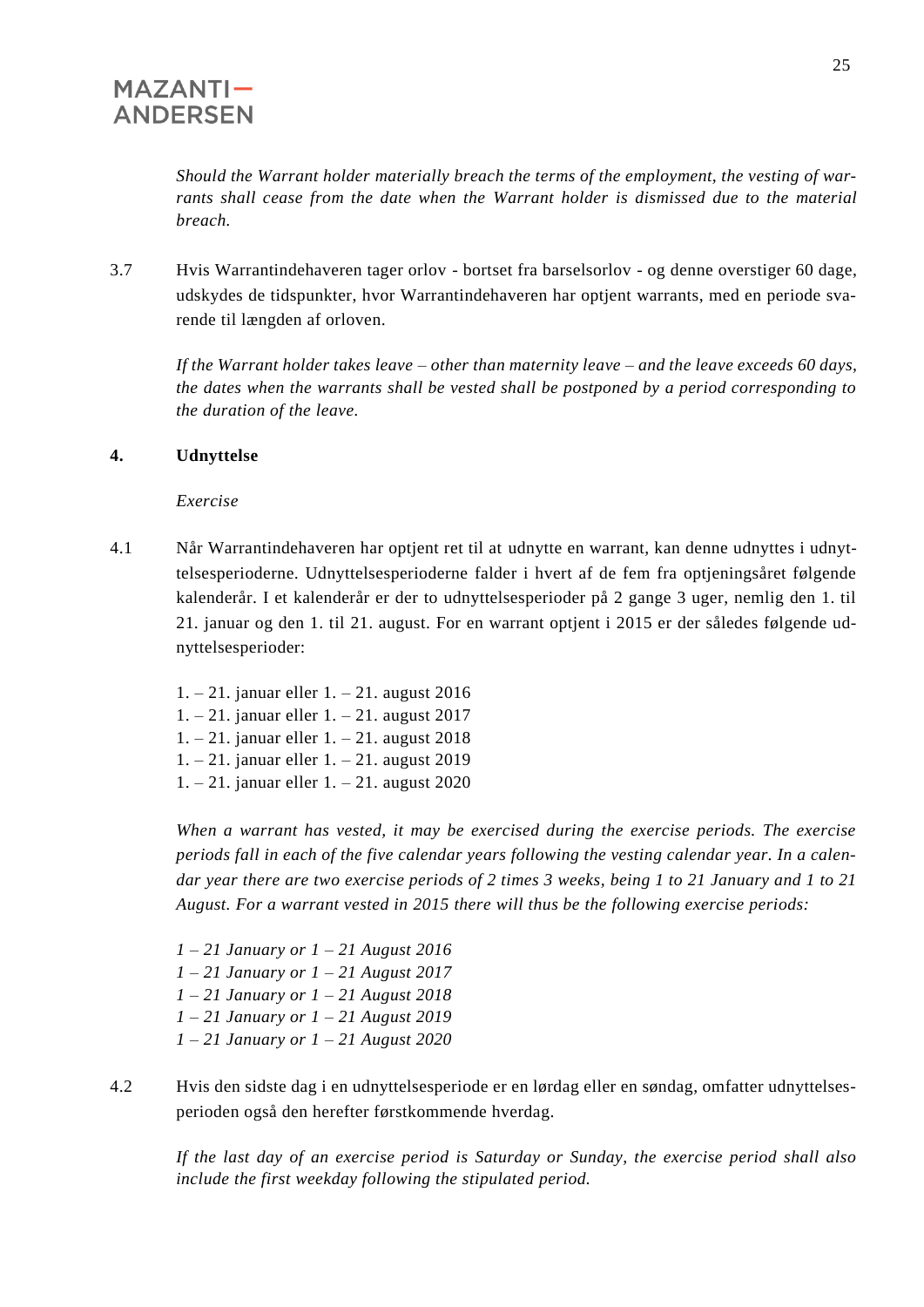4.3 Når Warrantindehaveren har optjent warrants, kan Warrantindehaveren frit vælge, i hvilken udnyttelsesperiode de optjente warrants skal udnyttes, jf. dog punkt 4.5. nedenfor vedrørende væsentlig misligholdelse. Det er dog en betingelse for udnyttelsen, at Warrantindehaveren i en given udnyttelsesperiode udnytter warrants der giver ret til tegning af minimum nominelt kr. 100 i selskabet.

*When warrants have vested, the Warrant holder shall be free to choose, which exercise period to apply for the vested warrants, cf. however, clause 4.5 below regarding material breach. It is, however, a condition for exercise that the Warrant holder in a given exercise period exercises warrants, which give a right to subscribe minimum nominal DKK 100 shares.*

4.4 De warrants, som Warrantindehaveren ikke udnytter i den sidste udnyttelsesperiode, 1. – 21. august 2020 i det ovenfor angivne eksempel, bortfalder uden yderligere varsel og uden kompensation eller vederlag til Warrantindehaveren af nogen art.

*Warrants not exercised by the Warrant holder during the last exercise period, 1 – 21 August 2020 in the above example, shall become null and void without further notice, compensation or payment of any kind to the Warrant holder.*

4.5 Warrantindehaverens udnyttelse af warrants forudsætter udover ovenstående som udgangspunkt, at Warrantindehaveren er ansat i ViroGates på det tidspunkt, hvor warrants udnyttes. I tilfælde af ansættelsesforholdets ophør gælder herefter følgende:

*The Warrant holder's exercise of warrants is in principle and in addition to the above conditional upon the Warrant holder being employed in ViroGates at the time when warrants are exercised. In case of termination of the employment the following shall apply:*

a. Hvis ansættelsesforholdet ophører i tilfælde hvor Warrantindehaveren selv bringer ansættelsesforholdet til ophør gennem opsigelse, uden opsigelsen er begrundet i ViroGates' misligholdelse af ansættelsesforholdet, og i tilfælde hvor ansættelsesforholdet med Warrantindehaveren bringes til ophør af ViroGates og Warrantindehaveren har givet ViroGates rimelig anledning hertil, kan Warrantindehaveren kun udnytte de warrants, der er optjent på ophørstidspunktet. Udnyttelse skal ske i overensstemmelse med de almindelige regler om udnyttelse af warrants fastsat i punkt 4.1 – 4.5

*In the event that the Warrant holder is terminating the employment contract and the termination is not a result of breach of the employment by ViroGates, and in the event that ViroGates terminates the employment contract and the Warrant holder having given ViroGates good reason to do so, the Warrant holder is only entitled to exercise the warrants vested at the time of termination. Exercise shall take place in accordance with the general terms and conditions regarding exercise of warrants stipulated in clause 4.1 – 4.5.*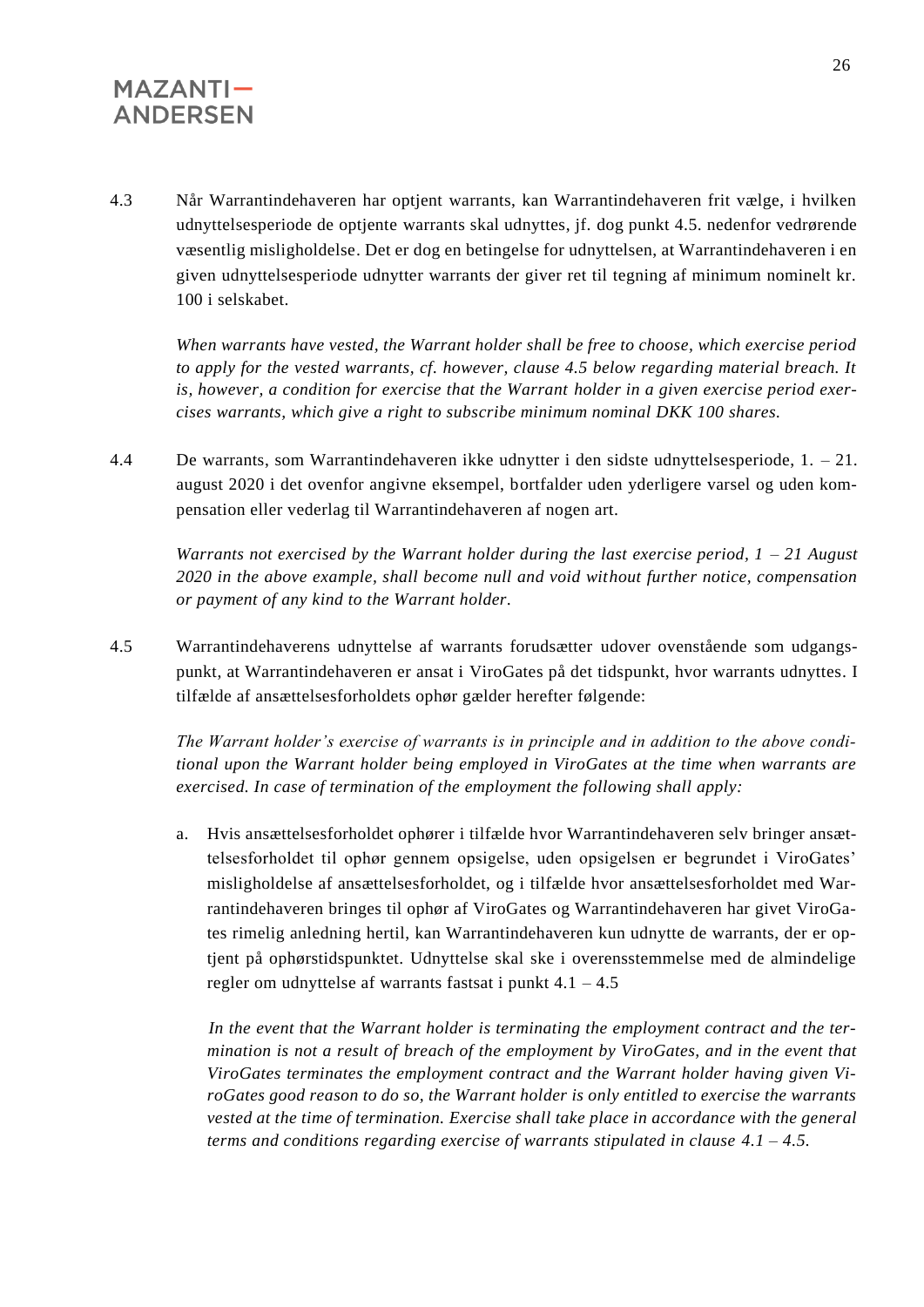b. Hvis ansættelsesforholdet ophører i tilfælde, hvor Warrantindehaveren selv bringer ansættelsesforholdet til ophør gennem opsigelse, og opsigelsen er begrundet i ViroGates' misligholdelse af ansættelsesforholdet, eller hvis ViroGates bringer ansættelsesforholdet til ophør, uden at Warrantindehaveren har givet ViroGates rimelig anledning hertil, bevarer Warrantindehaveren retten til at udnytte warrants, som om Warrantindehaveren fortsat var ansat hos ViroGates. Udnyttelse skal ske i overensstemmelse med de almindelige regler om udnyttelse af warrants fastsat i punkt 4.1 – 4.5. Det samme gælder, såfremt ansættelsesforholdet ophører på grund af pensionering.

*In the event that the Warrant holder terminate the employment contract and the termination is a result of breach of the employment by ViroGates, or in the event that ViroGates terminates the employment contract and the Warrant holder have not given ViroGates good reason to do so, the Warrant holder is entitled to exercise the warrants as if the Warrant holder were still employed with ViroGates. Exercise shall take place in accordance with the general terms and conditions regarding exercise of warrants stipulated in clause 4.1 – 4.5. This provision shall apply if the employment contract is terminated due to retirement.*

c. Hvis ansættelsesforholdet ophører som følge af Warrantindehaverens bortvisning på grund af væsentlig misligholdelse, bortfalder alle på det tidspunkt uudnyttede warrants uden varsel og uden kompensation. Hvis den væsentlige misligholdelse fra Warrantindehaverens side ligger forud i tid for bortvisningen skal optjeningen og dermed også retten til at udnytte warrants anses som værende ophørt allerede på tidspunktet for den væsentlige misligholdelse. Warrantindehaveren skal i dette tilfælde efter påkrav fra ViroGates være forpligtet til at tilbagesælge til ViroGates aktierne som er tegnet ved udnyttelse af warrants efter tidspunktet for den væsentlige misligholdelse. Anparterne skal tilbagesælges til en pris svarende til tegningsbeløbet erlagt af Warrantindehaveren.

*If the employment is terminated as a consequence of summary dismissal of the Warrant holder on grounds of material breach, all warrants not exercised at that time shall become null and void without notice or compensation If the material breach is committed prior to the dismissal the vesting and the right to exercise warrants shall be deemed to have ceased at the time of the material breach. The Warrant holder shall in this case, after demand from ViroGates, be obligated to sell to ViroGates shares which have been subscribed though exercise of warrants, after the date of the material breach. The shares shall be sold at a price corresponding to the subscription price paid by the Warrant holder.*

d. Såfremt ansættelsesforholdet ophører på grund af Warrantindehaverens død bortfalder alle uudnyttede warrants. ViroGates' bestyrelse skal dog dispensere, således at Warrantindehaverens bo som minimum får mulighed for at udnytte alle de tildelte warrants, uafhængigt af, om disse er optjent ved dødsfaldet, under forudsætning af at udnyttelse sker i den første udnyttelsesperiode, der begynder efter dødsfaldet.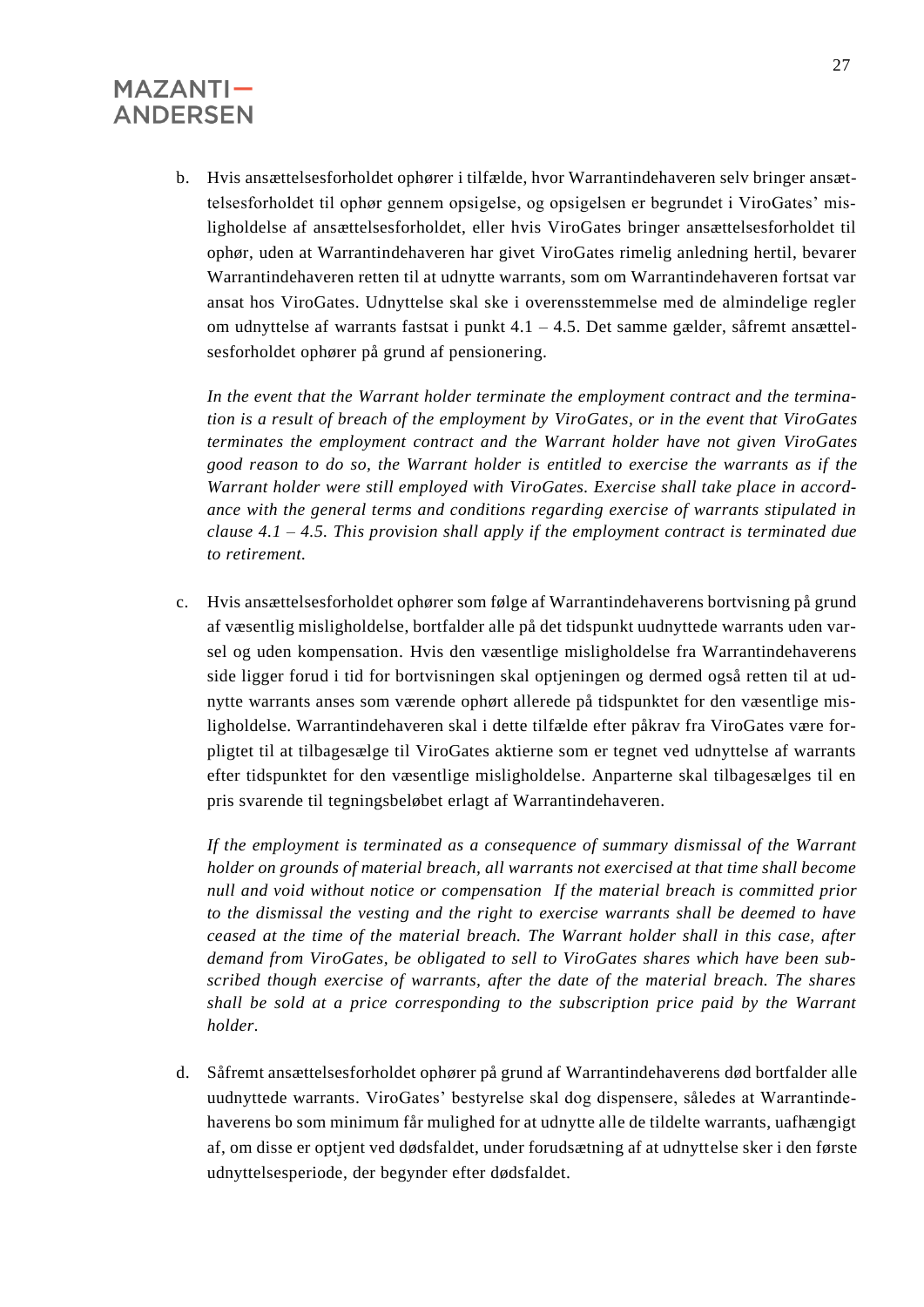*If the employment is terminated due to the death of the Warrant holder all warrants not exercised by the Warrant holder shall become null and void. However, the ViroGates Board of Directors shall, however, as a minimum grant an exemption from this provision to enable the estate of the Warrant holder to exercise the issued warrants whether they have been vested at the time of the death or not on the condition that exercise be effected during the first exercise period commencing after the death.* 

e. Bestyrelsen skal i alle tilfælde i forbindelse med fratrædelse, bortset fra Warrantindehaverens væsentlige misligholdelse, være berettiget, men ikke forpligtet, til at dispensere fra ovenstående underpunkt a. – d. således at Warrantindehaveren ud fra en helhedsbetragtning behandles lempeligere i forbindelse med fratrædelse.

*The Board of Directors shall in all instances in connection with a Warrant holder leaving the Company, except in the event of material breach by the Warrant holder, be entitled, but not obligated to deviate from the above sub-points a. – d., so that the Warrant holder based on a full evaluation is treated more favourable in connection with leaving the Company.*

4.6 ViroGates' bestyrelse er i tilfælde af at selskabet børsnoteres berettiget til énsidigt at ændre udnyttelsesperioderne, således at udnyttelsesperioderne koordineres med de til enhver tid gældende regler for insider trading. Med mindre bestyrelsen træffer særskilt beslutning om andet skal udnyttelsesperioderne efter en børsnotering ændres til to - fire 21 dages perioder som ligger umiddelbart efter offentliggørelsen af årsregnskabsmeddelelsen og halvårsrapporten, henholdsvis kvartalsrapporterne.

*ViroGates' board of directors is in the event of a listing of the company's shares on a stock exchange entitled at its discretion to change the exercise periods in order to coordinate these with applicable rules for insider trading. Unless the Board of Directors resolves otherwise the exercise periods shall in the event of a listing be changed to two - four 21 day periods after respectively the annual report notification and the interim report (six months), respectively the quarterly reports.*

#### **5. Justering af warrants**

#### *Adjustment of warrants*

5.1 Hvis der sker ændringer i ViroGates' kapitalforhold, der medfører en ændring af den potentielle gevinstmulighed, der er knyttet til en warrant, warrants værdi, skal warrants justeres.

*Changes in ViroGates' capital structure causing a change of the potential possibility of gain attached to a warrant shall require an adjustment of the warrants.*

5.2 En justering skal ske, således at den potentielle gevinstmulighed, der er knyttet til en warrant, så vidt muligt er den samme før og efter indtræden af den hændelse, der begrunder justeringen.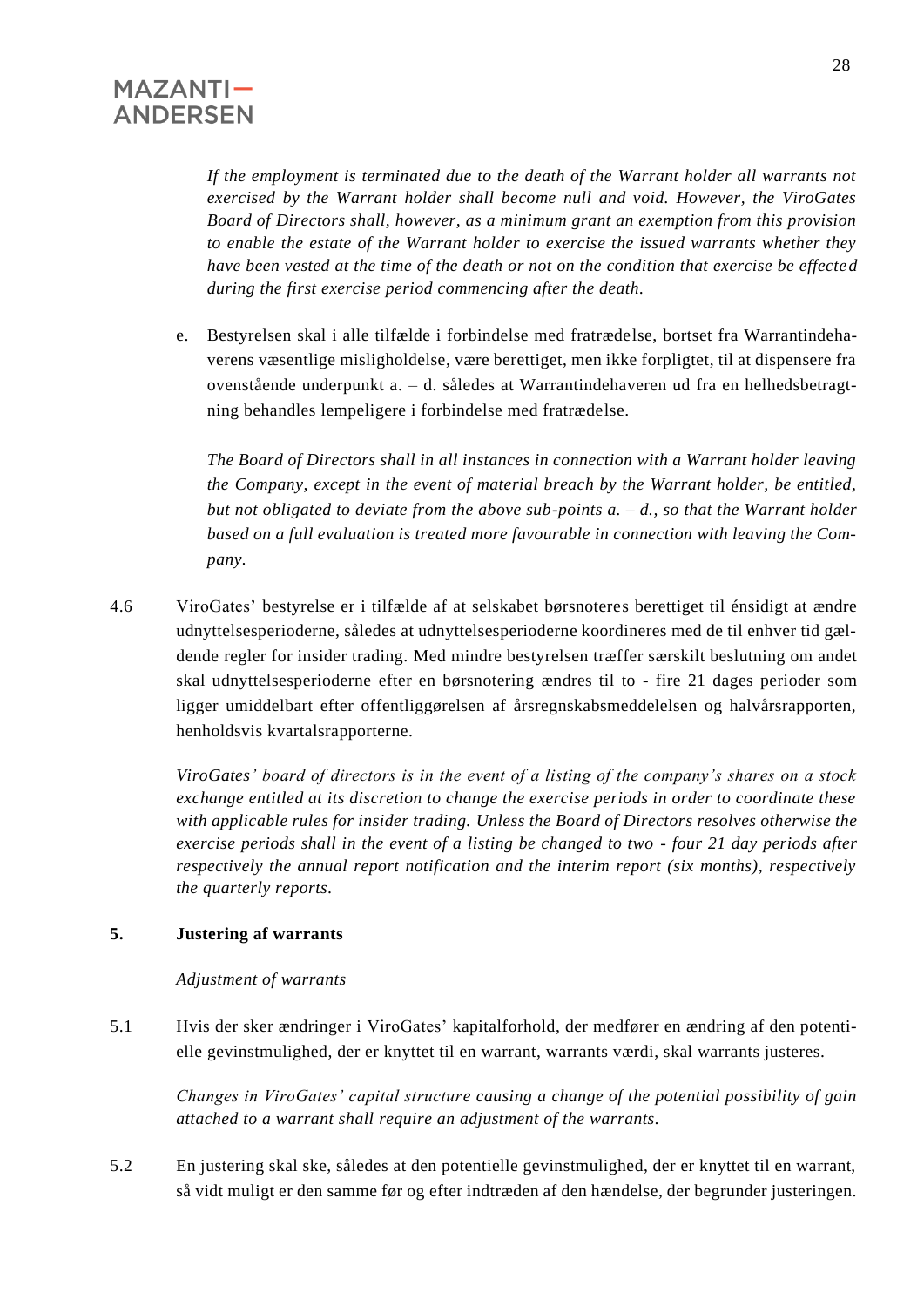Justeringen gennemføres med bistand fra ViroGates' eksterne rådgiver. Justeringen kan ske enten ved en forøgelse eller en formindskelse af det antal aktier, der kan udstedes i henhold til en warrant, og/eller en forøgelse eller formindskelse af udnyttelseskursen.

*Adjustments shall be made so that the potential possibility of gain attached to a warrant, in so far as possible, shall remain the same before and after the occurrence of an incident causing the adjustment. The adjustment shall be carried out with the assistance of ViroGates' external advisor. The adjustment may be effected either by increase or reduction of the number of shares that can be issued following exercise of a warrant and/or an increase or reduction of the exercise price.*

5.3 ViroGates' udstedelse af medarbejderaktier, optioner og/eller warrants som led i medarbejderordninger (herunder til bestyrelsesmedlemmer, rådgivere og konsulenter) såvel som senere udnyttelse af sådanne optioner og/eller warrants, medfører ikke krav på justering af warrants. Den kapitalforhøjelse, der finder sted som følge af Warrantindehaverne m.fl.'s udnyttelse af warrants i ViroGates, medfører heller ikke justering af warrants.

*Warrants shall not be adjusted as a result of ViroGates' issue of employee shares, share options and/or warrants as part of employee share option schemes (including options to Directors, advisors and consultants) as well as future exercise of such options and/or warrants. Warrants shall, furthermore, not be adjusted as a result of capital increases following the Warrant holders' and others' exercise of warrants in ViroGates.*

5.4 Fondsaktier:

*Bonus shares*

Hvis det besluttes at udstede fondsaktier i ViroGates, skal warrants justeres således:

*If it is decided to issue bonus shares in ViroGates, warrants shall be adjusted as follows:*

Udnyttelsesprisen på enhver endnu ikke udnyttet warrant ganges med faktoren:

*The exercise price for each warrant not yet exercised shall be multiplied by the factor:*

$$
\alpha = \frac{A}{(A+B)}
$$

og antallet af endnu ikke udnyttede warrants ganges med faktoren:

*and the number of warrants not yet exercised shall be multiplied by the factor:*

- 1
- $\alpha$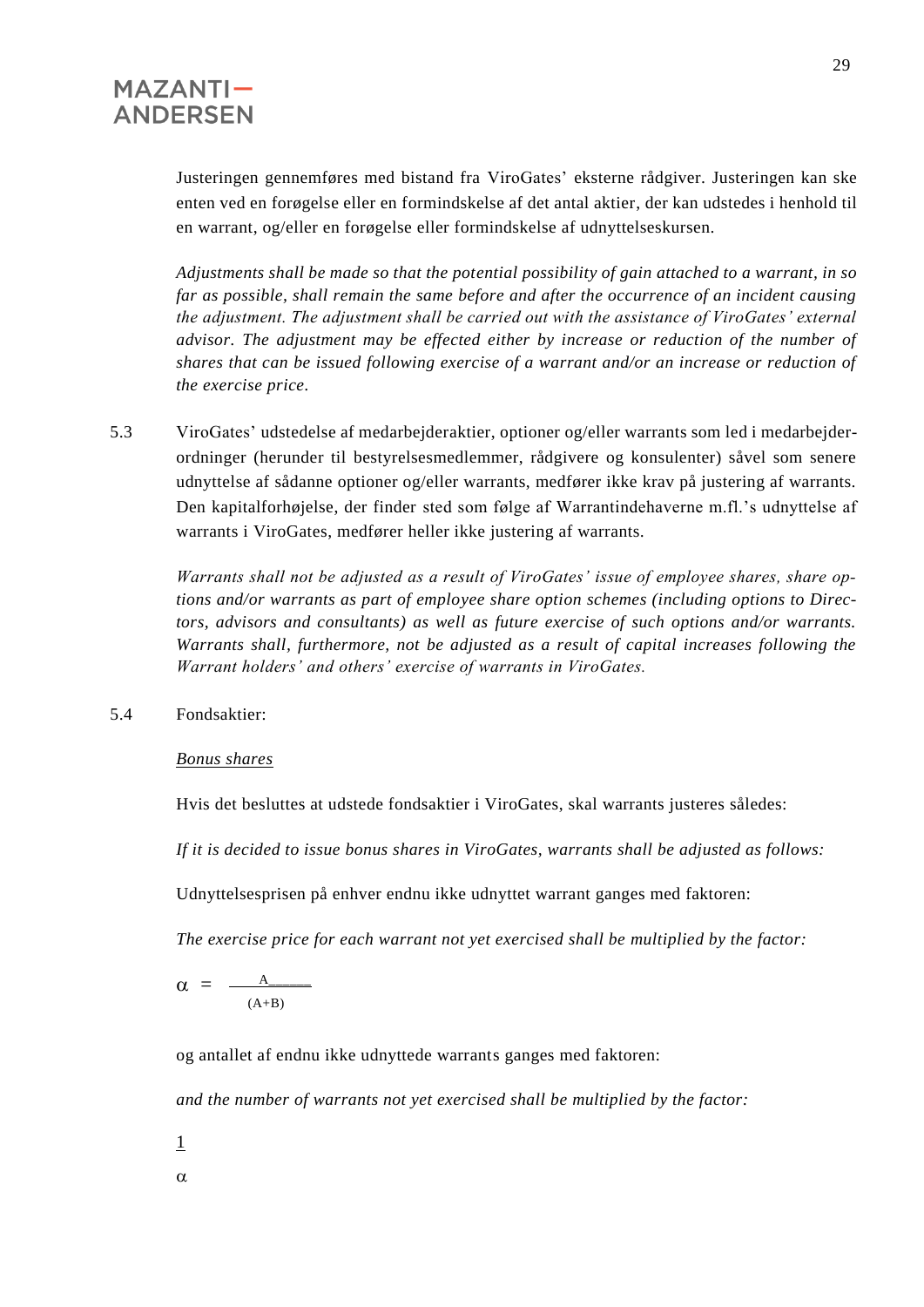hvor:

- A = den nominelle aktiekapital før udstedelsen af fondsaktier, og
- $B =$  den samlede nominelle værdi på fondsaktierne.

*where:*

*A = the nominal share capital before issue of bonus shares, and*

*B = the total nominal value of bonus shares.*

Hvis det justerede antal aktier ikke er hele tal, skal der afrundes nedad til det nærmeste hele tal.

5.5 Kapitalændringer til en anden kurs end markedskursen:

*Changes of capital at a price different from the market price:*

- Hvis det besluttes at forhøje eller nedsætte aktiekapitalen i ViroGates til en kurs under markedskursen (vedrørende kapitalnedsættelser også til over markedskursen), skal warrants justeres således:
- *If it is decided to increase or reduce the share capital in ViroGates at a price below the market price (in relation to capital decreases also above the market price), warrants shall be adjusted as follows:*

Udnyttelsesprisen på enhver endnu ikke udnyttet warrant ganges med faktoren:

*The exercise price for each non-exercised warrant shall be multiplied by the factor:*

 $\alpha = \frac{(A_x K) + (B x T)}{}$  $\ddot{\phantom{0}}$  $(A+B)$  x K

og antallet af endnu ikke udnyttede warrants ganges med faktoren:

*and the number of non-exercised warrants shall be multiplied by the factor:*

- 1
- $\alpha$

*If the adjusted number of shares does not amount to whole numbers, the number shall be rounded down to the nearest whole number.*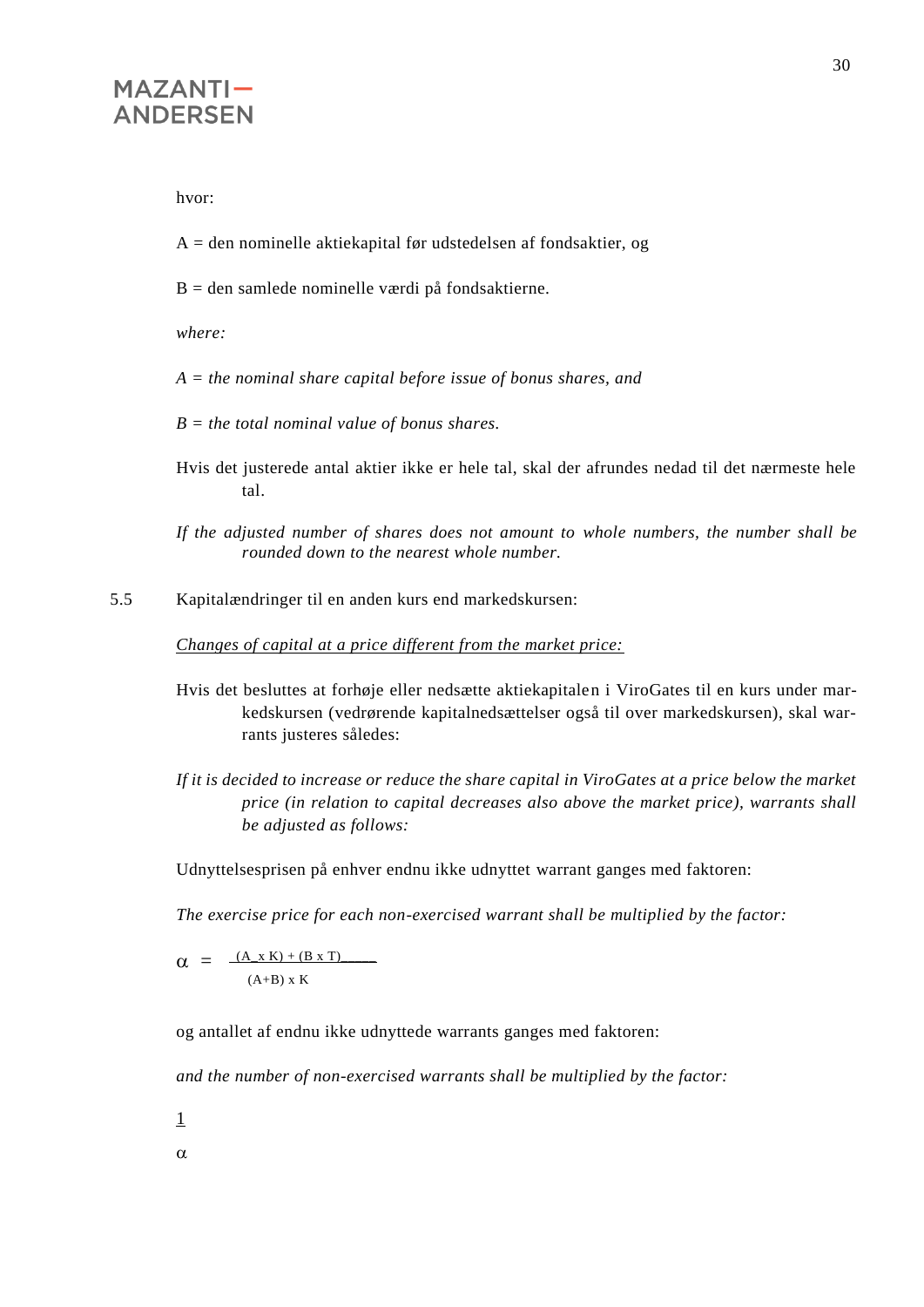hvor:

*where:*

- $A =$  den nominelle aktiekapital før ændringen i kapitalen
- $B =$  den nominelle ændring i aktiekapitalen
- $K =$  aktiens markedskurs / lukkekurs dagen forinden annoncering af ændringen i aktiekapitalen, og
- $T =$  tegningskurs/nedsættelseskurs ved ændringen i aktiekapitalen
- *A = nominal share capital before the change in capital*
- *B = nominal change in the share capital*
- *K = market price / closing price of the share on the day prior to the announcement of the change in the share capital, and*
- *T = subscription price/reduction price in relation to the change in the share capital*
- Hvis det det justerede antal aktier ikke er et helt tal, skal der afrundes nedad til det nærmeste hele tal.
- *If the adjusted exercise price and/or the adjusted number of shares does not amount to whole numbers, each number shall be rounded down to the nearest whole number.*
- 5.6 Ændringer i den enkelte akties pålydende værdi:

*Changes in the nominal value of each individual share:*

Hvis det besluttes at ændre aktiernes pålydende værdi, skal warrants justeres således:

*If it is decided to change the nominal value of the shares, warrants shall be adjusted as follows:*

Udnyttelsesprisen på enhver endnu ikke udnyttet warrant ganges med faktoren:

*The exercise price for each non-exercised warrant shall be multiplied by the factor:*

 $\alpha = -$  B

og antallet af endnu ikke udnyttede warrants ganges med faktoren:

*and the number of non-exercised warrants shall be multiplied by the factor:*

1

 $\alpha$ 

hvor: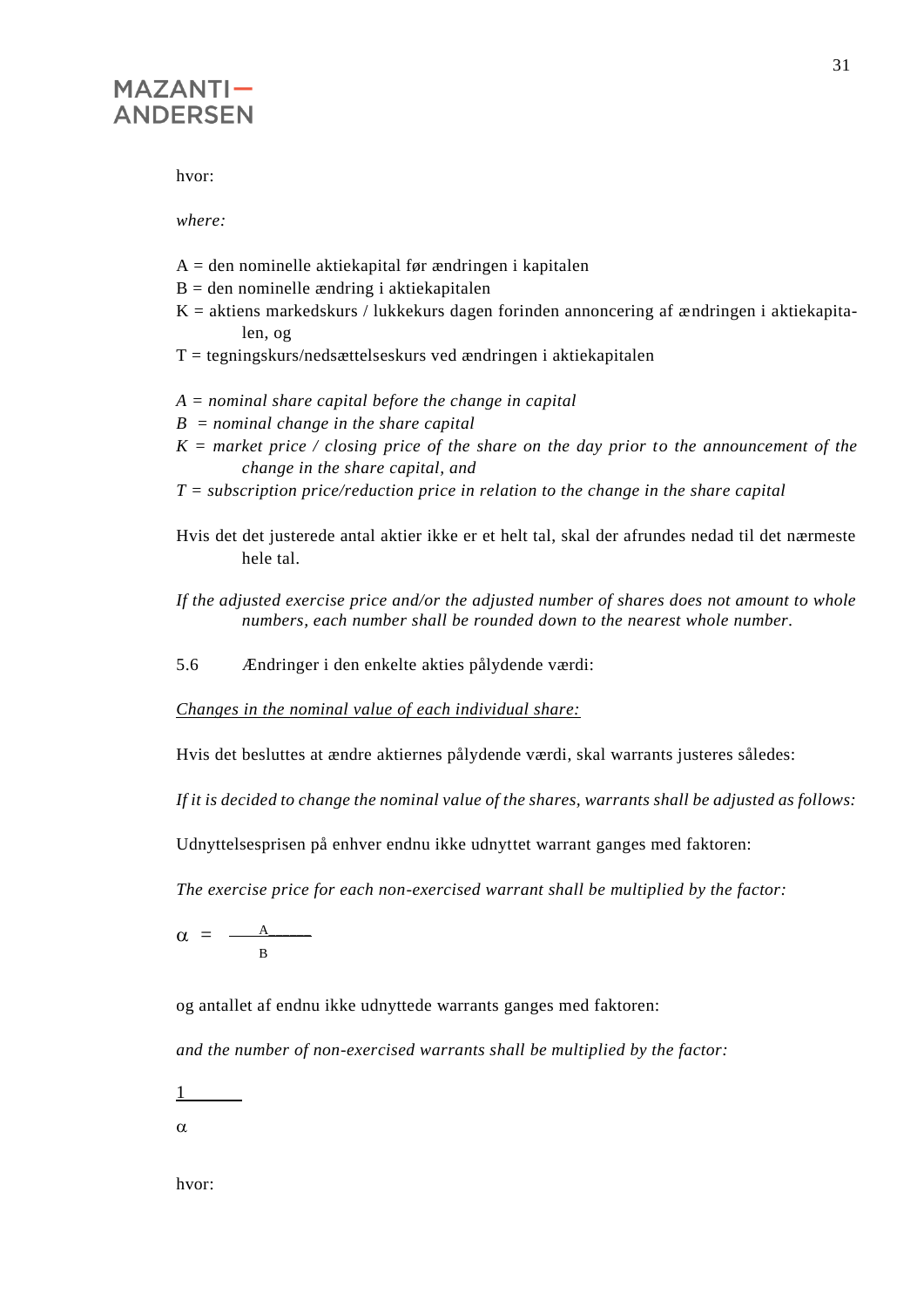*where:*

A = den enkelte akties nominelle værdi efter ændringen, og

- $B =$  den enkelte akties nominelle værdi før ændringen
- *A = nominal value of each share after the change, and B = nominal value of each share before the change*
- Hvis det justerede antal aktier ikke er et helt tal, skal der afrundes nedad til det nærmeste hele tal.

*If the adjusted number of shares does not amount to a whole number, the number shall be rounded down to the nearest whole number.*

### 5.7 Udbetaling af udbytte:

#### *Payment of dividend:*

Hvis det besluttes at udbetale udbytte, skal den del af udbyttet, der overstiger 10% af egenkapitalen, medføre en justering af udnyttelsesprisen efter denne formel:

*If it is decided to pay dividends, the part of the dividends exceeding 10 per cent of the equity capital shall lead to adjustment of the exercise price according to the following formula:*

 $E2 = E1 - \frac{U - Umax}{U - U}$ A

hvor:

*where:*

| $E2 =$                          | den justerede udnyttelsespris          |
|---------------------------------|----------------------------------------|
| $E1 =$                          | den oprindelige udnyttelsespris        |
| $U =$                           | det udbetalte udbytte                  |
| $Umax =$                        | 10% af egenkapitalen, og               |
| $A =$                           | det samlede antal aktier i ViroGates   |
| $E2 =$                          | the adjusted exercise price            |
| $E1 =$                          | the original exercise price            |
| $U = \text{dividends paid out}$ |                                        |
| $Umax =$                        | 10 per cent of the equity capital, and |
| $A =$                           | total number of shares in ViroGates    |
|                                 |                                        |

Den egenkapital, der skal lægges til grund ved ovenstående justering, er egenkapitalen i henhold til den årsrapport, der godkendes på den generalforsamling, hvor udbyttet godkendes, før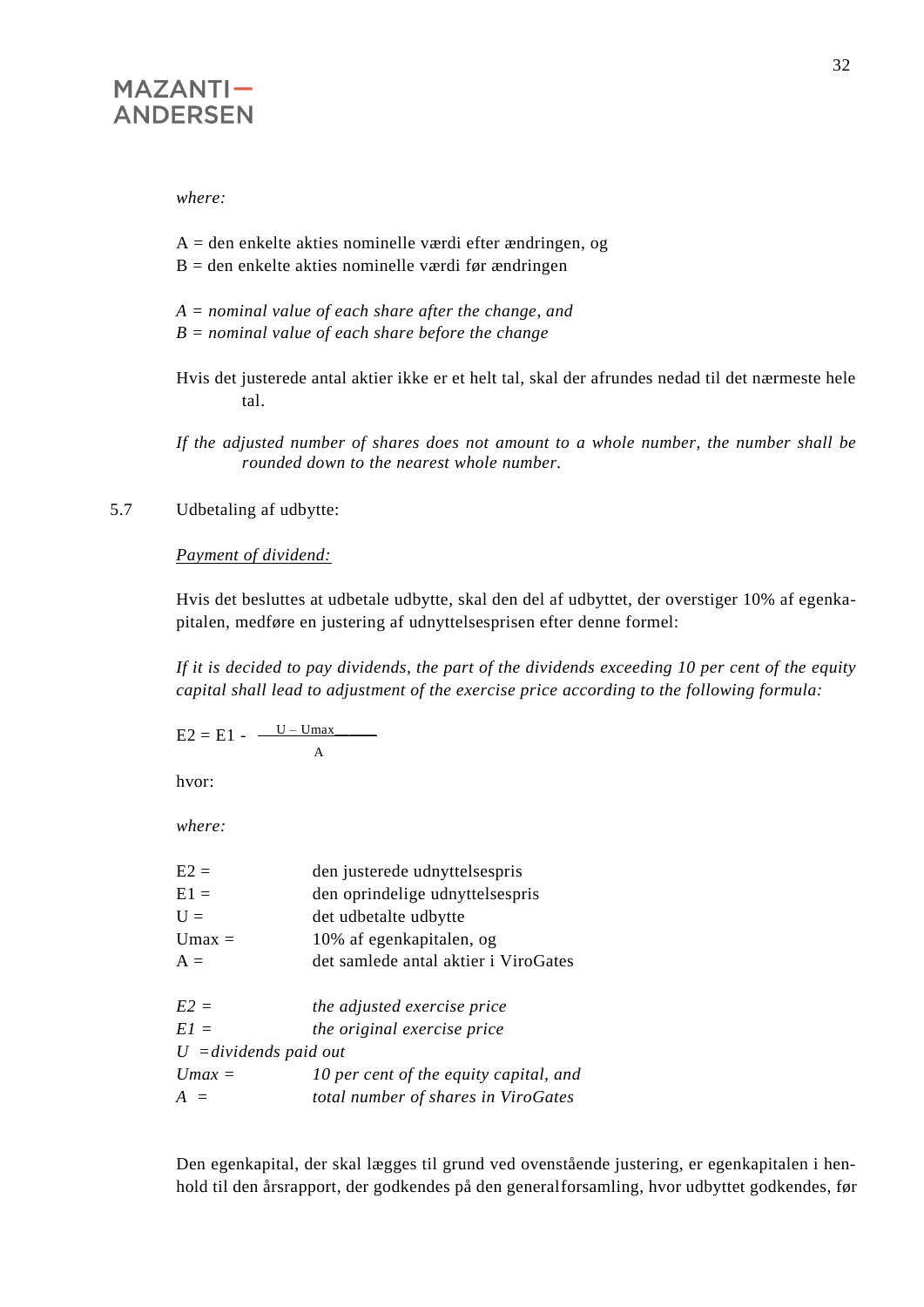

udbytte er afsat i årsrapporten.

*The equity capital that shall form the basis of the adjustment above is the equity capital stipulated in the Annual Report to be adopted at the general meeting where dividends shall be approved before allocation hereof has been made in the Annual Report.*

5.8 Andre ændringer i ViroGates' kapitalforhold:

*Other changes in ViroGates' capital position:*

Hvis der sker andre ændringer i ViroGates' kapitalforhold, der medfører en ændring i warrants' økonomiske værdi, skal (medmindre andet er angivet ovenfor) warrants justeres, således at ændringen ikke påvirker warrants økonomiske værdi.

*In the event of other changes in ViroGates' capital position causing changes to the financial value of warrants, warrants shall (save as provided above) be adjusted in order to ensure that the changes do not influence the financial value of the warrants.*

Den beregningsmetode, der skal anvendes ved justeringen, fastsættes af en af bestyrelsen valgt ekstern rådgiver.

*The calculation method to be applied to the adjustment shall be decided by an external advisor appointed by the Board of Directors.*

Det præciseres, at forhøjelse eller nedsættelse af ViroGates' aktiekapital til markedskurs ikke medfører, at der skal finde regulering sted af tegningskursen eller antallet af aktier, der kan tegnes.

*It is emphasized that increase or reduction of ViroGates' share capital at market price does not lead to an adjustment of the subscription price or the number of shares to be subscribed.*

5.9 Likvidation:

#### *Winding-up:*

Hvis ViroGates bliver likvideret, fremskyndes optjeningstidspunktet for alle uudnyttede warrants, således at Warrantindehaveren kan udnytte warrants i en ekstraordinær udnyttelsesperiode umiddelbart før den pågældende transaktion finder sted.

*Should ViroGates be liquidated, the vesting time for all non-exercised warrants shall be changed so that the Warrant holder may exercise his/her warrants in an extraordinary exercise period immediately preceding the relevant transaction.*

5.10 Fusion og spaltning:

*Merger and split:*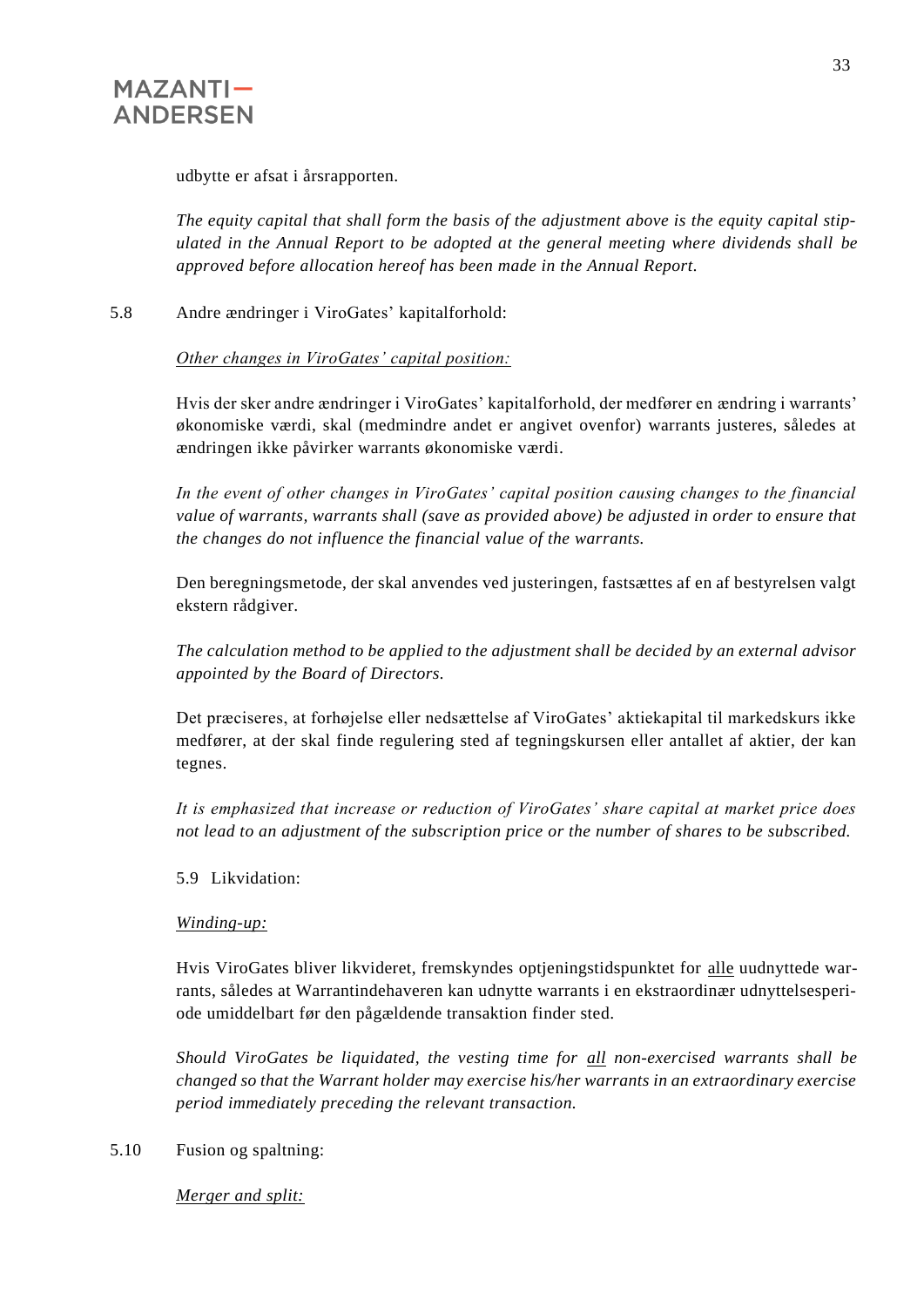Hvis ViroGates indgår i en fusion som det fortsættende selskab, bliver warrants ikke påvirket, medmindre der i forbindelse med fusionen sker en kapitalforhøjelse til en anden kurs end markedskursen, idet warrants i så fald justeres i henhold til pkt. 5.5.

*If ViroGates merges as the continuing company, warrants shall remain unaffected unless, in connection with the merger, the capital is increased at a price other than the market price and in that case warrants shall be adjusted in accordance with clause 5.5.*

Hvis ViroGates fusionerer som det ophørende selskab eller bliver spaltet, kan det fortsættende selskab vælge én eller en kombination af disse muligheder:

*If ViroGates merges as the terminating company or is split, the continuing company may choose one or a combination of the following possibilities:*

• Warrantindehaveren kan umiddelbart inden fusionen/spaltningen udnytte alle ikke udnyttede warrants (inklusive warrants der endnu ikke er optjent), eller

*The Warrant holder may exercise all non-exercised warrants (inclusive of warrants not yet vested) immediately before the merger/split, or*

• warrants bliver erstattet af nye aktieinstrumenter i de(t) fortsættende selskab(er) af tilsvarende økonomisk værdi før skat. Ved spaltning kan de fortsættende selskaber selv bestemme, i hvilke(t) selskab(er) Warrantindehaverne skal modtage de nye aktieinstrumenter.

*New share instruments in the continuing company/companies of a corresponding financial pre-tax value shall replace the warrants. On split the continuing companies may decide in which company/companies the Warrant holders shall receive the new share instruments.*

#### 5.11 Salg og aktieombytning:

#### *Sale and exchange of shares:*

Hvis mere end 50% af aktiekapitalen i ViroGates bliver solgt eller indgår i en aktieombytning, kan ViroGates vælge én eller en kombination af disse muligheder:

*If more than 50 per cent of the share capital in ViroGates is sold or is part of a share swap, ViroGates may choose one or a combination of the following possibilities:*

• Warrantindehaveren kan umiddelbart inden salget/aktieombytningen udnytte alle ikke-udnyttede warrants, der ikke er bortfaldet (inklusive warrants der endnu ikke er optjent). Herudover indtræder der en pligt, hvorefter Warrantindehaverne skal sælge de tegnede aktier på samme vilkår som de øvrige aktionærer (ved salg).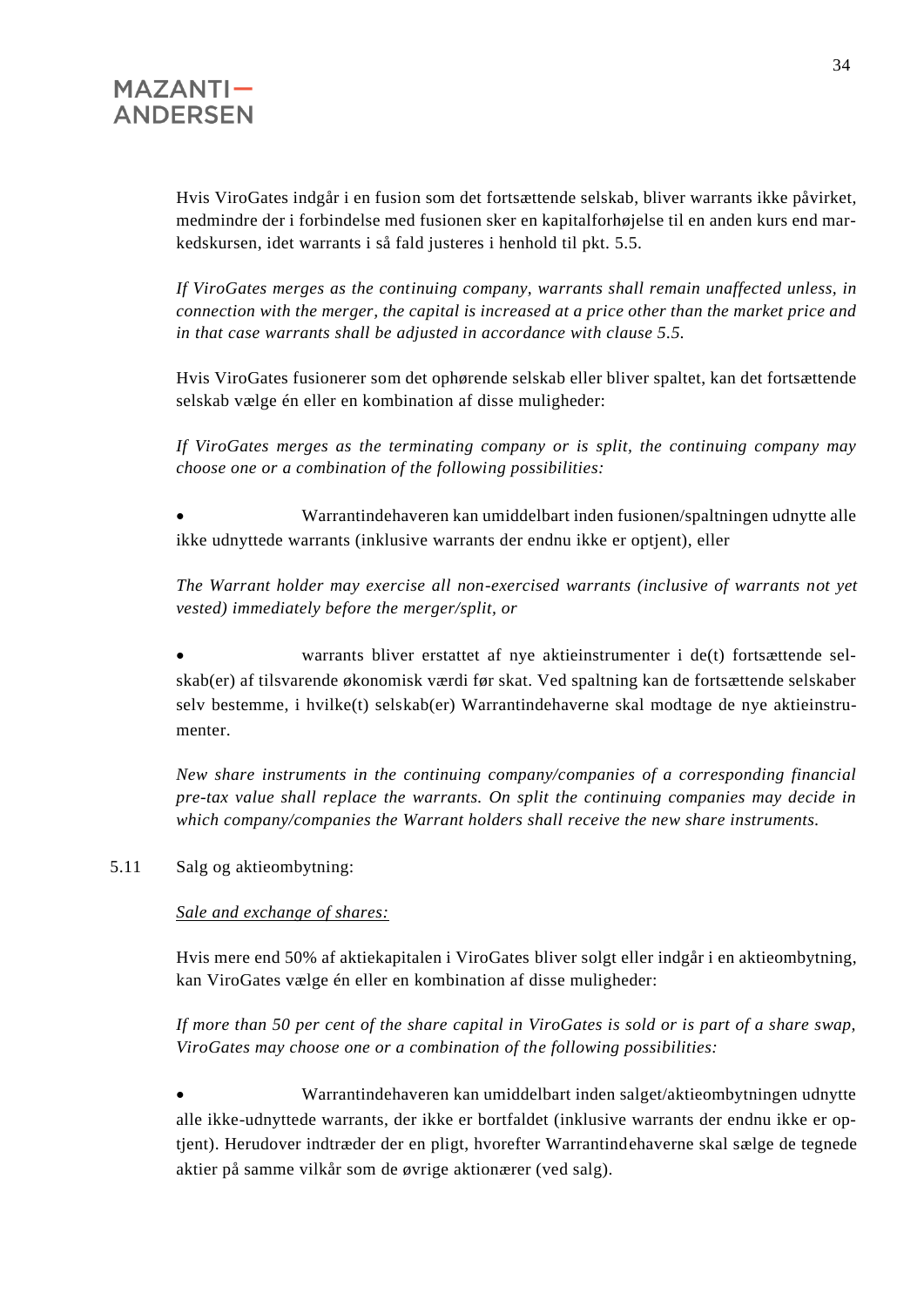*The Warrant holder may exercise all non-exercised warrants that are not declared null and void (inclusive of warrants not yet vested) immediately before the sale/swap of shares. Furthermore, the Warrant holder shall undertake an obligation to sell the subscribed shares on the same conditions as the other shareholders (when selling).*

• Tildelte warrants erstattes af aktieinstrumenter i det erhvervende selskab af tilsvarende økonomisk værdi før skat.

*Share instruments in the acquiring company of a corresponding pre-tax value shall replace the issued warrants.*

5.12 Fælles bestemmelser vedrørende 5.9–5.11:

#### *Common provisions regarding 5.9-5.11:*

ViroGates er forpligtet til at give Warrantindehaveren skriftlig meddelelse, hvis en af de ovenfor nævnte transaktioner finder sted. Når Warrantindehaveren har modtaget den skriftlige meddelelse, har Warrantindehaveren – i de tilfælde, hvor Warrantindehaveren ekstraordinært kan udnytte warrants, jf. 5.9-5.11 – 2 uger til skriftligt at informere ViroGates om, hvorvidt han/hun vil gøre brug af tilbuddet. Hvis Warrantindehaveren ikke har givet ViroGates skriftligt svar inden 2-ugers fristen eller undlader at betale inden for den betalingsfrist, der er fastsat, bortfalder warrants uden yderligere varsel og uden kompensation.

*If one of the transactions mentioned above is made, ViroGates shall inform the Warrant holder hereof by written notice. Upon receipt of the written notice, the Warrant holder shall have 2 weeks – in cases where the Warrant holder may extraordinarily exercise warrants, see 5.9- 5.11 – to inform ViroGates in writing whether he/she will make use of the offer. If the Warrant holder has not answered ViroGates in writing within the limit of 2 weeks or fails to pay within the fixed time, warrants shall become null and void without further notice or compensation.*

Warrantindehaverens rettigheder i anledning af en beslutning truffet af et kompetent organ i selskabet, jf. 5.9-5.11, er betinget af, at den relevante beslutning efterfølgende registreres i Erhvervs- og Selskabsstyrelsen, hvis registrering er en gyldighedsbetingelse.

*The Warrant holder's rights in connection with decisions made by any competent company body, see 5.9-5.11, shall be contingent on subsequent registration of the relevant decision with the Danish Commerce and Companies Agency provided that registration is a condition of its validity.*

#### **6. Børsnotering**

*Stock Exchange listing*

6.1 I tilfælde af, at ViroGates' aktier måtte blive noteret på en fondsbørs, skal indehaveren af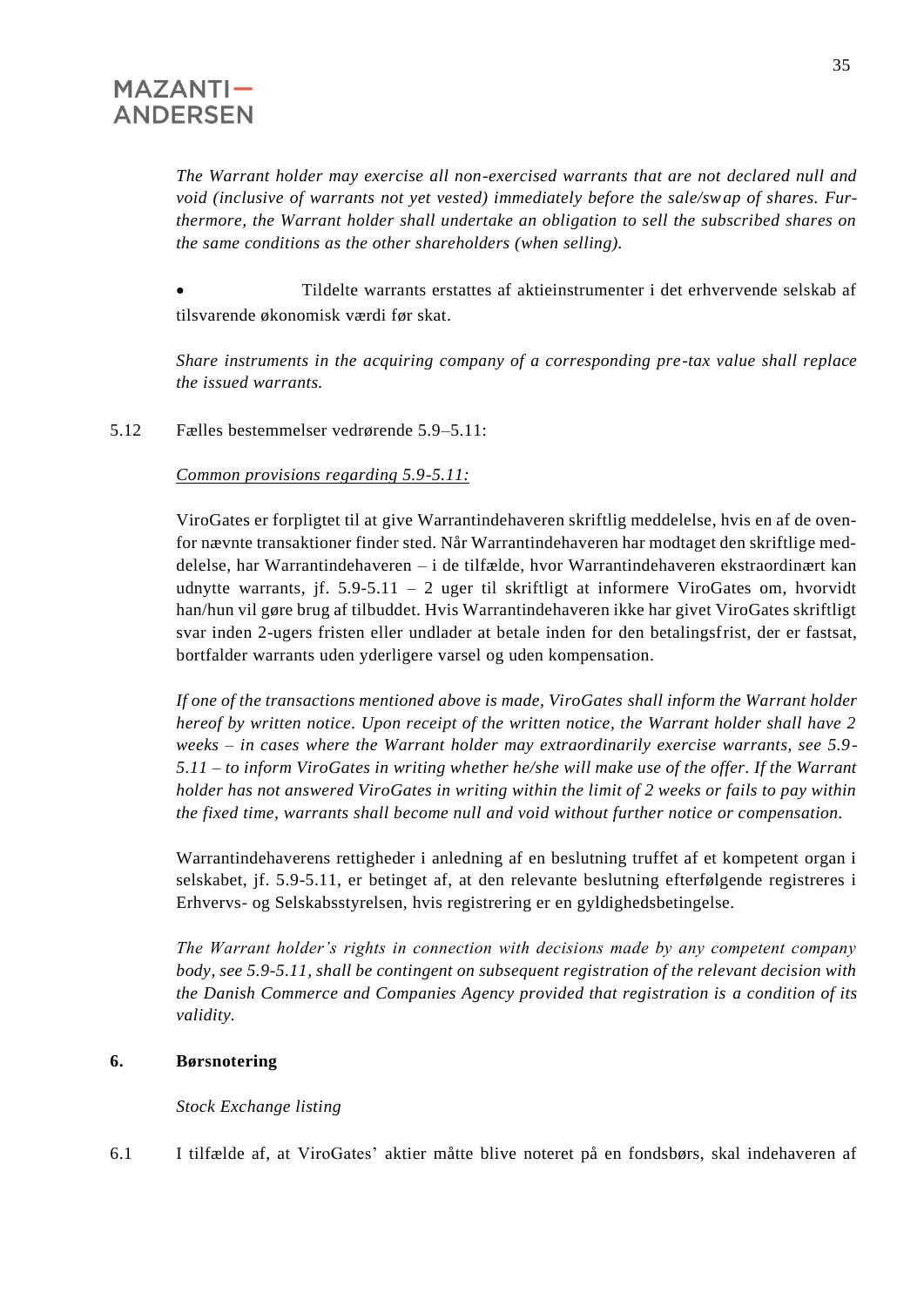

warrants være forpligtet til at acceptere sådanne ændringer i warrants, som måtte være nødvendige for, at ViroGates, aktionærerne og indehaverne af warrants kan opfylde forpligtelserne, navnlig oplysningsforpligtelserne, over for fondsbørsen. Herudover skal Warrantindehaverne være forpligtede til at acceptere sådanne lock-up perioder vedrørende udnyttelse af warrants og salg af aktier som ViroGates måtte blive anbefalet af investeringsbankerne. Endelig skal Warrantindehaverne være forpligtede til at acceptere ændringer i udnyttelsesperioderne, jf. herved ovenfor.

*In the event that ViroGates' shares are listed on a stock exchange, the Warrant holder shall accept such changes to the warrants that are necessary for ViroGates', the shareholders' and the Warrant holders' fulfilment of their obligations, especially the duties of disclosure, to the stock exchange. Additionally the Warrant holders shall be obligated to accept such lock -up periods regarding exercise of warrants or a sale of shares which is recommended to ViroGates by the investment banks. Finally, the Warrant holders shall be obligated to accept changes to the exercise periods, cf. in this respect above.*

#### **7. Overdragelse, pantsætning og kreditorforfølgning**

 *Transfer, pledge and enforcement*

7.1 Tildelte warrants kan ikke gøres til genstand for udlæg, overdrages eller på anden måde overføres, ej heller i forbindelse med bodeling, og hverken til eje eller til sikkerhed, uden bestyrelsens samtykke. Warrantindehaverens warrants kan dog overgå til Warrantindehaverens ægtefælle/samlever og/eller livsarvinger i tilfælde af Warrantindehaverens død. Det er en betingelse herfor at modtageren underskriver den til enhver tid gældende aktionæroverenskomst.

*Issued warrants shall not be subject to charging orders, transfer of any kind, including in connection with division of property on divorce or legal separation, for ownership or as security without the consent of the Board of Directors. The Warrant holder's warrants may, however, be transferred to the Warrant holder's spouse/cohabitant and/or issue in the event of the Warrant holder's death. It is a condition precedent that the recipient signs the at any time applicable shareholders' agreement.*

#### **8. Tegning af nye aktier ved udnyttelse af warrants**

*Subscription for new shares by exercise of warrants*

8.1 Tegning af nye aktier ved udnyttelse af tildelte warrants finder sted ved, at Warrantindehaveren afleverer en af ViroGates udarbejdet udnyttelsesmeddelelse til ViroGates senest kl. 16 den sidste dag i den relevante udnyttelsesperiode. Udnyttelsesmeddelelsen skal være udfyldt med alle informationer. Udnyttelsesprisen for de nye aktier, der skal betales ved et kontant indskud, skal være modtaget af selskabet senest på den sidste dag i den relevante udnyttelsesperiode.

*Subscription for new shares by exercise of issued warrants must be made through submission*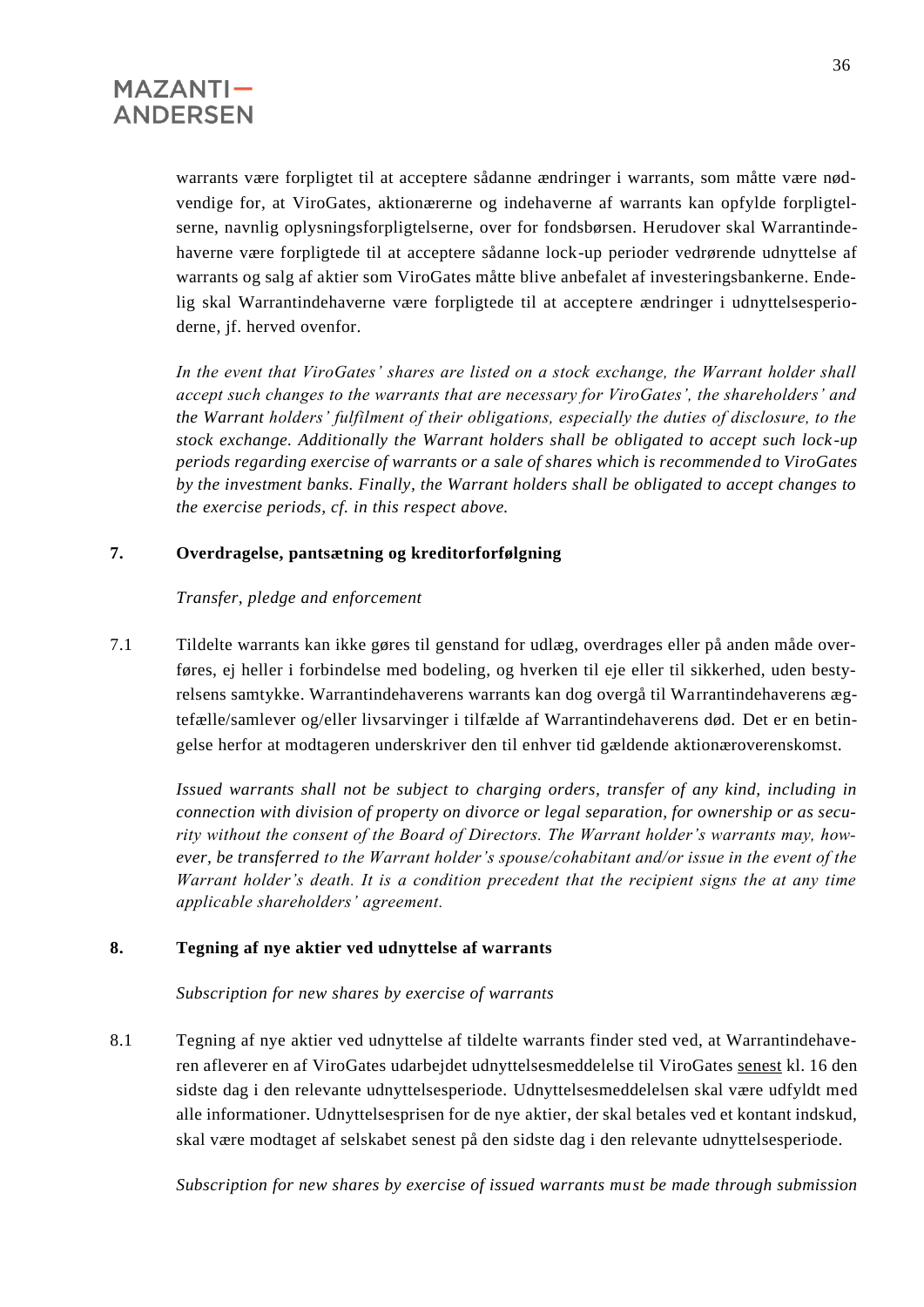*by the Warrant holder no later than the last day of the relevant exercise period at 16:00 to ViroGates of an exercise notice drafted by ViroGates. The exercise notice shall be filled in with all information. The company must have received the exercise price for the new shares, payable as a cash contribution, by the last day of the relevant exercise period.*

8.2 Hvis den i pkt. 8.1 angivne frist overskrides, enten således at udnyttelsesmeddelelsen i udfyldt stand eller betalingen ikke er ViroGates i hænde inden kl. 16 på den sidste dag i udnyttelsesperioden, anses tegningen for ugyldig, og Warrantindehaveren kan i denne situation ikke anses for herved at have udnyttet sine warrants for en eventuel efterfølgende udnyttelsesperiode.

*If the limitation period set forth in clause 8.1 expires as a result of ViroGates not having received the filled-in exercise notice or the payment by 16:00 of the last day of the exercise period, the subscription shall be deemed invalid, and in this situation the Warrant holder shall not be considered as having exercised his/her warrants for a possible subsequent exercise period.*

8.3 De warrants, som Warrantindehaveren ikke har udnyttet i den sidste udnyttelsesperiode, dvs. hvor udnyttelsesmeddelelse og/eller betaling ikke har fundet sted (senest den 21. august 2020 i det ovenfor angivne eksempel), bortfalder uden varsel og uden kompensation.

*Warrants not exercised by the Warrant holder during the last exercise period, i.e. where exercise notice and/or payment has not been effected (by 21 August 2020 in the above example), shall become null and void without notice or compensation.*

8.4 Når den kapitalforhøjelse, som udnyttelsen af warrants har medført, er registreret i Erhvervsstyrelsen, modtager Warrantindehaveren bevis for sit ejerskab til aktier i ViroGates.

*When the capital increase caused by exercise of warrants has been registered with the Danish Business Authority, the Warrant holder shall receive proof of his shareholding in ViroGates.*

#### **9. De nye aktiers rettigheder**

 *The rights of new shares*

9.1 De nye aktier, der tegnes ved udnyttelse af tildelte warrants, skal i enhver henseende være ligestillet med de nuværende aktier i ViroGates i henhold til de til enhver tid gældende vedtægter for ViroGates, hvoraf for tiden gælder følgende:

*New shares subscribed for by exercise of issued warrants shall in every respect have the same rights as the present shares in ViroGates in accordance with the Articles of Association for ViroGates in force from time to time. For the time being, the following shall apply:*

- at ViroGates' aktionærer ikke skal have fortrinsret til tegning af warrants,
- *That ViroGates' shareholders shall hold no pre-emptive rights to subscribe for warrants;*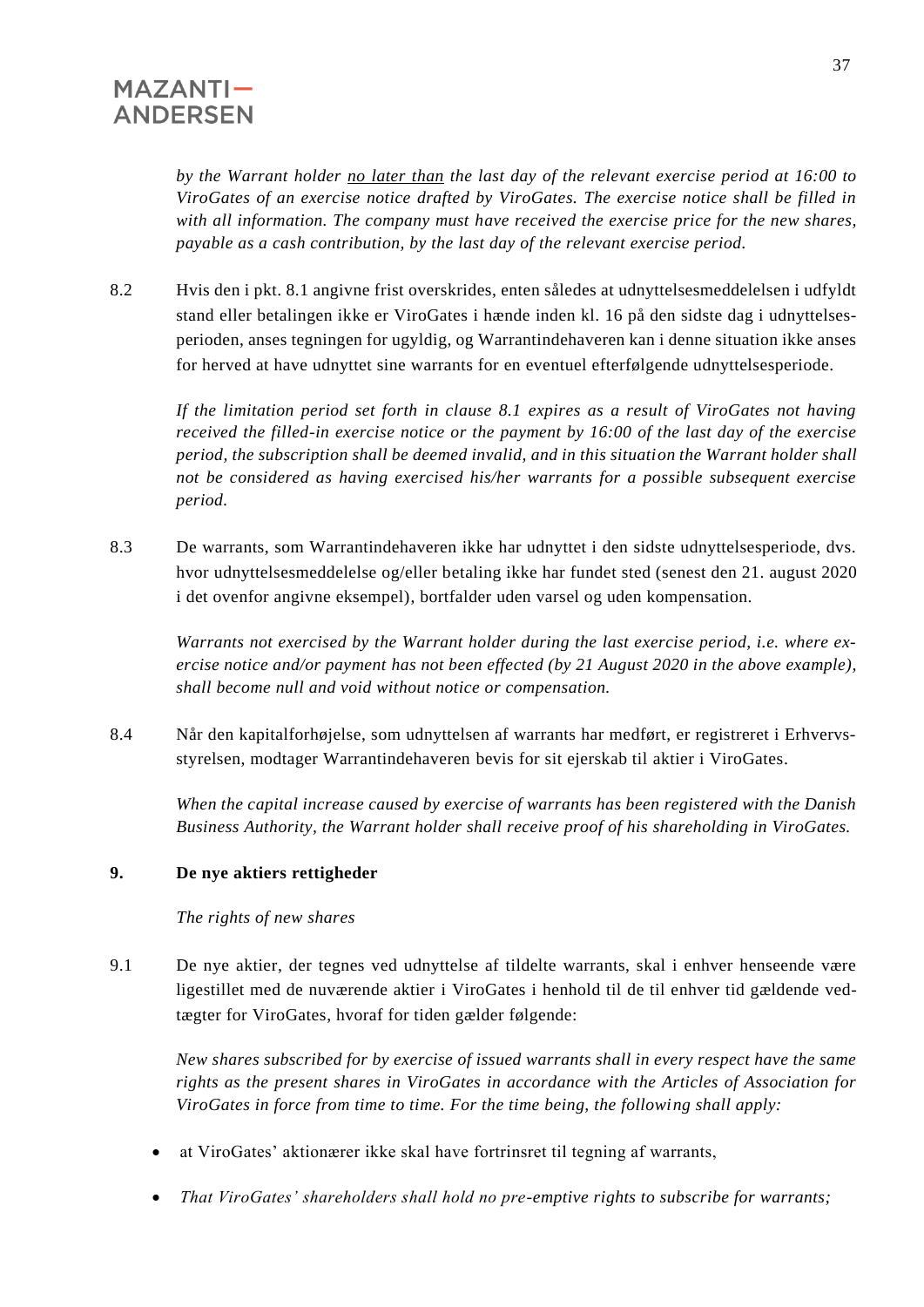- at ViroGates' aktionærer ikke skal have fortrinsret til tegning af nye aktier, der udstedes på grundlag af warrants,
- *That ViroGates' shareholders shall hold no pre-emptive rights to subscribe for new shares issued on the basis of warrants;*
- at aktiernes størrelse skal udgøre 1 kr. eller multipla heraf,
- *That the face value of each share shall be DKK 1 or multiples hereof;*
- at aktierne er ikke-omsætningspapirer og skal lyde på navn og skal noteres på navn i ViroGates' ejerbog,
- *That the shares shall be non-negotiable instruments issued in the name of the holder and the holders' names shall be entered into the ViroGates' share register;*
- at nye aktier udstedt ved udnyttelsen af warrants giver ret til udbytte og andre rettigheder i ViroGates fra tidspunktet for kapitalforhøjelsens registrering i Erhvervsstyrelsen.
- *That new shares issued as a result of exercise of warrants shall carry the right to dividend and other rights in ViroGates from the time of registration of the capital increase with the Danish Business Authority.*
- 9.2 ViroGates afholder omkostninger i forbindelse med udstedelsen af warrants og senere udnyttelse heraf. ViroGates' omkostninger forbundet med udstedelsen af warrants og den hertil hørende kapitalforhøjelse anslås til kr. 20.000.

*ViroGates shall pay all costs connected with granting of warrants and later e xercise thereof. ViroGates' costs in connection with issue of warrants and the related capital increase are estimated to DKK 20,000.*

#### **10. Salg af aktier**

#### *Sale of shares*

10.1 Når Warrantindehaverne er registreret som ejere af aktier i ViroGates, kan Warrantindehavernes aktier sælges efter de regler, der er fastsat i Security Holder Agreement eller anden aftale mellem aktionærerne i ViroGates.

*When the Warrant holders have been registered as shareholders in ViroGates, the Warrant holders' shares may be sold in accordance with the provisions of the Security Holder Agreement, or any other agreement between the shareholders of ViroGates.*

#### **11. Andre bestemmelser**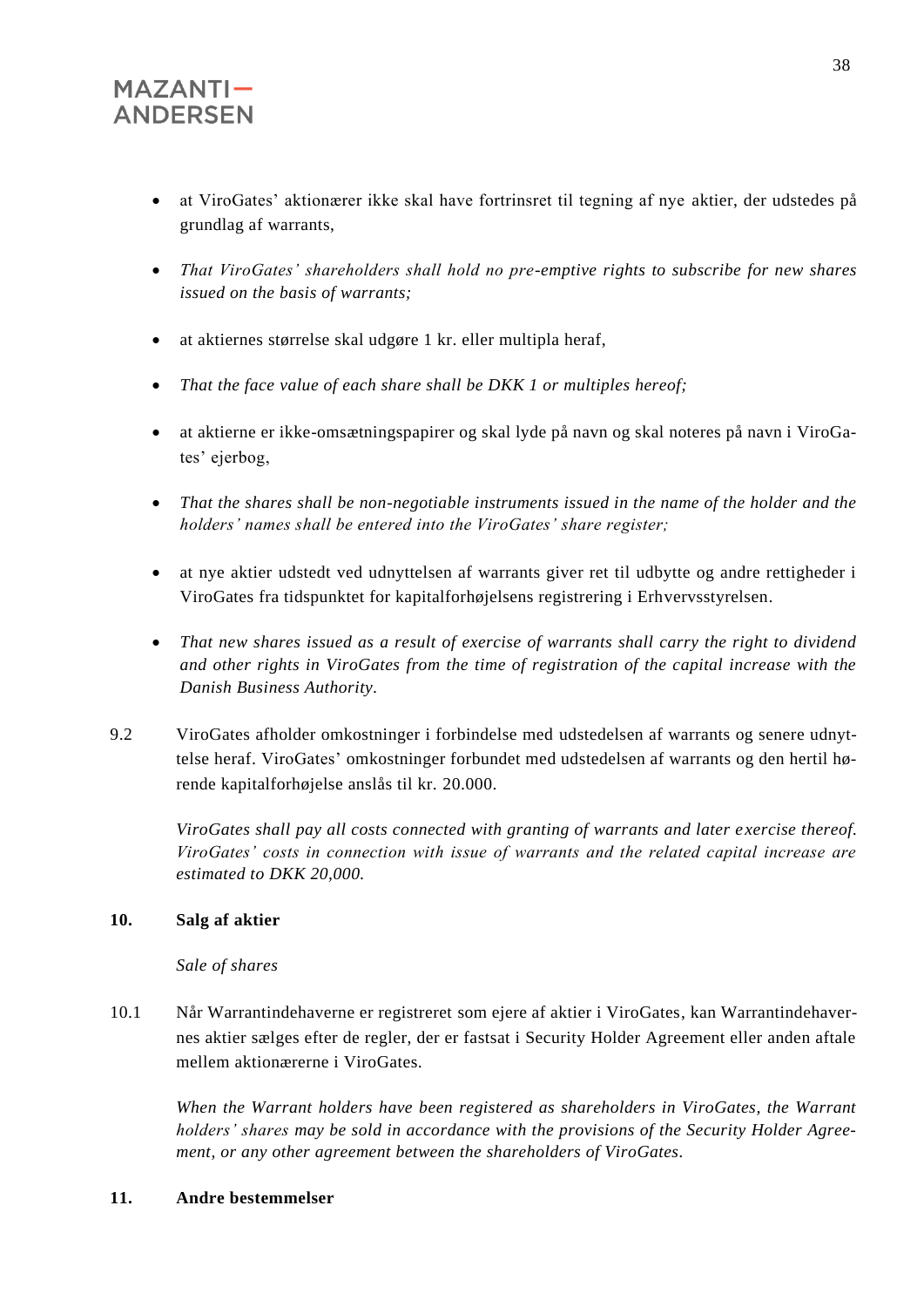#### *Other provisons*

11.1 Den værdi, der er knyttet til tegningsretten, indgår ikke i Warrantindehaverens løn, og en aftale indgået mellem Warrantindehaveren og ViroGates om fx pension eller lignende omfatter derfor ikke værdien af Warrantindehaverens warrants.

*The value attached to the subscription right shall not be included in the Warrant holder's salary, and any agreement made between the Warrant holder and ViroGates regarding pension or the like shall therefore not include the value of the Warrant holder's warrants.*

11.2 Såfremt det af en relevant myndighed endeligt måtte blive fastslået, at tildelingen og/eller udnyttelsen af warrants skal anses som et lønaccessorium, med den konsekvens, at ViroGates skal betale feriepenge eller lignende til Warrantindehaveren på baggrund af værdien af warrants, skal tegningsprisen forhøjes således, at ViroGates godtgøres for de beløb, som har måttet udredes til Warrantindehaveren i form af feriepenge eller lignende.

*If a relevant authority should establish that the issuance and/or exercise of warrants shall be considered a salary allowance with the consequence that ViroGates shall pay holiday allowance or the like to the Warrant holder on the basis of the value of warrants, the subscription price shall be increased in order to compensate ViroGates for the amounts that have been paid to the Warrant holder in the form of holiday allowance or the like.*

11.3 Det forhold, at ViroGates tilbyder Warrantindehavere warrants, forpligter ikke på nogen måde ViroGates til at opretholde ansættelsesforholdet.

*The fact that ViroGates offers warrants to Warrant holders shall not in any way obligate ViroGates to maintain the employment.*

#### **12. Skattemæssige konsekvenser**

*Tax implications*

12.1 De skattemæssige konsekvenser forbundet med Warrantindehaverens tegning eller udnyttelse af warrants er ViroGates uvedkommende.

*The tax implications connected to the Warrant holder's subscription for or exercise of warrants shall be of no concern to ViroGates.*

#### **13. Lovvalg og værneting**

*Governing Law and Venue*

13.1 Tegningen af warrants, vilkårene herfor og udnyttelsen, og vilkårene for senere tegning af aktier i ViroGates skal reguleres af dansk ret.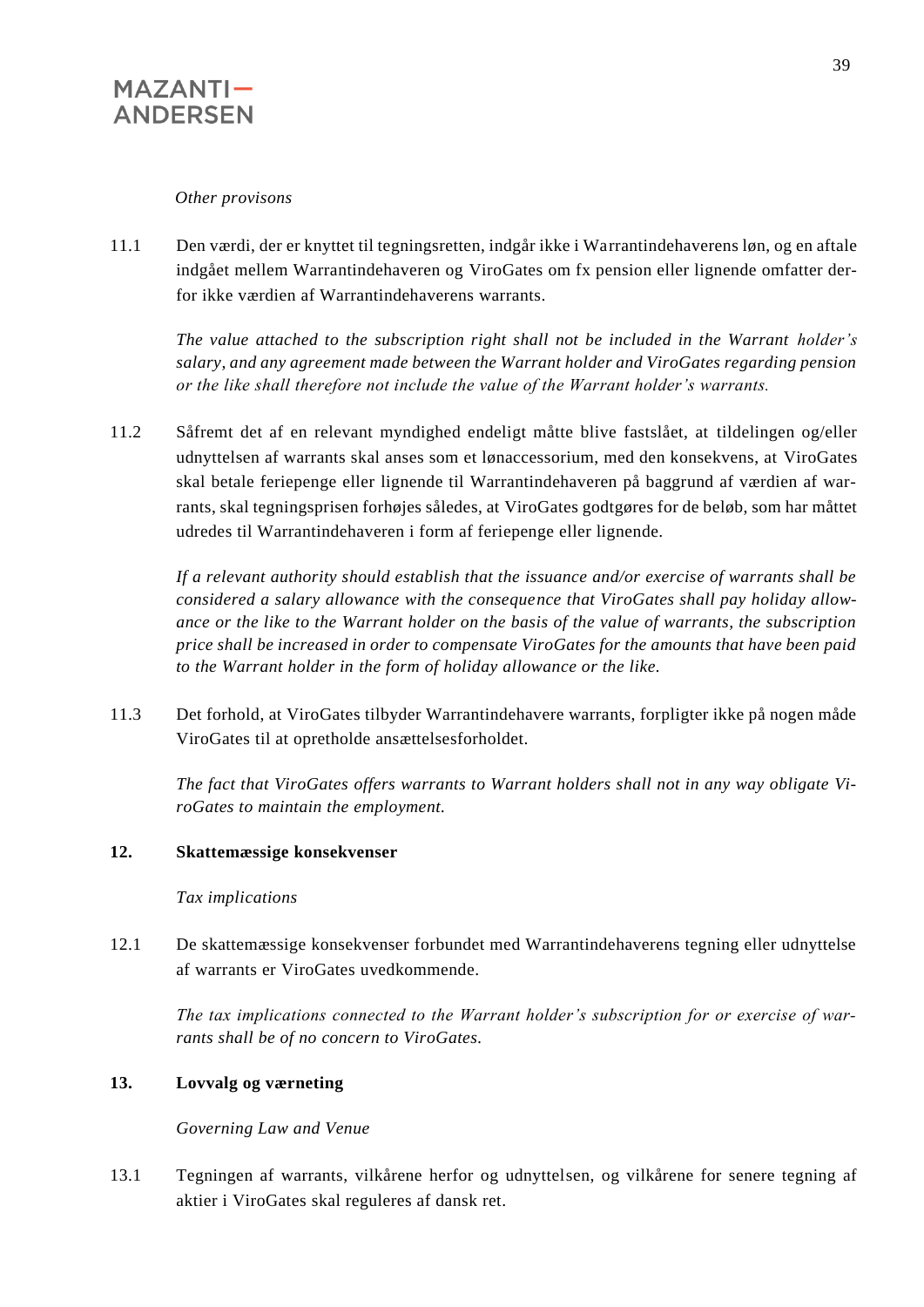*Acceptance of warrants, the terms and conditions thereto and the exercise, and terms and conditions for future subscription for shares in ViroGates shall be governed by Danish law.*

13.2 Hvis der måtte opstå en tvist mellem Warrantindehaveren og ViroGates i relation til forståelsen eller gennemførelsen af warrantprogrammet, skal denne søges bilagt i mindelighed ved en forhandling mellem parterne.

*Any disagreement between the Warrant holder and ViroGates in relation to the understanding or implementation of the warrant scheme shall be settled amicably by negotiation between the parties.*

13.3 Hvis parterne ikke kan opnå enighed, skal eventuelle tvister afgøres efter "Regler for behandling af sager ved Det Danske Voldgiftsinstitut (Copenhagen Arbitration)". Voldgiftsinstituttet udnævner én voldgiftsdommer, der i det hele skal afgøre tvisten efter dansk ret.

*If the parties fail to reach consensus, any disputes shall be settled in accordance with "Rules for hearing of cases in the Copenhagen Arbitration". The Copenhagen Arbitration shall appoint one arbitrator who shall settle the dispute according to Danish law.*

13.4 I tilfælde af uoverensstemmelse mellem den engelske og danske tekst skal den danske tekst have forrang.

*In the event of discrepancies between the English and the Danish text the Danish text shall prevail.*

\*\*\*\*\*\*\*\*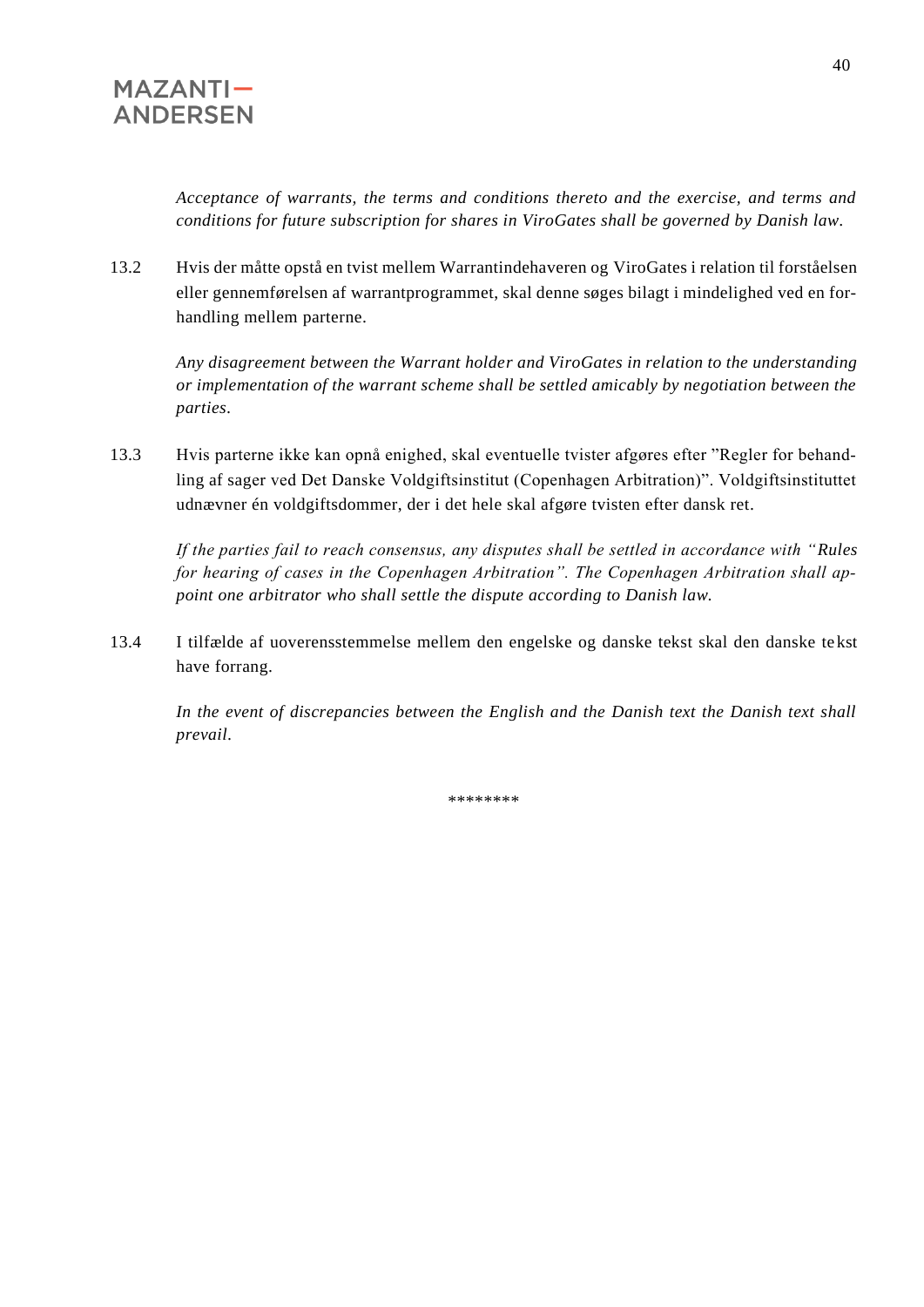## **Bilag af 29. oktober 2015 til vedtægterne for ViroGates A/S**

## *Appendix of 29 October 2015 to the Articles of Association of ViroGates A/S*

Generalforsamlingen har fastsat, at følgende vilkår og betingelser skal være gældende for aktietegningsoptioner, der udstedes til bestyrelsen i selskabet:

*The general meeting of shareholders has resolved that the following terms and conditions shall apply to warrants which are granted to the board of directors in the company:*

#### **1. Generelt**

#### *General*

1.1 ViroGates A/S (herefter "ViroGates") har besluttet at indføre et incitamentsprogram for bestyrelsen i ViroGates (herefter samlet benævnt "Warrantindehavere"). Programmet er baseret på vederlagsfri tildeling af aktietegningsoptioner, også benævnt warrants (i det efterfølgende alene omtalt som "warrants").

*ViroGates A/S (hereinafter "ViroGates") has decided to introduce an incentive scheme for the board of directors in ViroGates (hereinafter collectively referred to as "Warrant holders"). The scheme is based on issuance of options, also called warrants (hereinafter only referred to as "warrants"), which are not subject to payment.* 

1.2 En warrant er en ret, men ikke en pligt, til i nærmere fastlagte perioder (udnyttelsesperioder) at tegne nye aktier i ViroGates til en kurs, der er fastsat på forhånd (udnyttelsesprisen). Udnyttelsesprisen fastsættes af generalforsamlingen i forbindelse med hver udstedelse/tildeling af warrants. Én warrant giver ret til at tegne én aktie i ViroGates á nominelt 1 kr. til den af generalforsamlingen ved udstedelsen fastsatte kurs.

*A warrant is a right, but not an obligation, during fixed periods (exercise periods) to subscribe for new shares in ViroGates at a price fixed in advance (the exercise price). The exercise price shall be determined by the general meeting. Each warrant carries the right to subscribe for nominal DKK 1 share in ViroGates at the subscription price determined by the general meeting at the date of issuance.* 

1.3 Warrants vil blive tilbudt til ViroGates' bestyrelse efter generalforsamlingens beslutning. Det skal fremgå af den enkelte Warrantindehavers warrantcertifikat, hvor mange warrants Warrantindehaveren får tildelt samt til hvilken kurs warrants kan udnyttes.

*Warrants will be offered to directors pursuant to the general meeting's resolution. The number of warrants and the exercise price for the warrants granted shall be set out in the individual Warrant holder's warrant certificate.*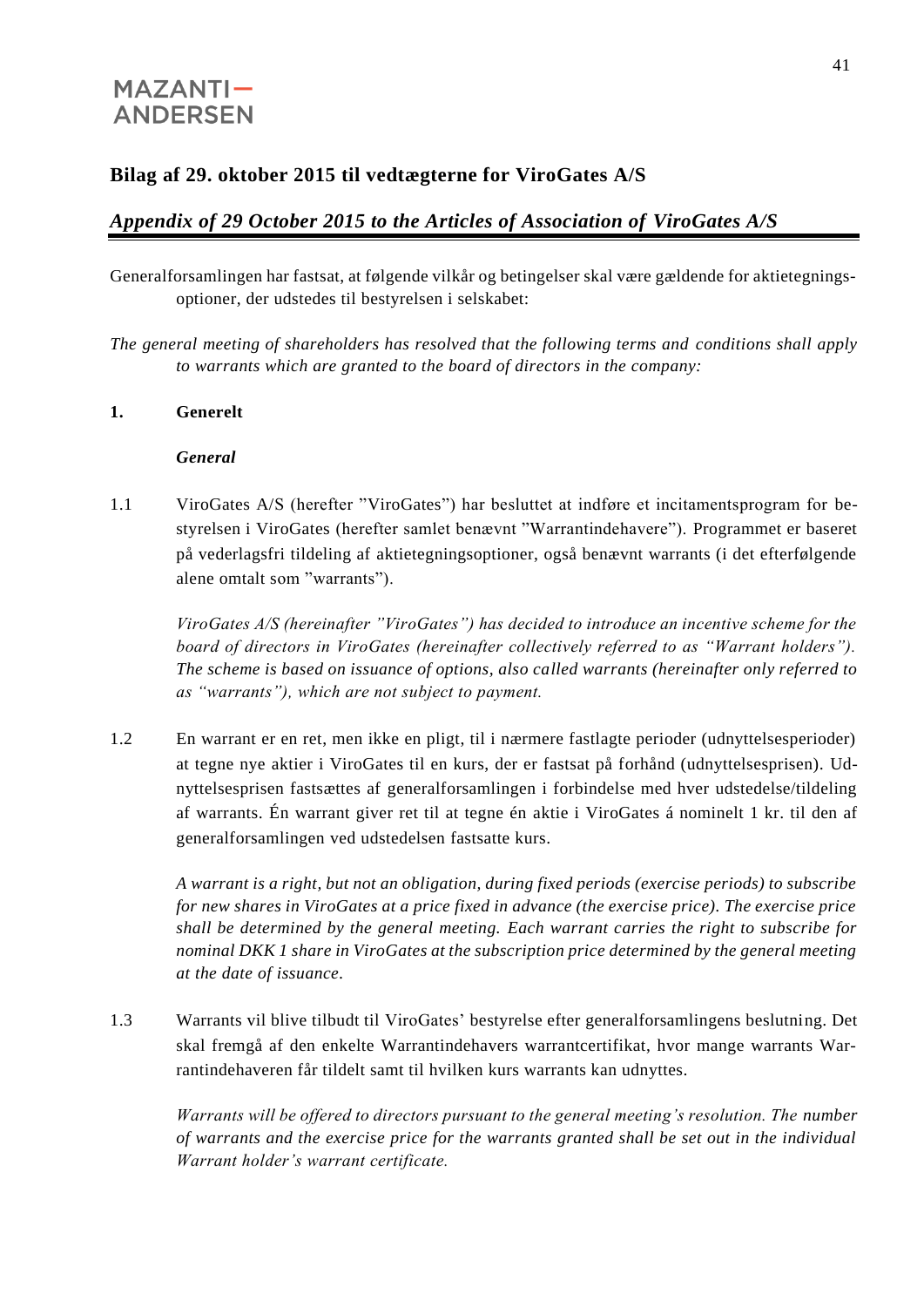#### **2. Tildeling/tegning af warrants**

#### *Granting/subscription of warrants*

2.1 Warrantindehavere, der ønsker at tegne tildelte warrants, skal underskrive et warrantcertifikat med nærværende bilag vedhæftet og, såfremt dette kræves af generalforsamlingen, en Security Holder Agreement eller tilsvarende dokument, herunder evt. ejeraftale, der regulerer forholdet mellem Warrantindehaverne, ViroGates og ViroGates' øvrige aktionærer.

*Warrant holders who wish to subscribe for the offered warrants shall sign a Warrant Certificate with this Appendix attached and, to the extent required by the general meeting, a Security Holder Agreement or similar instrument regulating the relationship between the Warrant holders, including any shareholders' agreement, ViroGates and ViroGates' other shareholders.*

2.2 Warrantindehaveren skal ikke betale noget vederlag for at få tildelt warrants.

*The granting of warrants shall not be subject to payment from the Warrant holders.*

2.3 ViroGates fører en fortegnelse over tildelte warrants, der ajourføres med passende mellemrum.

*ViroGates shall keep records of granted warrants and update the records at suitable intervals.*

#### **3. Optjening**

*Vesting*

3.1 Warrantindehaveren optjener ret til at udnytte sine warrants med 1/36 pr. måned fra tidspunktet for tildeling af warrants omfattet af nærværende Bilag. Generalforsamlingen kan fra gang til gang fastsætte en anden optjeningsperiode i generalforsamlingens beslutning om at tildele warrants.

*The warrants shall vest with 1/36 per month from the date of grant of the warrants covered by this Appendix. The general meeting may on an individual basis determine a different vesting period in its decision to issue warrants.*

3.2 Hvis den angivne brøk ikke giver et helt antal warrants, skal der afrundes nedad til nærmeste hele antal.

*If the stipulated fraction does not amount to a whole number of warrants, the number shall be rounded down to the nearest whole number.*

3.3 En Warrantindehaver optjener kun warrants, så længe han/hun er medlem af ViroGates' bestyrelse.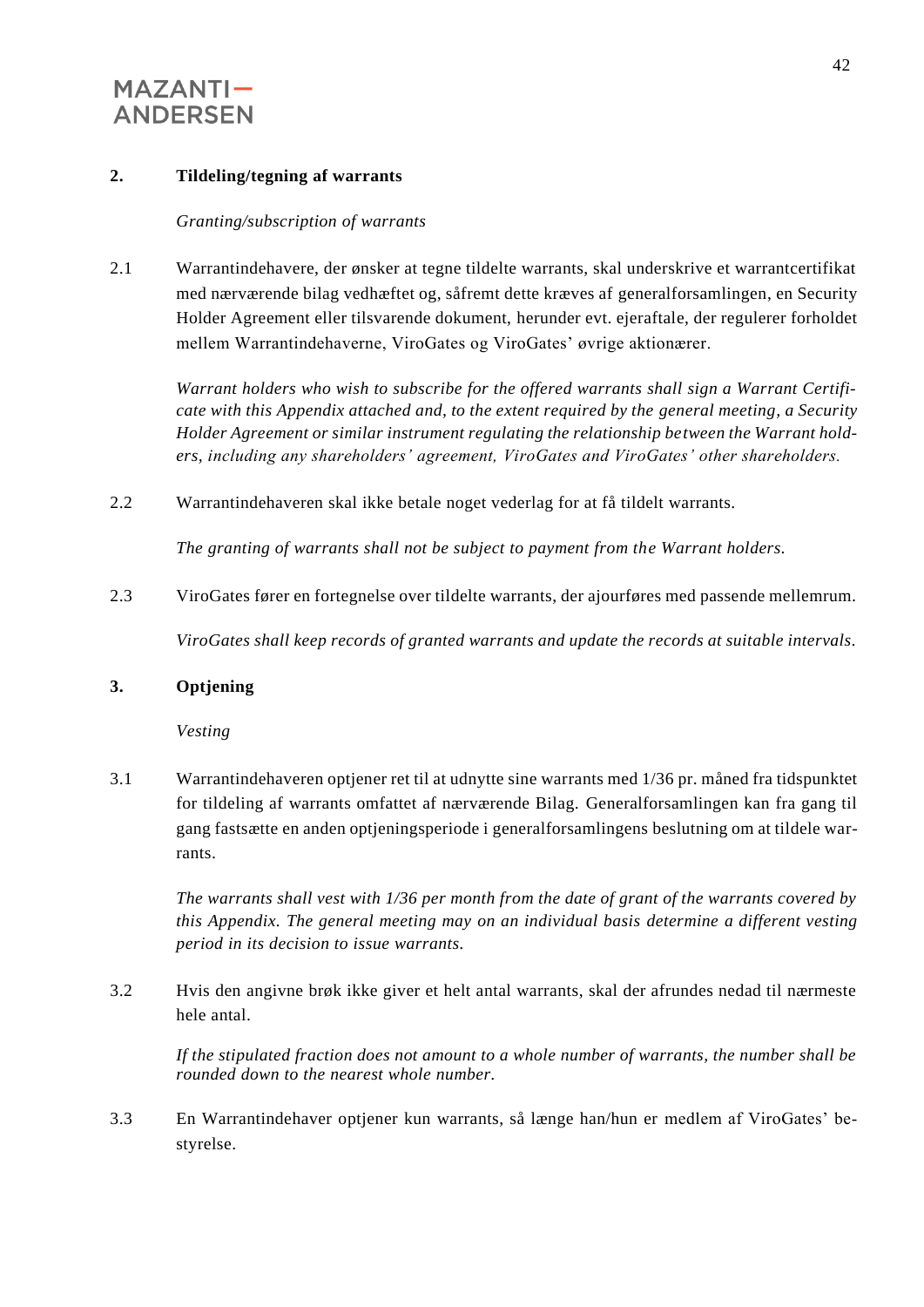*Warrants shall only be vested to the extent the Warrant holder is a member of the board of directors of ViroGates.* 

#### **4. Udnyttelse**

*Exercise*

4.1 Når Warrantindehaveren har optjent ret til at udnytte en warrant, kan denne udnyttes i udnyttelsesperioderne. Udnyttelsesperioderne falder i hvert af de fem fra optjeningsåret følgende kalenderår. I et kalenderår er der to udnyttelsesperioder på 2 gange 3 uger, nemlig den 1. til 21. januar og den 1. til 21. august. For en warrant optjent i 2015 er der således følgende udnyttelsesperioder:

1. – 21. januar eller 1. – 21. august 2016 1. – 21. januar eller 1. – 21. august 2017 1. – 21. januar eller 1. – 21. august 2018 1. – 21. januar eller 1. – 21. august 2019 1. – 21. januar eller 1. – 21. august 2020

*When a warrant has vested, it may be exercised during the exercise periods. The exercise periods fall in each of the five calendar years following the vesting calendar year. In a calendar year there are two exercise periods of 2 times 3 weeks, being 1 to 21 January and 1 to 21 August. For a warrant vested in 2015 there will thus be the following exercise periods:*

- *1 – 21 January or 1 – 21 August 2016 1 – 21 January or 1 – 21 August 2017 1 – 21 January or 1 – 21 August 2018 1 – 21 January or 1 – 21 August 2019 1 – 21 January or 1 – 21 August 2020*
- 4.2 Hvis den sidste dag i en udnyttelsesperiode er en lørdag eller en søndag, omfatter udnyttelsesperioden også den herefter førstkommende hverdag.

*If the last day of an exercise period is Saturday or Sunday, the exercise period shall also include the first weekday following the stipulated period.*

4.3 Når Warrantindehaveren har optjent warrants, kan Warrantindehaveren frit vælge, i hvilken udnyttelsesperiode de optjente warrants skal udnyttes, jf. dog punkt 4.5. nedenfor vedrørende væsentlig misligholdelse. Det er dog en betingelse for udnyttelsen, at Warrantindehaveren i en given udnyttelsesperiode udnytter warrants der giver ret til tegning af minimum nominelt kr. 100 i selskabet.

*When warrants have vested, the Warrant holder shall be free to choose, which exercise period to apply for the vested warrants, cf. however, clause 4.5 below regarding material breach. It*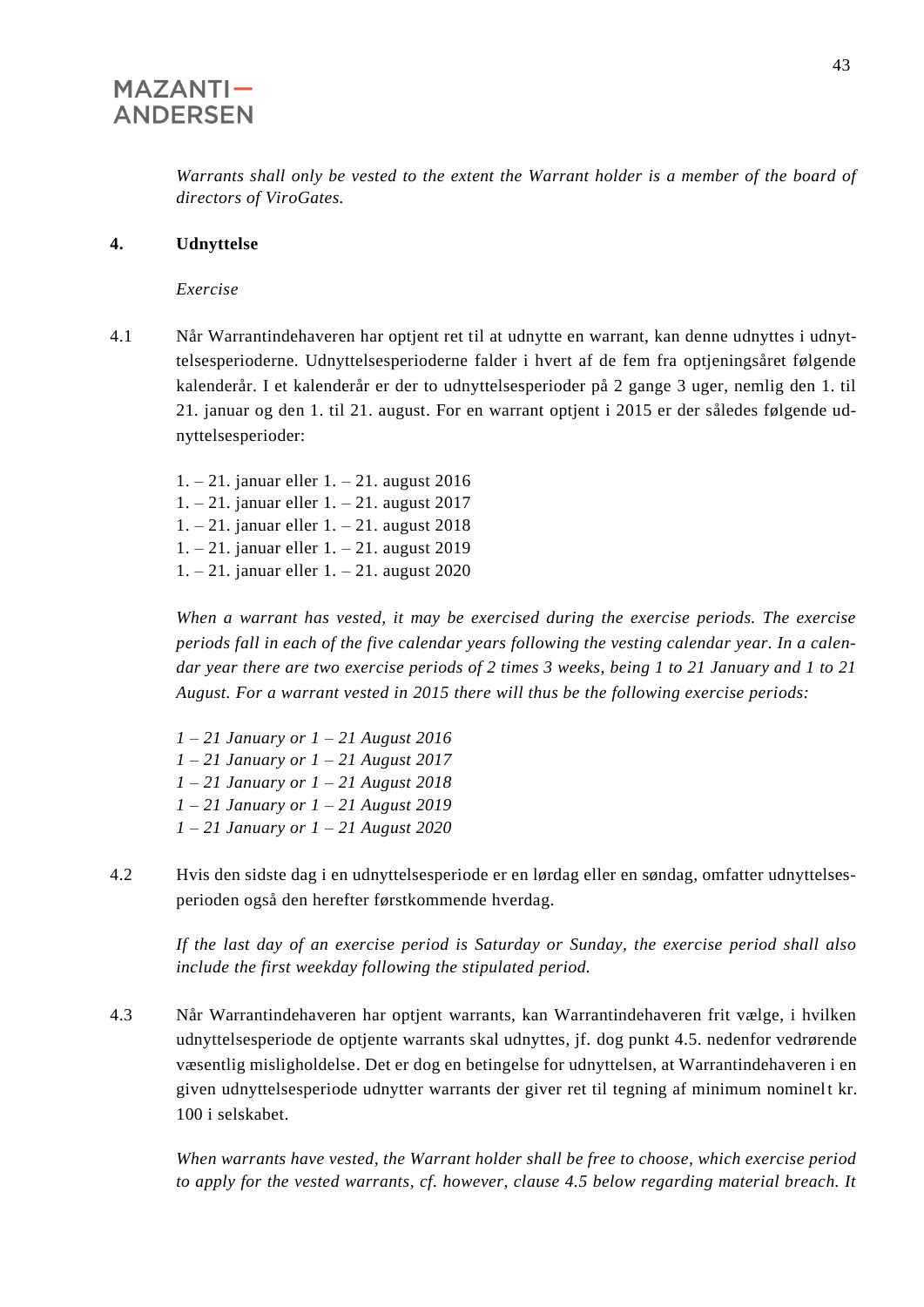*is, however, a condition for exercise that the Warrant holder in a given exercise period exercises warrants, which give a right to subscribe minimum nominal DKK 100 shares.*

4.4 De warrants, som Warrantindehaveren ikke udnytter i den sidste udnyttelsesperiode, 1. – 21. august 2020 i det ovenfor angivne eksempel, bortfalder uden yderligere varsel og uden kompensation eller vederlag til Warrantindehaveren af nogen art.

*Warrants not exercised by the Warrant holder during the last exercise period, 1 – 21 August 2020 in the above example, shall become null and void without further notice, compensation or payment of any kind to the Warrant holder.*

4.5 Warrantindehaverens udnyttelse af warrants forudsætter udover ovenstående som udgangspunkt, at Warrantindehaveren er medlem af bestyrelsen i ViroGates på det tidspunkt, hvor warrants udnyttes. Der gælder dog følgende undtagelser:

*The Warrant holder's exercise of warrants is in principle and in addition to the above conditional upon the Warrant holder being a member of the board of directors in ViroGates at the time when warrants are exercised. The following exceptions apply:*

a. Hvis Warrantindehaveren væsentligt misligholder sine forpligtelser over for Virogates, bortfalder alle på det tidspunkt uudnyttede warrants uden varsel og uden kompensation, ligesom Warrantindehaveren i dette tilfælde efter påkrav fra ViroGates skal være forpligtet til at tilbagesælge til ViroGates aktier som er tegnet ved udnyttelse af warrants efter tidspunktet for den væsentlige misligholdelse. Aktierne skal tilbagesælges til en pris svarende til tegningsbeløbet erlagt af Warrantindehaveren.

*If the Warrant holder materially breaches its obligations towards ViroGates, all warrants not exercised at that time shall become null and void without notice or compensation, and the Warrant holder shall in this case, after demand from ViroGates, be obligated to sell to ViroGates shares which have been subscribed through exercise of warrants, after the date of the material breach. The shares shall be sold at a price corresponding to the subscription price paid by the Warrant holder.*

b. Såfremt ansættelsesforholdet ophører på grund af Warrantindehaverens død bortfalder alle uudnyttede warrants. ViroGates' bestyrelse skal dog dispensere, således at Warrantindehaverens bo som minimum får mulighed for at udnytte alle de tildelte warrants, uafhængigt af, om disse er optjent ved dødsfaldet, under forudsætning af at udnyttelse sker i den første udnyttelsesperiode, der begynder efter dødsfaldet.

*If the employment is terminated due to the death of the Warrant holder all warrants not exercised by the Warrant holder shall become null and void. However, the ViroGates Board of Directors shall, however, as a minimum grant an exemption from this provision to enable the estate of the Warrant holder to exercise the issued warrants whether they*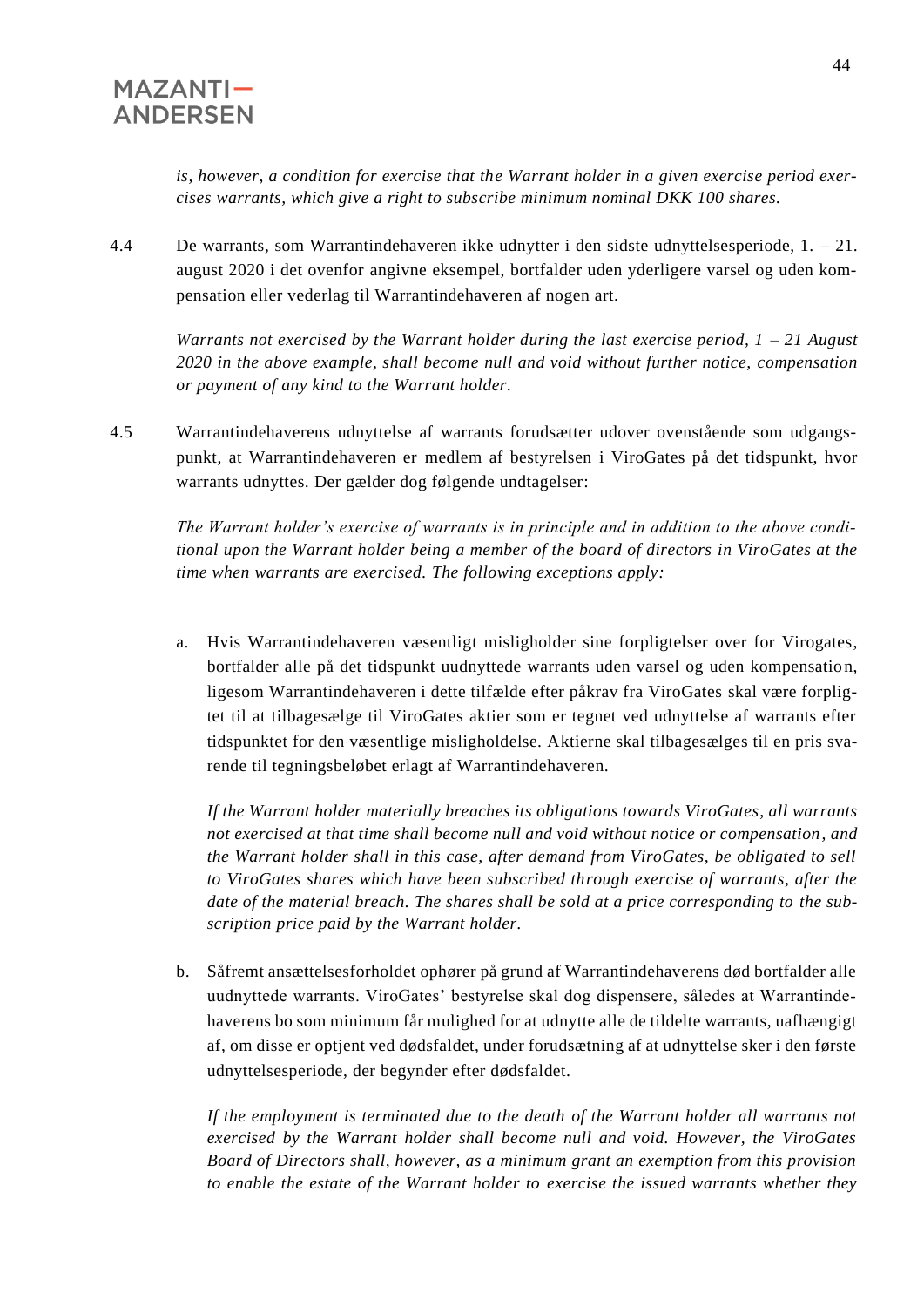*have been vested at the time of the death or not on the condition that exercise be effected during the first exercise period commencing after the death.* 

c. Bestyrelsen skal i alle tilfælde i forbindelse med udtrædelse fra bestyrelsen, bortset fra Warrantindehaverens væsentlige misligholdelse, være berettiget, men ikke forpligtet, til at dispensere fra ovenstående krav om, at Warrantindehaveren skal være medlem af bestyrelsen i ViroGates på det tidspunkt, hvor warrants udnyttes, således at Warrantindehaveren ud fra en helhedsbetragtning behandles lempeligere i forbindelse med udtrædelse.

*The Board of Directors shall in all instances in connection with a Warrant holder leaving the board of directors, except in the event of material breach by the Warrant holder, be entitled, but not obligated to deviate from the above requirement that the Warrant holder must be a member of the board of directors when exercising warrants, so that the Warrant holder based on a full evaluation is treated more favourable in connection with leaving the Company.*

4.6 ViroGates' generalforsamling er i tilfælde af at selskabet børsnoteres berettiget til énsidigt at ændre udnyttelsesperioderne, således at udnyttelsesperioderne koordineres med de til enhver tid gældende regler for insider trading. Med mindre generalforsamlingen træffer særskilt beslutning om andet skal udnyttelsesperioderne efter en børsnotering ændres til to - fire 21 dages perioder som ligger umiddelbart efter offentliggørelsen af årsregnskabsmeddelelsen og halvårsrapporten, henholdsvis kvartalsrapporterne.

*ViroGates' general meeting is in the event of a listing of the company's shares on a stock exchange entitled at its discretion to change the exercise periods in order to coordinate these with applicable rules for insider trading. Unless the general meeting resolves otherwise the exercise periods shall in the event of a listing be changed to two - four 21 day periods after respectively the annual report notification and the interim report (six months), respectively the quarterly reports.*

#### **5. Justering af warrants**

*Adjustment of warrants*

5.1 Hvis der sker ændringer i ViroGates' kapitalforhold, der medfører en ændring af den potentielle gevinstmulighed, der er knyttet til en warrant, warrants værdi, skal warrants justeres.

*Changes in ViroGates' capital structure causing a change of the potential possibility of gain attached to a warrant shall require an adjustment of the warrants.*

5.2 En justering skal ske, således at den potentielle gevinstmulighed, der er knyttet til en warrant, så vidt muligt er den samme før og efter indtræden af den hændelse, der begrunder justeringen. Justeringen gennemføres med bistand fra ViroGates' eksterne rådgiver. Justeringen kan ske enten ved en forøgelse eller en formindskelse af det antal aktier, der kan udstedes i henhold til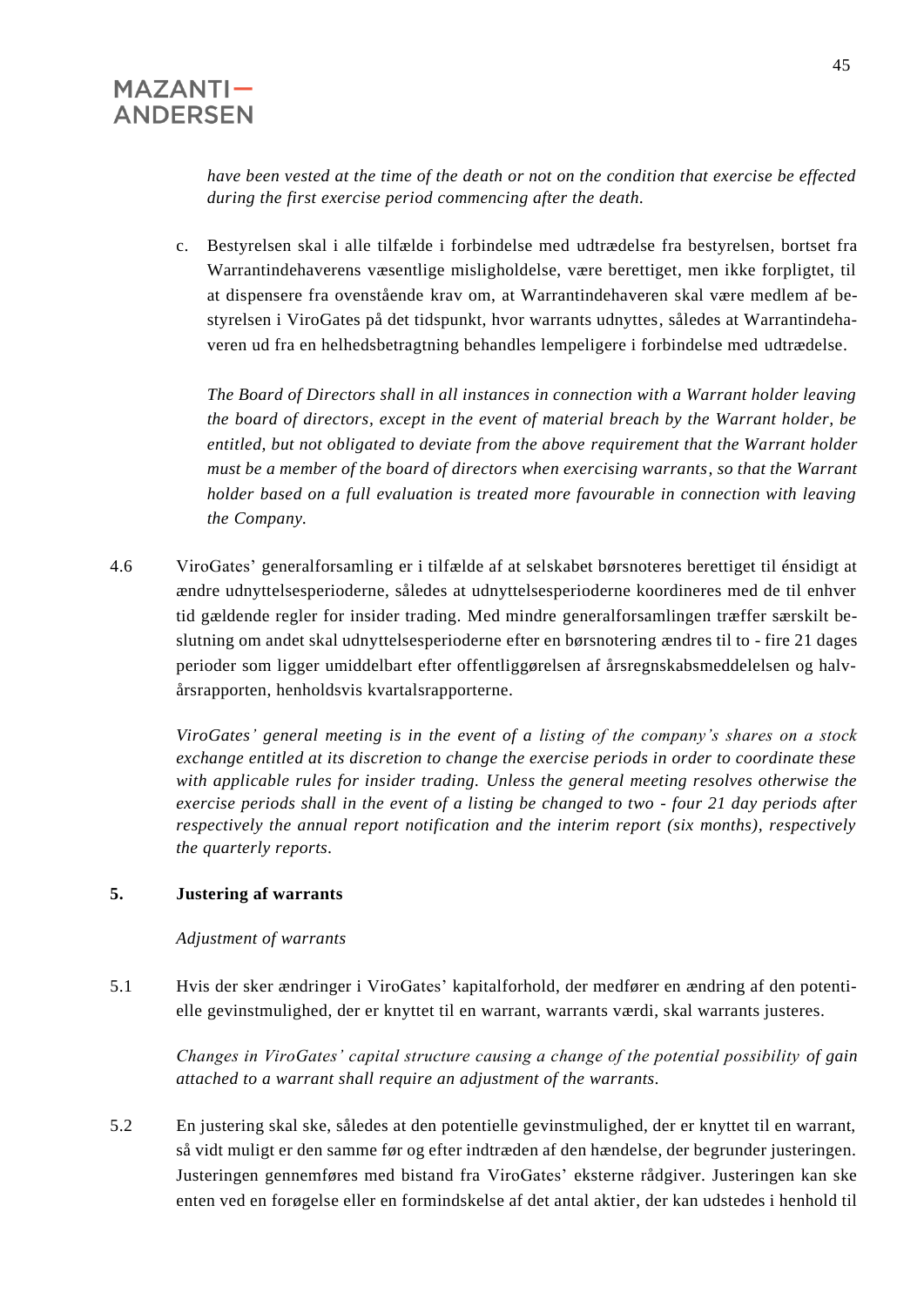

en warrant, og/eller en forøgelse eller formindskelse af udnyttelseskursen.

*Adjustments shall be made so that the potential possibility of gain attached to a warrant, in so far as possible, shall remain the same before and after the occurrence of an incident causing the adjustment. The adjustment shall be carried out with the assistance of ViroGates' external advisor. The adjustment may be effected either by increase or reduction of the number of shares that can be issued following exercise of a warrant and/or an increase or reduction of the exercise price.*

5.3 ViroGates' udstedelse af medarbejderaktier, optioner og/eller warrants som led i medarbejderordninger (herunder til bestyrelsesmedlemmer, rådgivere og konsulenter) såvel som senere udnyttelse af sådanne optioner og/eller warrants, medfører ikke krav på justering af warrants. Den kapitalforhøjelse, der finder sted som følge af Warrantindehaverne m.fl.'s udnyttelse af warrants i ViroGates, medfører heller ikke justering af warrants.

*Warrants shall not be adjusted as a result of ViroGates' issue of employee shares, share options and/or warrants as part of employee share option schemes (including options to Directors, advisors and consultants) as well as future exercise of such options and/or warrants. Warrants shall, furthermore, not be adjusted as a result of capital increases following the Warrant holders' and others' exercise of warrants in ViroGates.*

5.4 Fondsaktier:

*Bonus shares*

Hvis det besluttes at udstede fondsaktier i ViroGates, skal warrants justeres således:

*If it is decided to issue bonus shares in ViroGates, warrants shall be adjusted as follows:*

Udnyttelsesprisen på enhver endnu ikke udnyttet warrant ganges med faktoren:

*The exercise price for each warrant not yet exercised shall be multiplied by the factor:*

 $\alpha = \frac{A}{\alpha}$   $(A+B)$ 

og antallet af endnu ikke udnyttede warrants ganges med faktoren:

*and the number of warrants not yet exercised shall be multiplied by the factor:*

1

 $\alpha$ 

hvor: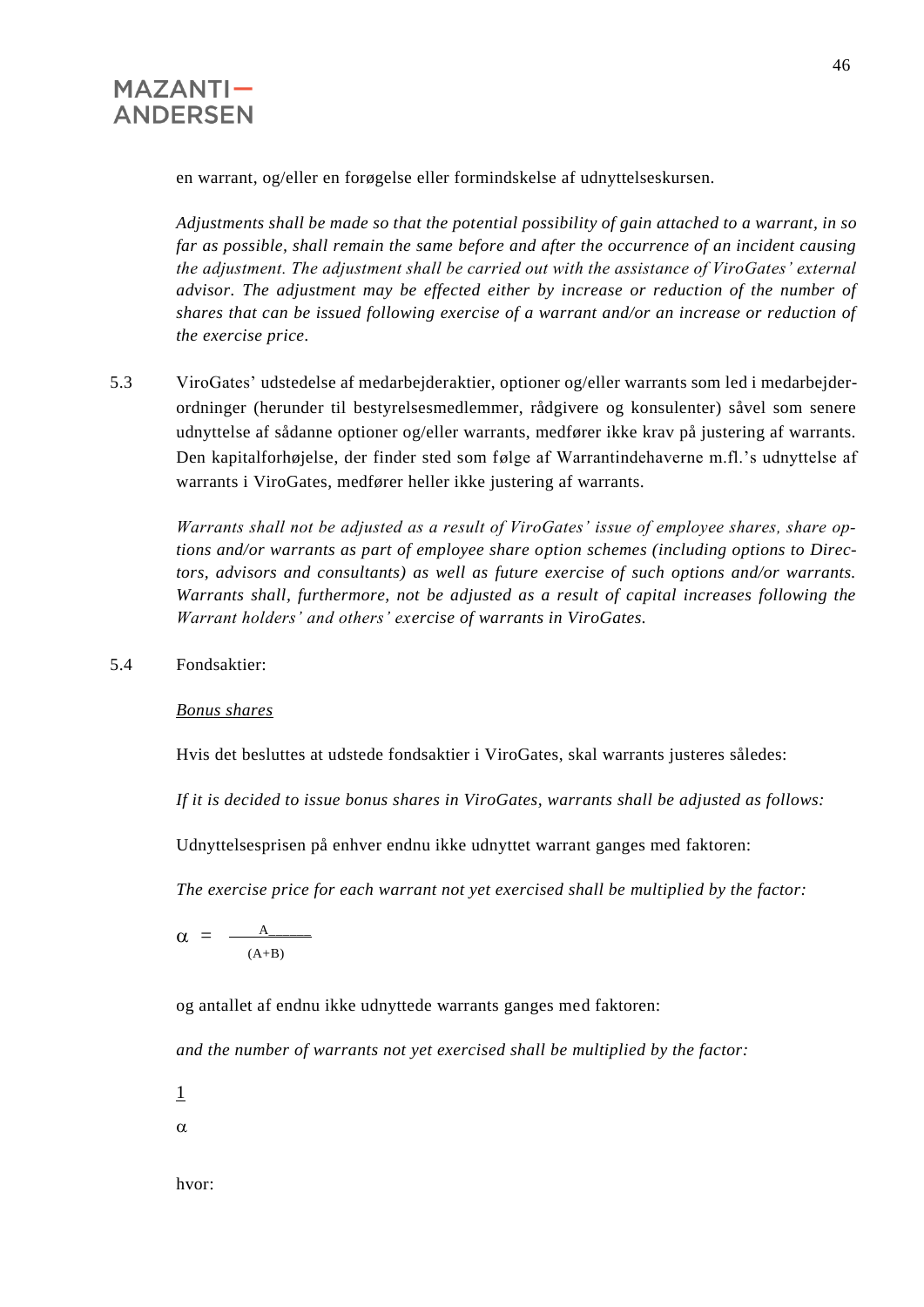A = den nominelle aktiekapital før udstedelsen af fondsaktier, og

 $B =$  den samlede nominelle værdi på fondsaktierne.

*where:*

*A = the nominal share capital before issue of bonus shares, and*

*B = the total nominal value of bonus shares.*

Hvis det justerede antal aktier ikke er hele tal, skal der afrundes nedad til det nærmeste hele tal.

*If the adjusted number of shares does not amount to whole numbers, the number shall be rounded down to the nearest whole number.*

5.5 Kapitalændringer til en anden kurs end markedskursen:

*Changes of capital at a price different from the market price:*

Hvis det besluttes at forhøje eller nedsætte aktiekapitalen i ViroGates til en kurs under markedskursen (vedrørende kapitalnedsættelser også til over markedskursen), skal warrants justeres således:

*If it is decided to increase or reduce the share capital in ViroGates at a price below the market price (in relation to capital decreases also above the market price), warrants shall be adjusted as follows:*

Udnyttelsesprisen på enhver endnu ikke udnyttet warrant ganges med faktoren:

*The exercise price for each non-exercised warrant shall be multiplied by the factor:*

 $\alpha = \frac{(A \times K) + (B \times T)}{}$  $(A+B)$  x K

og antallet af endnu ikke udnyttede warrants ganges med faktoren:

i<br>S

*and the number of non-exercised warrants shall be multiplied by the factor:*

1

 $\alpha$ 

hvor: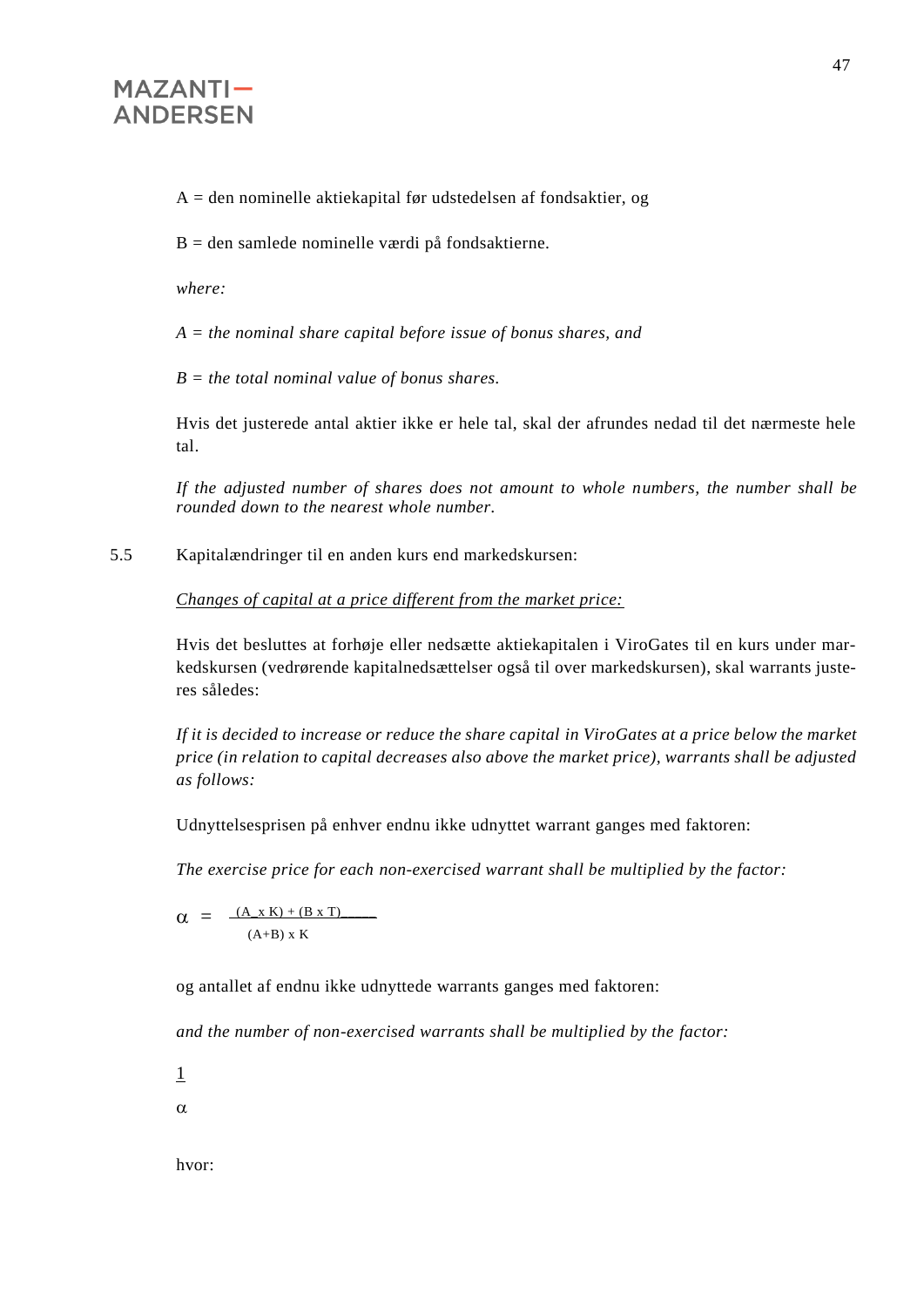

*where:*

 $A =$  den nominelle aktiekapital før ændringen i kapitalen

 $B =$  den nominelle ændring i aktiekapitalen

 $K =$  aktiens markedskurs / lukkekurs dagen forinden annoncering af ændringen i aktiekapitalen, og

 $T = \text{tegningskurs/nedsættelseskurs ved ændringen i aktiekapitalen}$ 

*A = nominal share capital before the change in capital*

*B = nominal change in the share capital*

*K = market price / closing price of the share on the day prior to the announcement of the change in the share capital, and*

*T = subscription price/reduction price in relation to the change in the share capital*

Hvis det det justerede antal aktier ikke er et helt tal, skal der afrundes nedad til det nærmeste hele tal.

*If the adjusted exercise price and/or the adjusted number of shares does not amount to whole numbers, each number shall be rounded down to the nearest whole number.*

5.6 Ændringer i den enkelte akties pålydende værdi:

*Changes in the nominal value of each individual share:*

Hvis det besluttes at ændre aktiernes pålydende værdi, skal warrants justeres således:

*If it is decided to change the nominal value of the shares, warrants shall be adjusted as follows:*

Udnyttelsesprisen på enhver endnu ikke udnyttet warrant ganges med faktoren:

*The exercise price for each non-exercised warrant shall be multiplied by the factor:*

 $\alpha = \frac{A_{\cdots}}{A_{\cdots}}$ B

og antallet af endnu ikke udnyttede warrants ganges med faktoren:

*and the number of non-exercised warrants shall be multiplied by the factor:*

1

 $\alpha$ 

hvor:

*where:*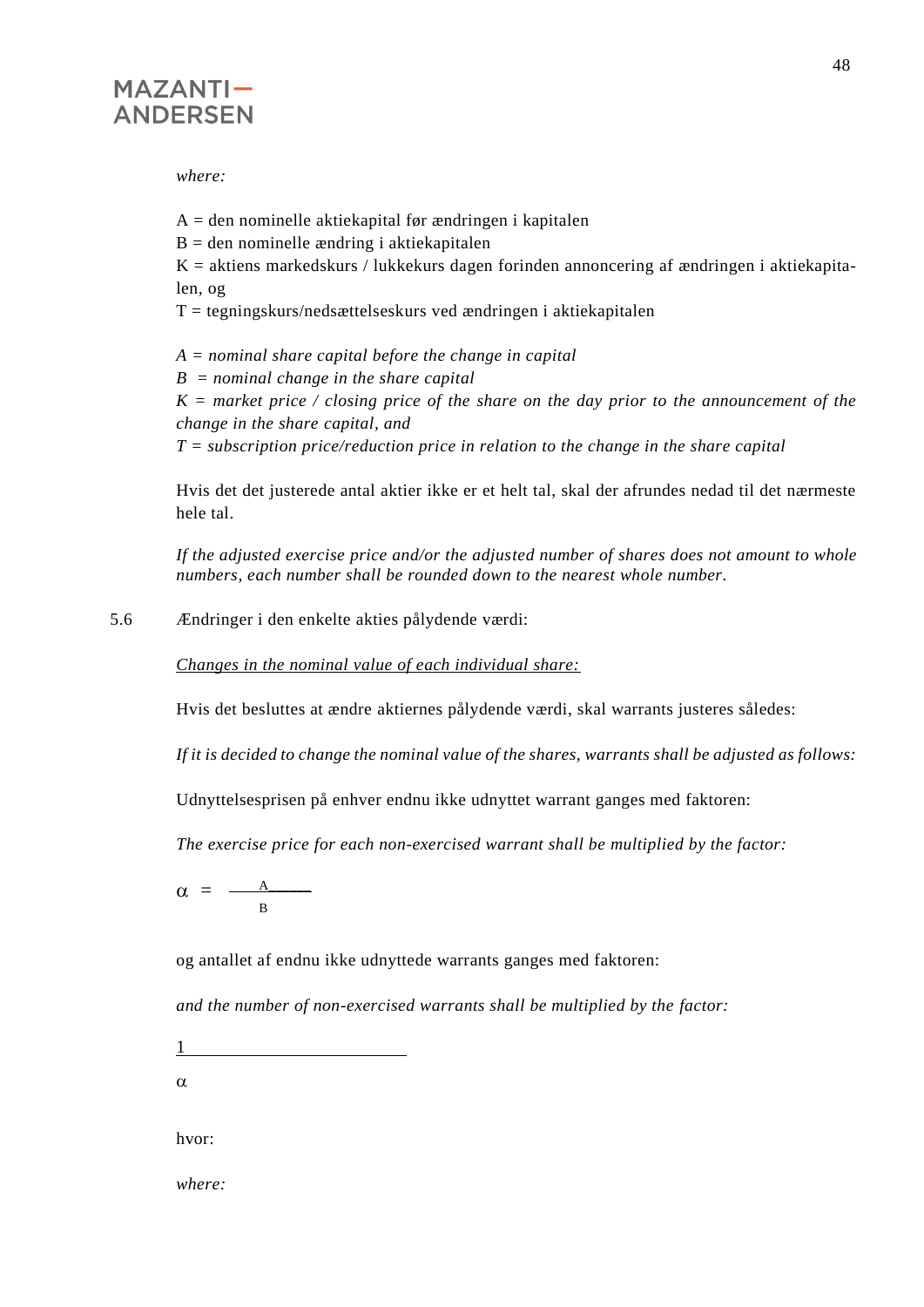$A =$  den enkelte akties nominelle værdi efter ændringen, og  $B =$  den enkelte akties nominelle værdi før ændringen

*A = nominal value of each share after the change, and*

*B = nominal value of each share before the change*

Hvis det justerede antal aktier ikke er et helt tal, skal der afrundes nedad til det nærmeste hele tal.

*If the adjusted number of shares does not amount to a whole number, the number shall be rounded down to the nearest whole number.*

5.7 Udbetaling af udbytte:

*Payment of dividend:*

Hvis det besluttes at udbetale udbytte, skal den del af udbyttet, der overstiger 10% af egenkapitalen, medføre en justering af udnyttelsesprisen efter denne formel:

*If it is decided to pay dividends, the part of the dividends exceeding 10 per cent of the equity capital shall lead to adjustment of the exercise price according to the following formula:*

$$
E2 = E1 - \frac{U - Umax}{A}
$$

hvor:

*where:*

| $E2 =$                          | den justerede udnyttelsespris          |
|---------------------------------|----------------------------------------|
| $E1 =$                          | den oprindelige udnyttelsespris        |
| $U =$                           | det udbetalte udbytte                  |
| $Umax =$                        | 10% af egenkapitalen, og               |
| $A =$                           | det samlede antal aktier i ViroGates   |
|                                 |                                        |
| $E2 =$                          | the adjusted exercise price            |
| $E1 =$                          | the original exercise price            |
| $U = \text{dividends paid out}$ |                                        |
| $Umax =$                        | 10 per cent of the equity capital, and |
| $A =$                           | total number of shares in ViroGates    |
|                                 |                                        |

Den egenkapital, der skal lægges til grund ved ovenstående justering, er egenkapitalen i henhold til den årsrapport, der godkendes på den generalforsamling, hvor udbyttet godkendes, før udbytte er afsat i årsrapporten.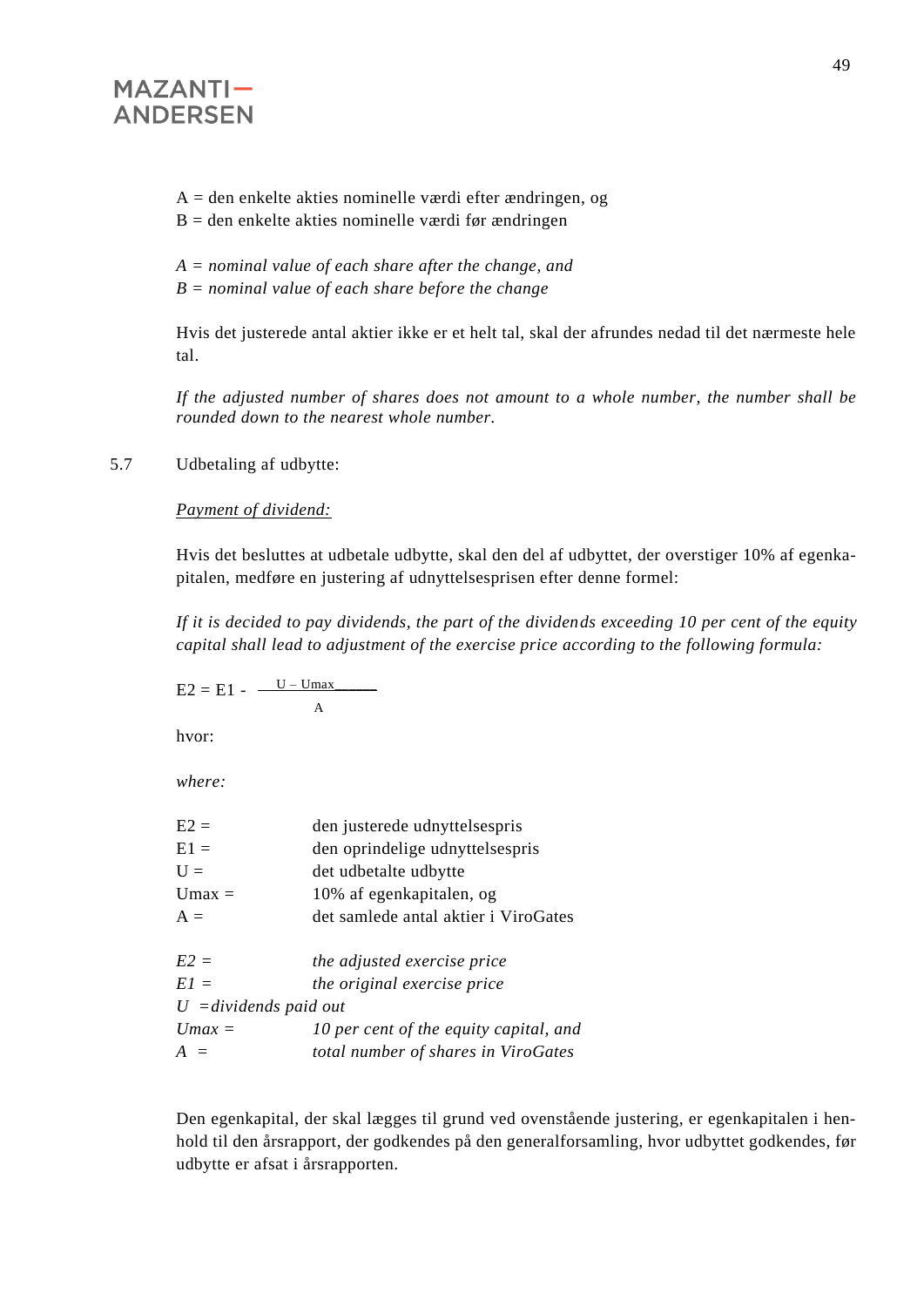*The equity capital that shall form the basis of the adjustment above is the equity capital stipulated in the Annual Report to be adopted at the general meeting where dividends shall be approved before allocation hereof has been made in the Annual Report.*

#### 5.8 Andre ændringer i ViroGates' kapitalforhold:

*Other changes in ViroGates' capital position:*

Hvis der sker andre ændringer i ViroGates' kapitalforhold, der medfører en ændring i warrants' økonomiske værdi, skal (medmindre andet er angivet ovenfor) warrants justeres, således at ændringen ikke påvirker warrants økonomiske værdi.

*In the event of other changes in ViroGates' capital position causing changes to the financial value of warrants, warrants shall (save as provided above) be adjusted in order to ensure that the changes do not influence the financial value of the warrants.*

Den beregningsmetode, der skal anvendes ved justeringen, fastsættes af en af generalforsamlingen valgt ekstern rådgiver.

*The calculation method to be applied to the adjustment shall be decided by an external advisor appointed by the general meeting.*

Det præciseres, at forhøjelse eller nedsættelse af ViroGates' aktiekapital til markedskurs ikke medfører, at der skal finde regulering sted af tegningskursen eller antallet af aktier, der kan tegnes.

*It is emphasized that increase or reduction of ViroGates' share capital at market price does not lead to an adjustment of the subscription price or the number of shares to be subscribed.*

5.9 Likvidation:

#### *Winding-up:*

Hvis ViroGates bliver likvideret, fremskyndes optjeningstidspunktet for alle uudnyttede warrants, således at Warrantindehaveren kan udnytte warrants i en ekstraordinær udnyttelsesperiode umiddelbart før den pågældende transaktion finder sted.

*Should ViroGates be liquidated, the vesting time for all non-exercised warrants shall be changed so that the Warrant holder may exercise his/her warrants in an extraordinary exercise period immediately preceding the relevant transaction.*

5.10 Fusion og spaltning:

#### *Merger and split:*

Hvis ViroGates indgår i en fusion som det fortsættende selskab, bliver warrants ikke påvirket,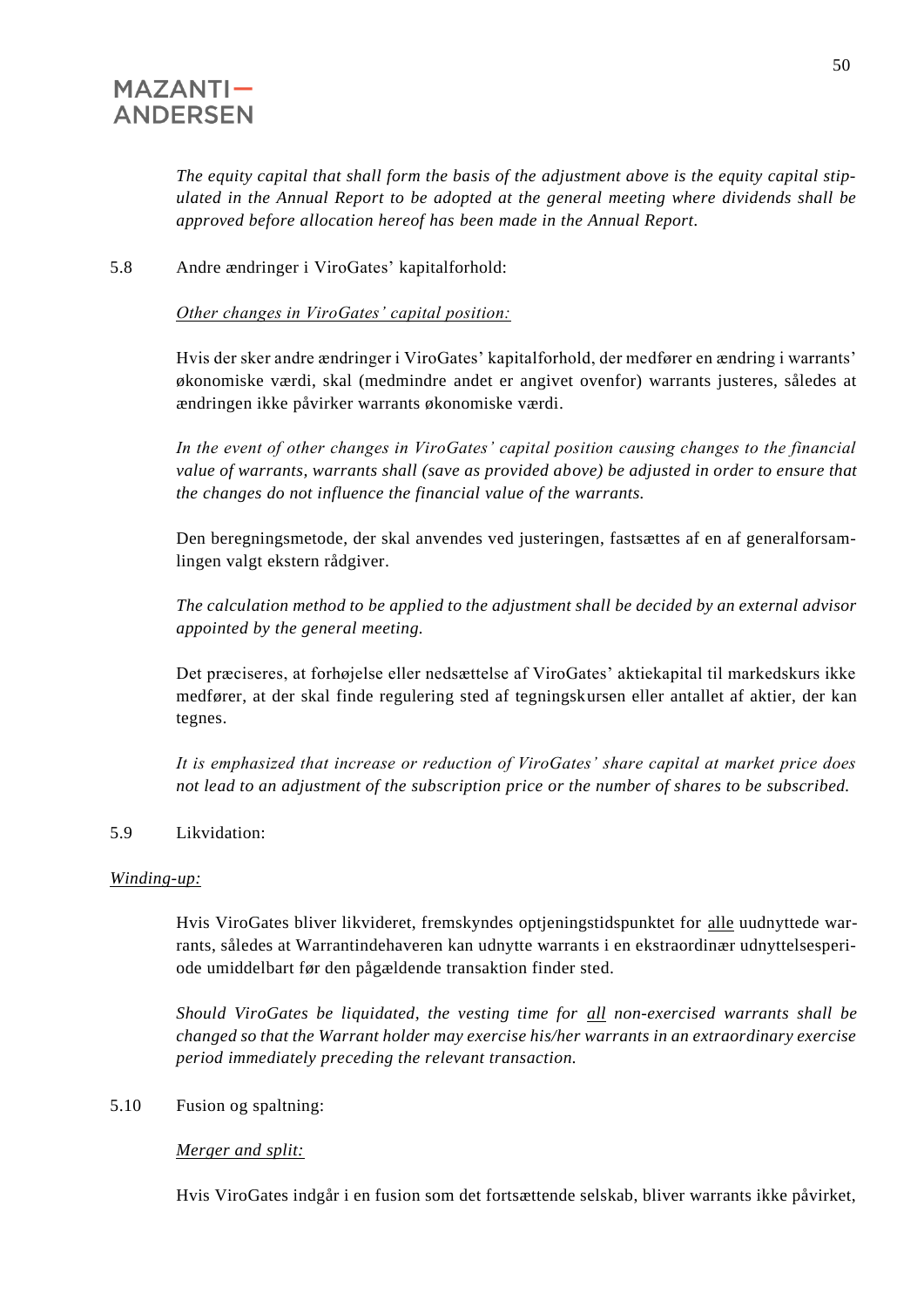medmindre der i forbindelse med fusionen sker en kapitalforhøjelse til en anden kurs end markedskursen, idet warrants i så fald justeres i henhold til pkt. 5.5.

*If ViroGates merges as the continuing company, warrants shall remain unaffected unless, in connection with the merger, the capital is increased at a price other than the market price and in that case warrants shall be adjusted in accordance with clause 5.5.*

Hvis ViroGates fusionerer som det ophørende selskab eller bliver spaltet, kan det fortsættende selskab vælge én eller en kombination af disse muligheder:

*If ViroGates merges as the terminating company or is split, the continuing company may choose one or a combination of the following possibilities:*

• Warrantindehaveren kan umiddelbart inden fusionen/spaltningen udnytte alle ikke udnyttede warrants (inklusive warrants der endnu ikke er optjent), eller

*The Warrant holder may exercise all non-exercised warrants (inclusive of warrants not yet vested) immediately before the merger/split, or*

• warrants bliver erstattet af nye aktieinstrumenter i de(t) fortsættende selskab(er) af tilsvarende økonomisk værdi før skat. Ved spaltning kan de fortsættende selskaber selv bestemme, i hvilke(t) selskab(er) Warrantindehaverne skal modtage de nye aktieinstrumenter.

*New share instruments in the continuing company/companies of a corresponding financial pre-tax value shall replace the warrants. On split the continuing companies may decide in which company/companies the Warrant holders shall receive the new share instruments.*

#### 5.11 Salg og aktieombytning:

#### *Sale and exchange of shares:*

Hvis mere end 50% af aktiekapitalen i ViroGates bliver solgt eller indgår i en aktieombytning, kan ViroGates vælge én eller en kombination af disse muligheder:

*If more than 50 per cent of the share capital in ViroGates is sold or is part of a share swap, ViroGates may choose one or a combination of the following possibilities:*

• Warrantindehaveren kan umiddelbart inden salget/aktieombytningen udnytte alle ikke-udnyttede warrants, der ikke er bortfaldet (inklusive warrants der endnu ikke er optjent). Herudover indtræder der en pligt, hvorefter Warrantindehaverne skal sælge de tegnede aktier på samme vilkår som de øvrige aktionærer (ved salg).

*The Warrant holder may exercise all non-exercised warrants that are not declared*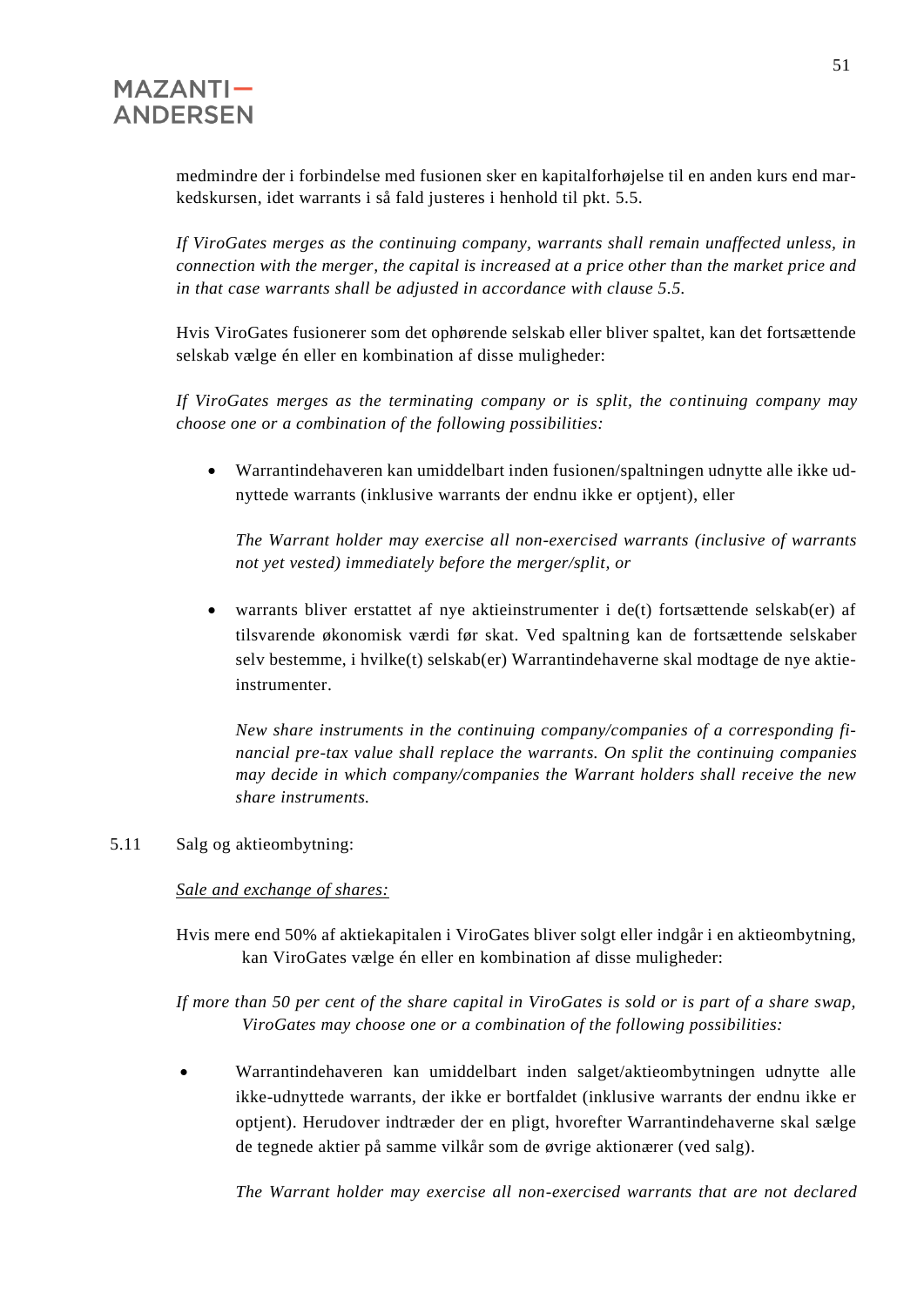*null and void (inclusive of warrants not yet vested) immediately before the sale/swap of shares. Furthermore, the Warrant holder shall undertake an obligation to sell the subscribed shares on the same conditions as the other shareholders (when selling).*

• Tildelte warrants erstattes af aktieinstrumenter i det erhvervende selskab af tilsvarende økonomisk værdi før skat.

*Share instruments in the acquiring company of a corresponding pre-tax value shall replace the issued warrants.*

5.12 Fælles bestemmelser vedrørende 5.9–5.11:

*Common provisions regarding 5.9-5.11:*

ViroGates er forpligtet til at give Warrantindehaveren skriftlig meddelelse, hvis en af de ovenfor nævnte transaktioner finder sted. Når Warrantindehaveren har modtaget den skriftlige meddelelse, har Warrantindehaveren – i de tilfælde, hvor Warrantindehaveren ekstraordinært kan udnytte warrants, jf. 5.9-5.11 – 2 uger til skriftligt at informere ViroGates om, hvorvidt han/hun vil gøre brug af tilbuddet. Hvis Warrantindehaveren ikke har givet ViroGates skriftligt svar inden 2-ugers fristen eller undlader at betale inden for den betalingsfrist, der er fastsat, bortfalder warrants uden yderligere varsel og uden kompensation.

*If one of the transactions mentioned above is made, ViroGates shall inform the Warrant holder hereof by written notice. Upon receipt of the written notice, the Warrant holder shall have 2 weeks – in cases where the Warrant holder may extraordinarily exercise warrants, see 5.9- 5.11 – to inform ViroGates in writing whether he/she will make use of the offer. If the Warrant holder has not answered ViroGates in writing within the limit of 2 weeks or fails to pay within the fixed time, warrants shall become null and void without further notice or compensation.*

Warrantindehaverens rettigheder i anledning af en beslutning truffet af et kompetent organ i selskabet, jf. 5.9-5.11, er betinget af, at den relevante beslutning efterfølgende registreres i Erhvervsstyrelsen, hvis registrering er en gyldighedsbetingelse.

*The Warrant holder's rights in connection with decisions made by any competent company body, see 5.9-5.11, shall be contingent on subsequent registration of the relevant decision with the Danish Business Authority provided that registration is a condition of its validity.*

#### **6. Børsnotering**

#### *Stock Exchange listing*

6.1 I tilfælde af, at ViroGates' aktier måtte blive noteret på en fondsbørs, skal indehaveren af warrants være forpligtet til at acceptere sådanne ændringer i warrants, som måtte være nødvendige for, at ViroGates, aktionærerne og indehaverne af warrants kan opfylde forpligtel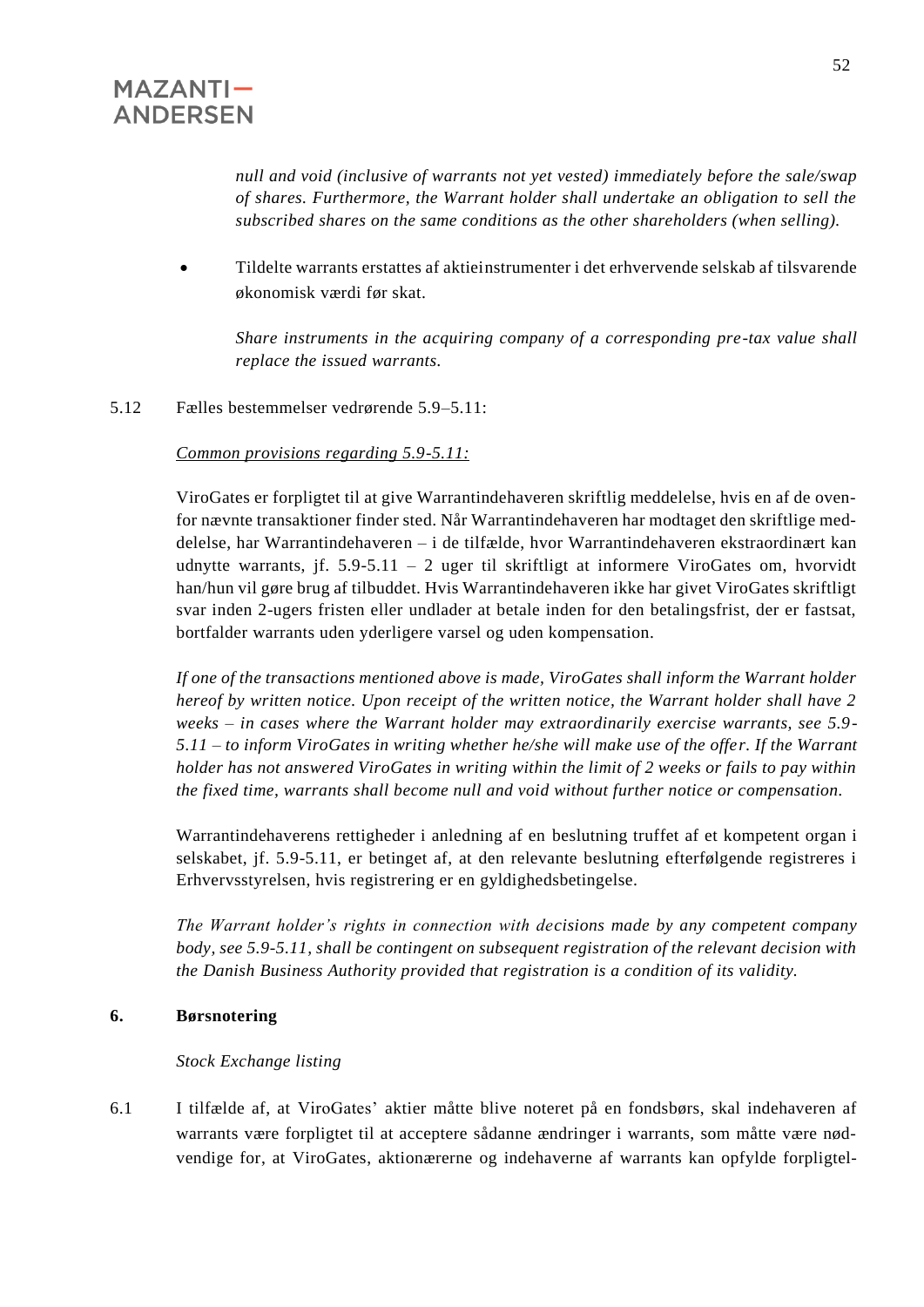serne, navnlig oplysningsforpligtelserne, over for fondsbørsen. Herudover skal Warrantindehaverne være forpligtede til at acceptere sådanne lock-up perioder vedrørende udnyttelse af warrants og salg af aktier som ViroGates måtte blive anbefalet af investeringsbankerne. Endelig skal Warrantindehaverne være forpligtede til at acceptere ændringer i udnyttelsesperioderne, jf. herved ovenfor.

*In the event that ViroGates' shares are listed on a stock exchange, the Warrant holder shall accept such changes to the warrants that are necessary for ViroGates', the shareholders' and the Warrant holders' fulfilment of their obligations, especially the duties of disclosure, to the stock exchange. Additionally the Warrant holders shall be obligated to accept such lock-up periods regarding exercise of warrants or a sale of shares which is recommended to ViroGates by the investment banks. Finally, the Warrant holders shall be obligated to accept changes to the exercise periods, cf. in this respect above.*

#### **7. Overdragelse, pantsætning og kreditorforfølgning**

#### *Transfer, pledge and enforcement*

7.1 Tildelte warrants kan ikke gøres til genstand for udlæg, overdrages eller på anden måde overføres, ej heller i forbindelse med bodeling, og hverken til eje eller til sikkerhed, uden bestyrelsens samtykke. Warrantindehaverens warrants kan dog overgå til Warrantindehaverens ægtefælle/samlever og/eller livsarvinger i tilfælde af Warrantindehaverens død. Det er en betingelse herfor at modtageren tiltræder den til enhver tid gældende ejeraftale.

*Issued warrants shall not be subject to charging orders, transfer of any kind, including in connection with division of property on divorce or legal separation, for ownership or as security without the consent of the Board of Directors. The Warrant holder's warrants may, however, be transferred to the Warrant holder's spouse/cohabitant and/or issue in the event of the Warrant holder's death. It is a condition precedent that the recipient signs the at any time applicable shareholders' agreement.*

#### **8. Tegning af nye aktier ved udnyttelse af warrants**

*Subscription for new shares by exercise of warrants*

8.1 Tegning af nye aktier ved udnyttelse af tildelte warrants finder sted ved, at Warrantindehaveren afleverer en af ViroGates udarbejdet udnyttelsesmeddelelse til ViroGates senest kl. 16 den sidste dag i den relevante udnyttelsesperiode. Udnyttelsesmeddelelsen skal være udfyldt med alle informationer. Udnyttelsesprisen for de nye aktier, der skal betales ved et kontant indskud, skal være modtaget af selskabet senest på den sidste dag i den relevante udnyttelsesperiode.

*Subscription for new shares by exercise of issued warrants must be made through submission by the Warrant holder no later than the last day of the relevant exercise period at 16:00 to ViroGates of an exercise notice drafted by ViroGates. The exercise notice shall be filled in*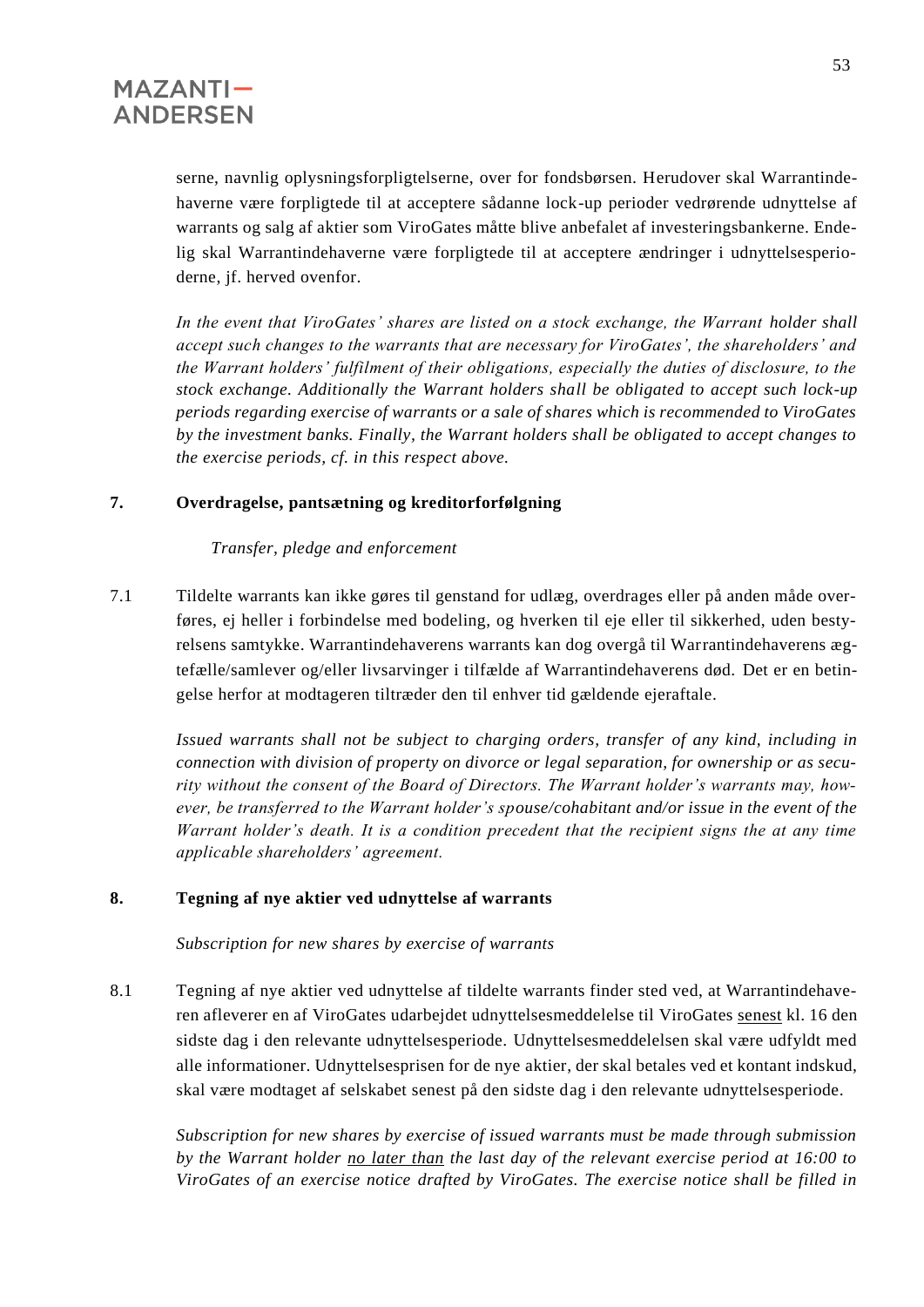*with all information. The company must have received the exercise price for the new shares, payable as a cash contribution, by the last day of the relevant exercise period.*

8.2 Hvis den i pkt. 8.1 angivne frist overskrides, enten således at udnyttelsesmeddelelsen i udfyldt stand eller betalingen ikke er ViroGates i hænde inden kl. 16 på den sidste dag i udnyttelsesperioden, anses tegningen for ugyldig, og Warrantindehaveren kan i denne situation ikke anses for herved at have udnyttet sine warrants for en eventuel efterfølgende udnyttelsesperiode.

*If the limitation period set forth in clause 8.1 expires as a result of ViroGates not having received the filled-in exercise notice or the payment by 16:00 of the last day of the exercise period, the subscription shall be deemed invalid, and in this situation the Warrant holder shall not be considered as having exercised his/her warrants for a possible subsequent exercise period.*

8.3 De warrants, som Warrantindehaveren ikke har udnyttet i den sidste udnyttelsesperiode, dvs. hvor udnyttelsesmeddelelse og/eller betaling ikke har fundet sted (senest den 21. august 2020 i det ovenfor angivne eksempel), bortfalder uden varsel og uden kompensation.

*Warrants not exercised by the Warrant holder during the last exercise period, i.e. where exercise notice and/or payment has not been effected (by 21 August 2020 in the above example), shall become null and void without notice or compensation.*

8.4 Når den kapitalforhøjelse, som udnyttelsen af warrants har medført, er registreret i Erhvervsstyrelsen, modtager Warrantindehaveren bevis for sit ejerskab til aktier i ViroGates.

*When the capital increase caused by exercise of warrants has been registered with the Danish Business Authority, the Warrant holder shall receive proof of his shareholding in ViroGates.*

### **9. De nye aktiers rettigheder**

 *The rights of new shares*

9.1 De nye aktier, der tegnes ved udnyttelse af tildelte warrants, skal i enhver henseende være ligestillet med de nuværende aktier i ViroGates i henhold til de til enhver tid gældende vedtægter for ViroGates, hvoraf for tiden gælder følgende:

*New shares subscribed for by exercise of issued warrants shall in every respect have the same rights as the present shares in ViroGates in accordance with the Articles of Association for ViroGates in force from time to time. For the time being, the following shall apply:*

• at ViroGates' aktionærer ikke skal have fortrinsret til tegning af warrants,

*That ViroGates' shareholders shall hold no pre-emptive rights to subscribe for warrants;*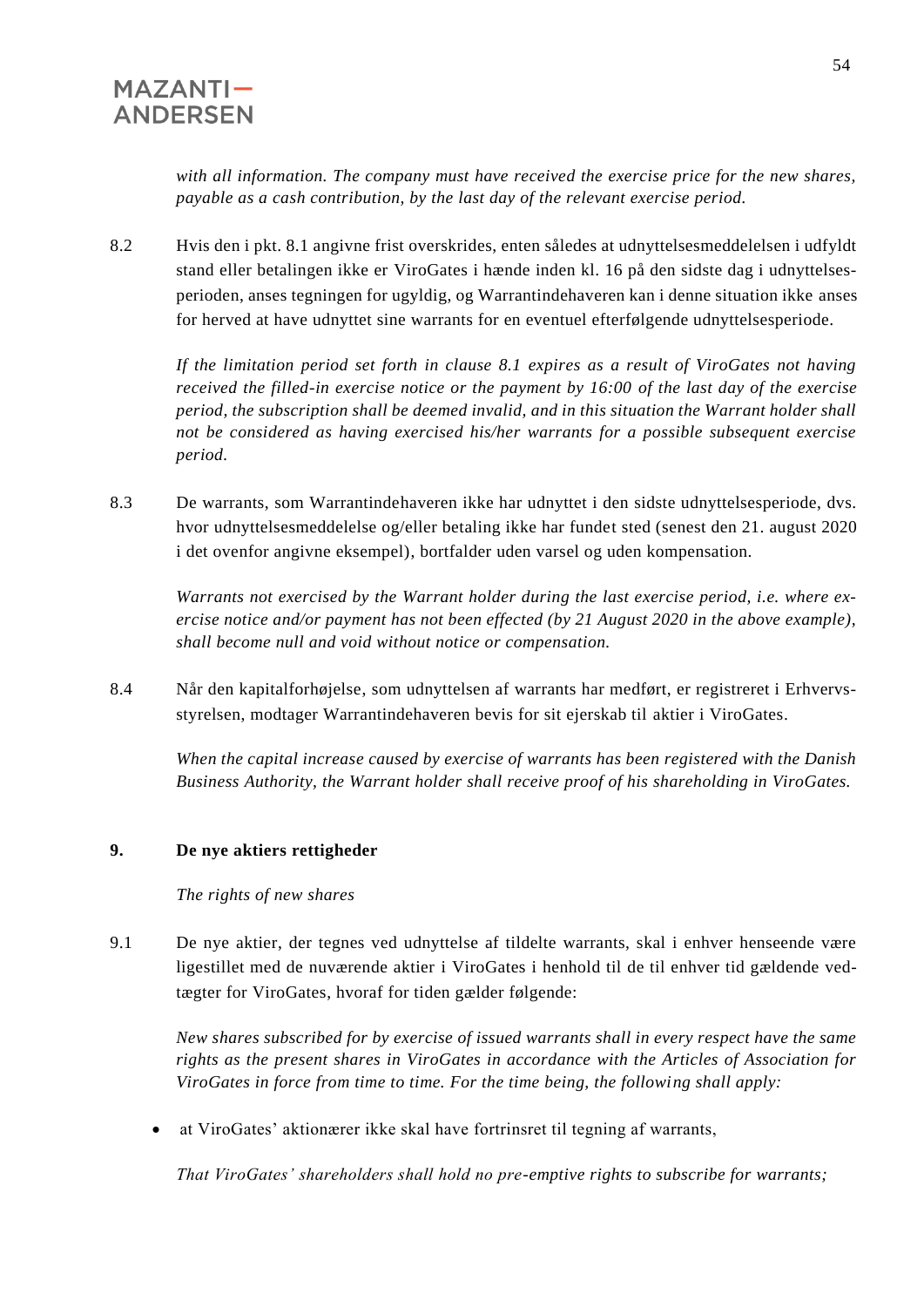• at ViroGates' aktionærer ikke skal have fortrinsret til tegning af nye aktier, der udstedes på grundlag af warrants,

*That ViroGates' shareholders shall hold no pre-emptive rights to subscribe for new shares issued on the basis of warrants;*

• at aktiernes størrelse skal udgøre 1 kr. eller multipla heraf,

*That the face value of each share shall be DKK 1 or multiples hereof;*

• at aktierne er ikke-omsætningspapirer og skal lyde på navn og skal noteres på navn i ViroGates' ejerbog,

*That the shares shall be non-negotiable instruments issued in the name of the holder and the holders' names shall be entered into the ViroGates' share register;*

• at nye aktier udstedt ved udnyttelsen af warrants giver ret til udbytte og andre rettigheder i ViroGates fra tidspunktet for kapitalforhøjelsens registrering i Erhvervsstyrelsen.

*That new shares issued as a result of exercise of warrants shall carry the right to dividend and other rights in ViroGates from the time of registration of the capital increase with the Danish Business Authority.*

9.2 ViroGates afholder omkostninger i forbindelse med udstedelsen af warrants og senere udnyttelse heraf. ViroGates' omkostninger forbundet med udstedelsen af warrants og den hertil hørende kapitalforhøjelse anslås til kr. 20.000.

*ViroGates shall pay all costs connected with granting of warrants and later exercise thereof. ViroGates' costs in connection with issue of warrants and the related capital increase are estimated to DKK 20,000.*

#### **10. Salg af aktier**

#### *Sale of shares*

10.1 Når Warrantindehaverne er registreret som ejere af aktier i ViroGates, kan Warrantindehavernes aktier sælges efter de regler, der er fastsat i Security Holder Agreement eller anden aftale mellem aktionærerne i ViroGates.

*When the Warrant holders have been registered as shareholders in ViroGates, the Warrant holders' shares may be sold in accordance with the provisions of the Security Holder Agreement, or any other agreement between the shareholders of ViroGates.*

#### **11. Andre bestemmelser**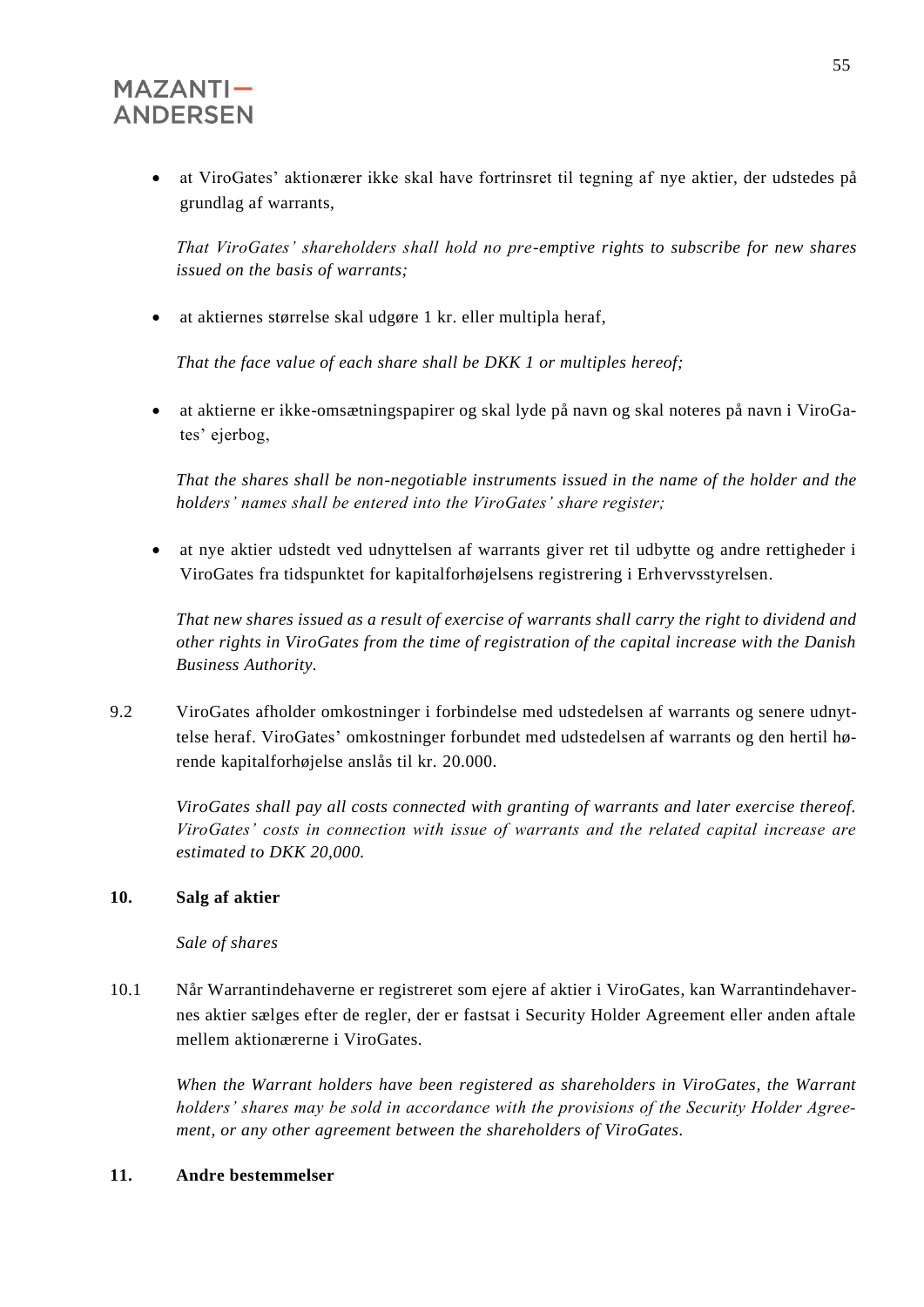

#### *Other provisons*

11.1 Den værdi, der er knyttet til tegningsretten, indgår ikke i Warrantindehaverens løn, og en aftale indgået mellem Warrantindehaveren og ViroGates om fx pension eller lignende omfatter derfor ikke værdien af Warrantindehaverens warrants.

*The value attached to the subscription right shall not be included in the Warrant holder's salary, and any agreement made between the Warrant holder and ViroGates regarding pension or the like shall therefore not include the value of the Warrant holder's warrants.*

11.2 Såfremt det af en relevant myndighed endeligt måtte blive fastslået, at tildelingen og/eller udnyttelsen af warrants skal anses som et lønaccessorium, med den konsekvens, at ViroGates skal betale feriepenge eller lignende til Warrantindehaveren på baggrund af værdien af warrants, skal tegningsprisen forhøjes således, at ViroGates godtgøres for de beløb, som har måttet udredes til Warrantindehaveren i form af feriepenge eller lignende.

*If a relevant authority should establish that the issuance and/or exercise of warrants shall be considered a salary allowance with the consequence that ViroGates shall pay holiday allowance or the like to the Warrant holder on the basis of the value of warrants, the subscription price shall be increased in order to compensate ViroGates for the amounts that have been paid to the Warrant holder in the form of holiday allowance or the like.*

11.3 Det forhold, at ViroGates tilbyder Warrantindehavere warrants, forpligter ikke på nogen måde ViroGates til at opretholde ansættelsesforholdet.

*The fact that ViroGates offers warrants to Warrant holders shall not in any way obligate ViroGates to maintain the employment.*

#### **12. Skattemæssige konsekvenser**

#### *Tax implications*

12.1 De skattemæssige konsekvenser forbundet med Warrantindehaverens tegning eller udnyttelse af warrants er ViroGates uvedkommende.

*The tax implications connected to the Warrant holder's subscription for or exercise of warrants shall be of no concern to ViroGates.*

#### **13. Lovvalg og værneting**

#### *Governing Law and Venue*

13.1 Tegningen af warrants, vilkårene herfor og udnyttelsen, og vilkårene for senere tegning af aktier i ViroGates skal reguleres af dansk ret.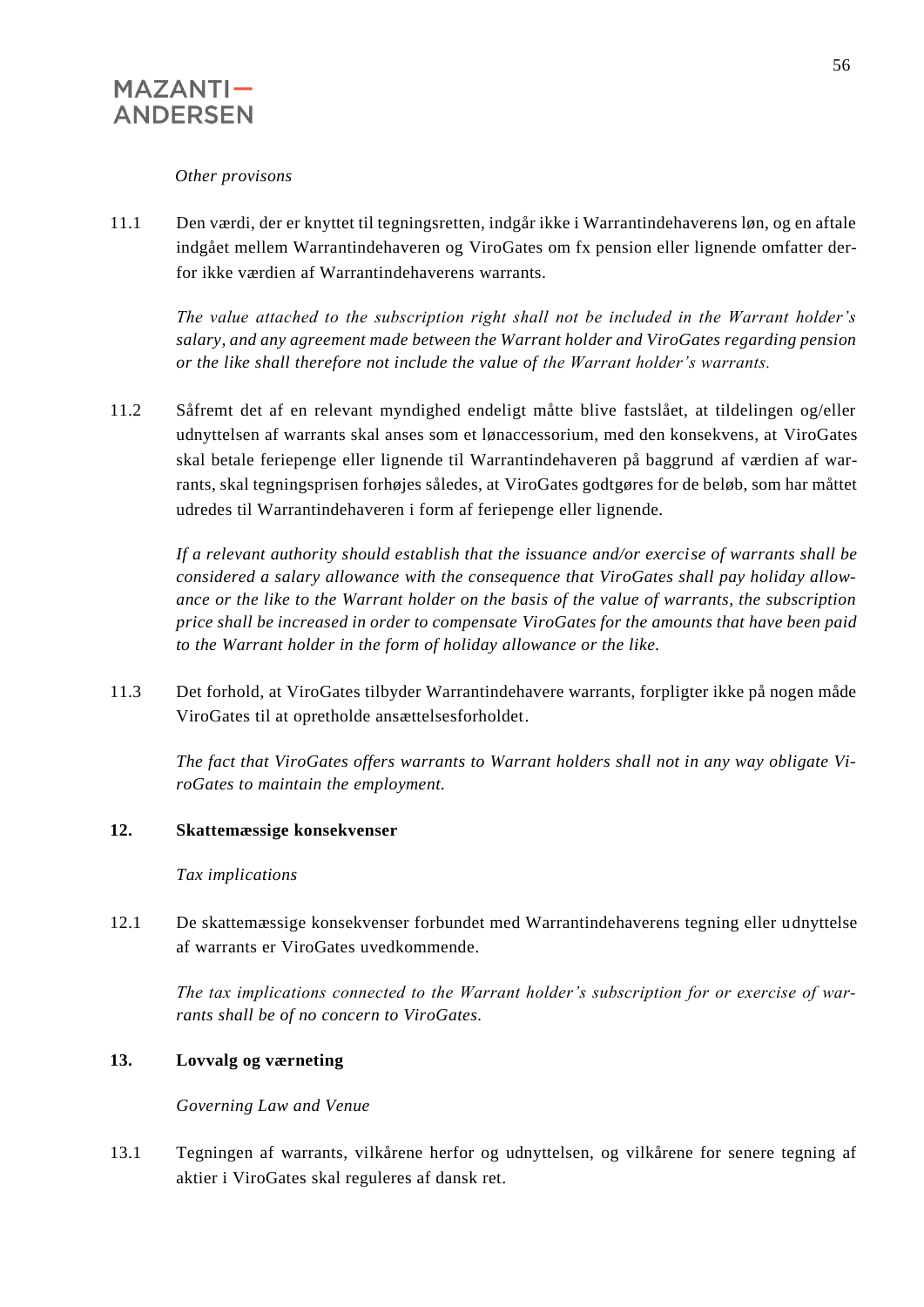*Acceptance of warrants, the terms and conditions thereto and the exercise, and terms and conditions for future subscription for shares in ViroGates shall be governed by Danish law.*

13.2 Hvis der måtte opstå en tvist mellem Warrantindehaveren og ViroGates i relation til forståelsen eller gennemførelsen af warrantprogrammet, skal denne søges bilagt i mindelighed ved en forhandling mellem parterne.

*Any disagreement between the Warrant holder and ViroGates in relation to the understanding or implementation of the warrant scheme shall be settled amicably by negotiation between the parties.*

13.3 Hvis parterne ikke kan opnå enighed, skal eventuelle tvister afgøres efter "Regler for behandling af sager ved Det Danske Voldgiftsinstitut (Copenhagen Arbitration)". Voldgiftsinstituttet udnævner én voldgiftsdommer, der i det hele skal afgøre tvisten efter dansk ret.

*If the parties fail to reach consensus, any disputes shall be settled in accordance with "Rules for hearing of cases in the Copenhagen Arbitration". The Copenhagen Arbitration shall appoint one arbitrator who shall settle the dispute according to Danish law.*

13.4 I tilfælde af uoverensstemmelse mellem den engelske og danske tekst skal den danske tekst have forrang.

*In the event of discrepancies between the English and the Danish text the Danish text shall prevail.*

\*\*\*\*\*\*\*\*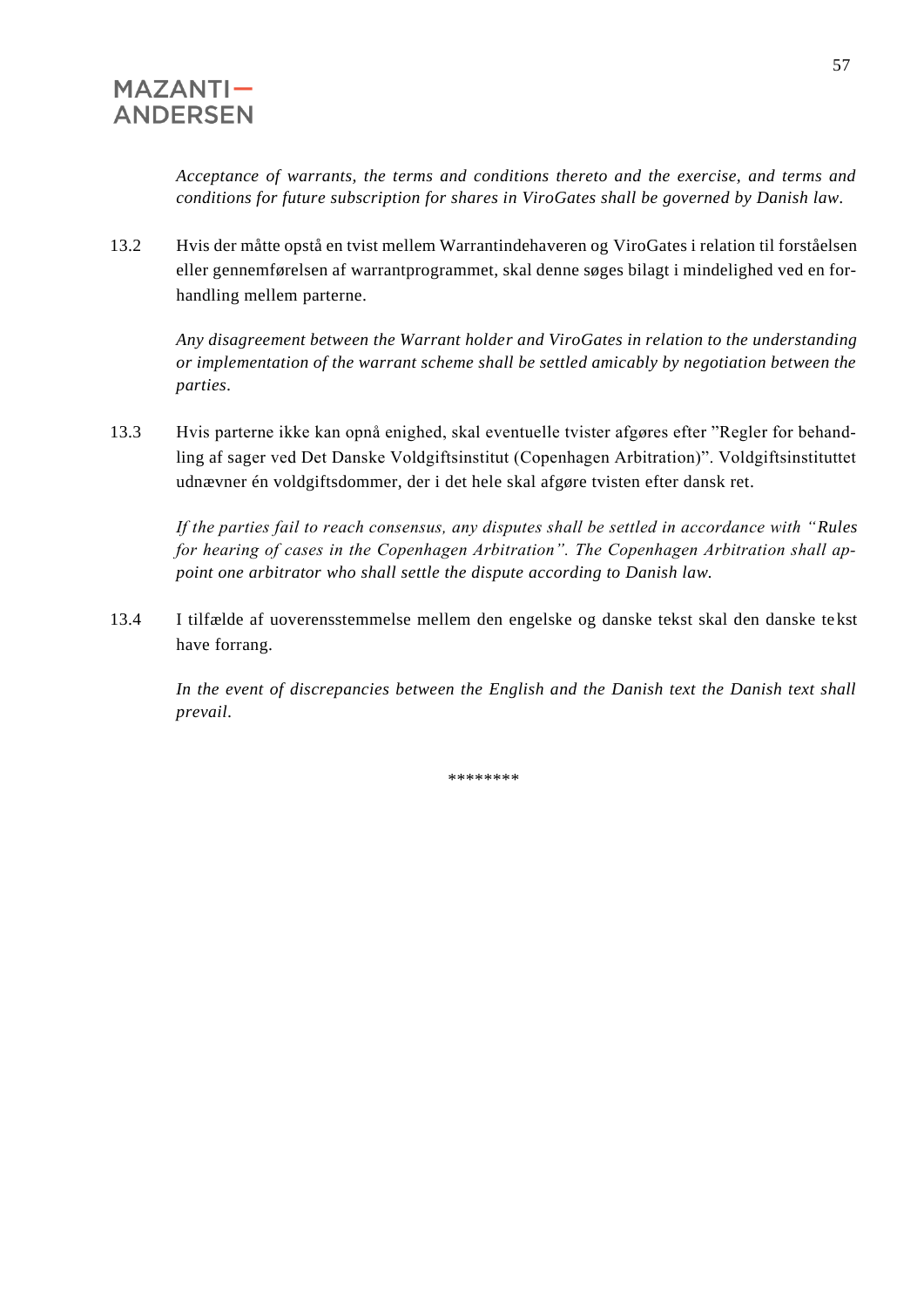## **Bilag 2.10.2 af 26. juni 2018 til vedtægterne for ViroGates A/S**

## *Appendix 2.10.2 of 26 June 2018 to the Articles of Association of ViroGates A/S*

Følgende vilkår og betingelser er fastsat af bestyrelsen i henhold til vedtægternes pkt. 2.9 og 2.10.2 og tidligere bilag 2.9 "Convertible Loan Note" med underbilag A og B til vedtægterne og skal være gældende for de i medfør af nævnte bestemmelser tildelte aktietegningsoptioner:

*The following terms and conditions have been adopted by the board of directors pursuant to article 2.9 and 2.10.2 and previous appendix 2.9 "Convertible Loan Note" with sub-appendices A and B to the articles and shall apply to the warrants awarded pursuant to the said provisions:*

**1.** Generelt

#### *General*

1.1 En aktietegningsoption (i det efterfølgende alene omtalt som en "warrant") er en ret, men ikke en pligt, til i nærmere fastlagte perioder (udnyttelsesperioder) at tegne nye aktier i ViroGates til en kurs, der er fastsat på forhånd (udnyttelsesprisen). Udnyttelsesprisen for de warrants, som er tildelt i henhold til nærværende, er kr. 91 pr. aktie á kr. 1. Én warrant giver ret til at tegne én aktie i ViroGates á nominelt 1 kr. til angivne kurs.

*A warrant is a right, but not an obligation, during fixed periods (exercise periods) to subscribe for new shares in ViroGates at a price fixed in advance (the exercise price). The exercise price for the warrants issued under these terms and conditions shall be DKK 91 per share of DKK 1. Each warrant carries the right to subscribe for nominal DKK 1 share in ViroGates at the said subscription price.* 

1.2 I forbindelse med tildelingen af warrants til warrant indehaveren ("Warrantindehaveren"), udstedes et warrant certifikat. Det skal fremgå af den enkelte Warrantindehavers warrantcertifikat, hvor mange warrants Warrantindehaveren får tildelt samt til hvilken kurs warrants kan udnyttes.

*In connection with the issue of warrants to a warrant holder (the "Warrantholder"), a warrant certificate shall be issued. It shall transpire from the individual Warrantholder's warrant certificate how many warrants he/she has been awarded and the exercise price for such warrants.* 

**2.** Tildeling/tegning af warrants

*Granting/subscription of warrants*

2.1 Warrantindehavere, der ønsker at tegne tildelte warrants, skal underskrive et warrantcertifikat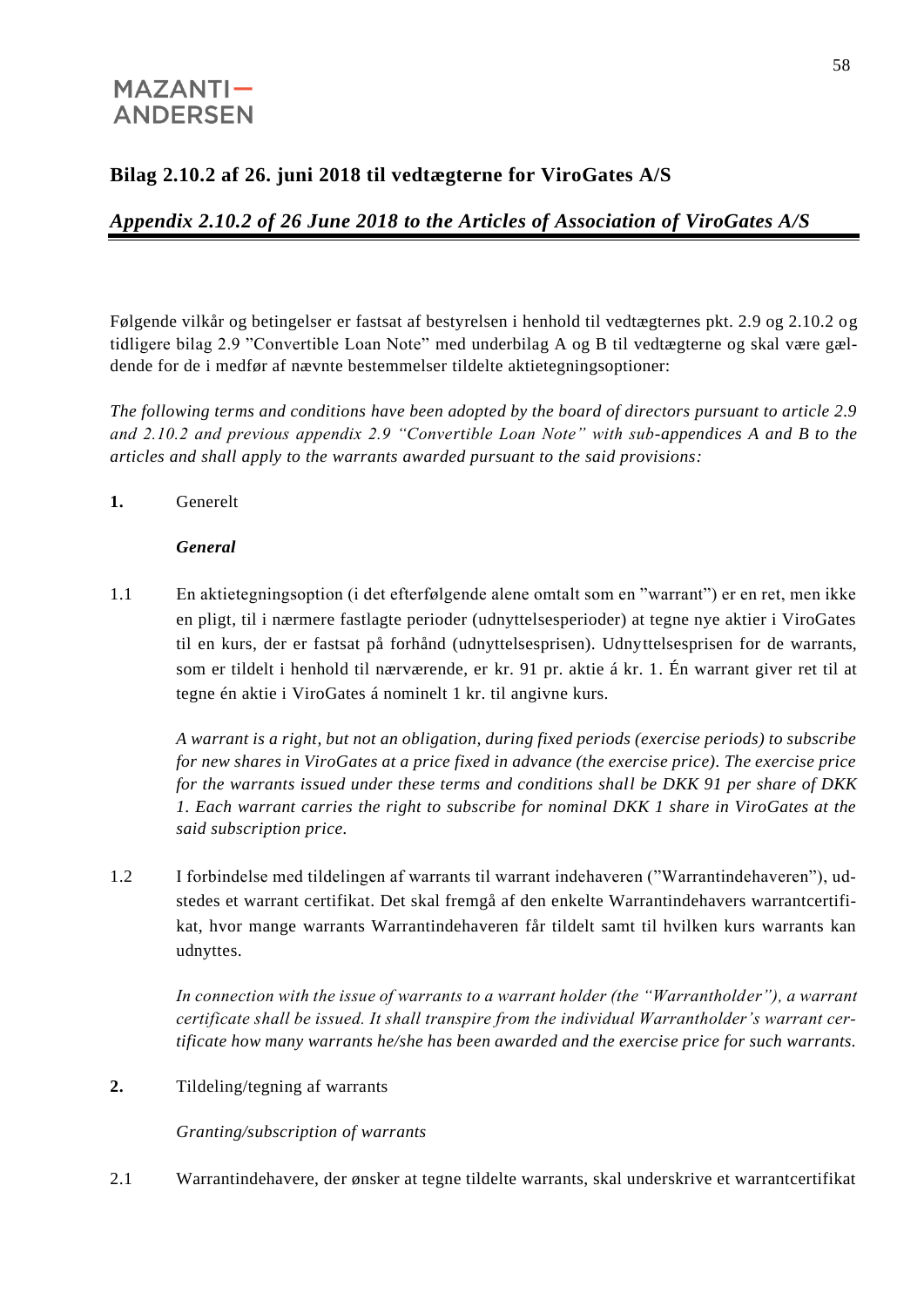med nærværende bilag 2.10.2 vedhæftet.

*Warrantholders who wish to subscribe the offered warrants shall sign a Warrant Certificate with this Appendix 2.10.2 attached.*

2.2 Warrantindehaveren skal ikke betale noget vederlag for at få tildelt warrants.

*The granting of warrants shall not be subject to payment from the Warrantholders.*

- 2.3 ViroGates fører en fortegnelse over tildelte warrants, der ajourføres med passende mellemrum. *ViroGates shall keep records of granted warrants and update the records at suitable intervals.*
- **3.** Optjening

*Vesting*

3.1 Ved tildelingen af warrants i henhold til nærværende, har Warrantindehaveren allerede optjent ret til at udnytte de tildelte warrants.

*Upon the award of warrants under these terms and conditions, the Warrantholder shall already be entitled to exercise the warrants.*

**4.** Udnyttelse

*Exercise*

4.1 Warrants tildelt i henhold til nærværende kan udnyttes på ethvert tidspunkt i to år fra tildelingstidspunktet. Tildelingstidspunktet var 26. juni 2018, hvorfor warrants kan udnyttes senest den 25. juni 2020. Der henvises også til pkt. 4.3 nedenfor.

*Warrants awarded under these terms and conditions may be exercised at any point in time for two years from the time of award. The warrants were awarded on 26 June 2018 and may therefore be exercised not later than 25 June 2020. Reference is also made to item 4.3 below.*

4.2 De warrants, som Warrantindehaveren ikke udnytter rettidigt, bortfalder uden yderligere varsel og uden kompensation eller vederlag til Warrantindehaveren af nogen art.

*Warrants not exercised by the Warrantholder in due time, shall become null and void without further notice, compensation or payment of any kind to the Warrantholder.*

4.3 Så længe ViroGates er noteret, er ViroGates' bestyrelse til enhver tid berettiget til énsidigt at ændre udnyttelsesperioden, således at udnyttelsesperioden koordineres med de til enhver tid gældende regler for insider trading. Udnyttelsesperioderne er pt. fastlagt til to 21 dages perio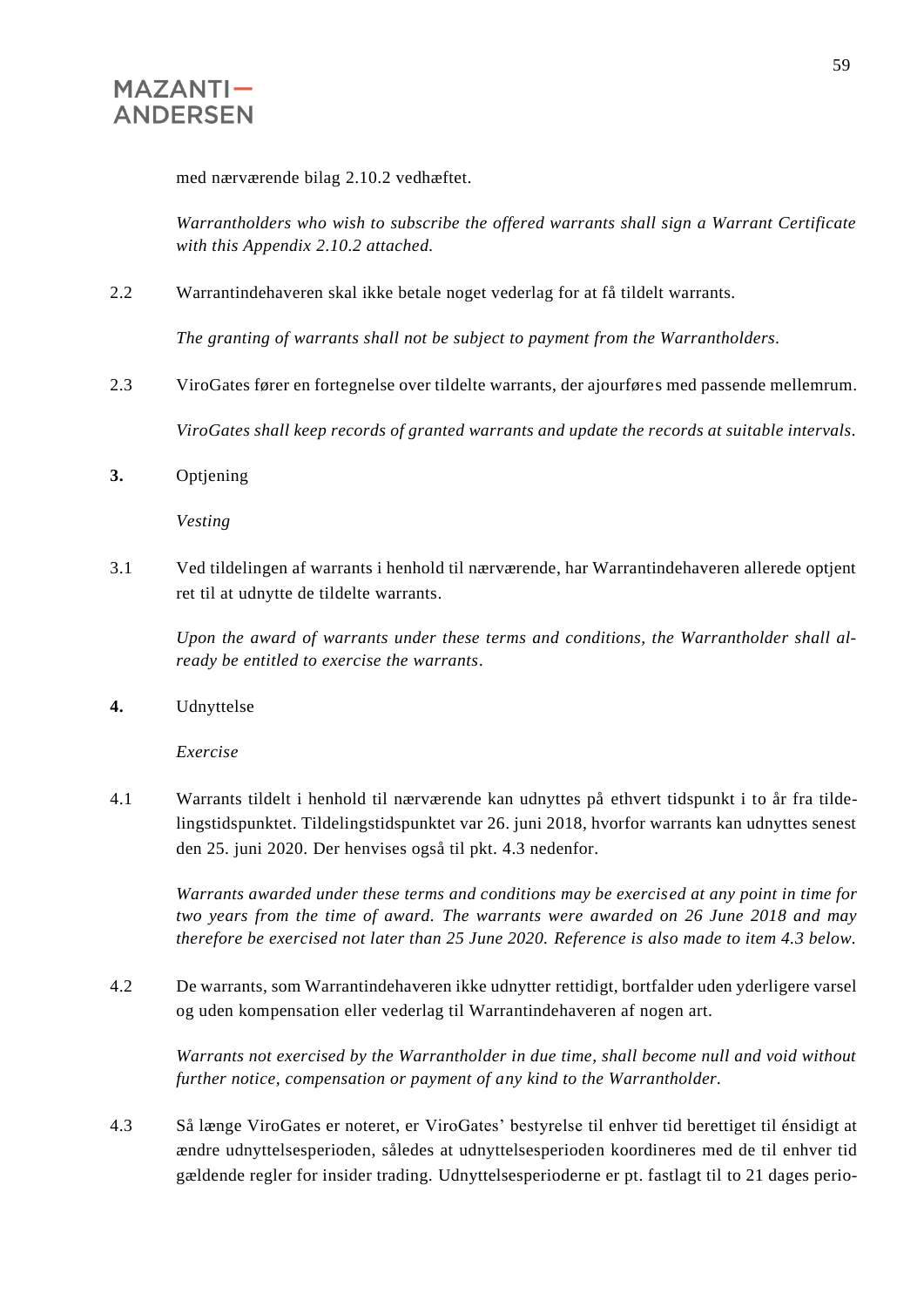der som ligger umiddelbart efter offentliggørelsen af årsregnskabsmeddelelsen og halvårsrapporten.

*For as long as ViroGates is listed, ViroGates' board of directors is entitled to unilaterally change the exercise periods in order to coordinate these with applicable rules for insider trading. Currently, the exercise periods have been fixed to two 21-day periods after respectively the annual report publication and the semi-annual report publication.*

**5.** Justering af warrants

*Adjustment of warrants*

5.1 Hvis der sker ændringer i ViroGates' kapitalforhold, der medfører en ændring af den potentielle gevinstmulighed, der er knyttet til en warrant, warrants værdi, skal warrants justeres.

*Changes in ViroGates' capital structure causing a change of the potential possibility of gain attached to a warrant shall require an adjustment of the warrants.*

5.2 En justering skal ske, således at den potentielle gevinstmulighed, der er knyttet til en warrant, så vidt muligt er den samme før og efter indtræden af den hændelse, der begrunder justeringen. Justeringen gennemføres med bistand fra ViroGates' eksterne rådgiver. Justeringen kan ske enten ved en forøgelse eller en formindskelse af det antal aktier, der kan udstedes i henhold til en warrant, og/eller en forøgelse eller formindskelse af udnyttelseskursen.

*Adjustments shall be made so that the potential possibility of gain attached to a warrant, in so far as possible, shall remain the same before and after the occurrence of an incident causing the adjustment. The adjustment shall be carried out with the assistance of ViroGates' external advisor. The adjustment may be effected either by increase or reduction of the number of shares that can be issued following exercise of a warrant and/or an increase or reduction of the exercise price.*

5.3 ViroGates' udstedelse af medarbejderaktier, optioner og/eller warrants som led i medarbejderordninger (herunder til bestyrelsesmedlemmer, rådgivere og konsulenter) såvel som senere udnyttelse af sådanne optioner og/eller warrants, medfører ikke krav på justering af warrants. Den kapitalforhøjelse, der finder sted som følge af Warrantindehaverne m.fl.'s udnyttelse af warrants i ViroGates, medfører heller ikke justering af warrants.

*Warrants shall not be adjusted as a result of ViroGates' issue of employee shares, share options and/or warrants as part of employee share option schemes (including options to Directors, advisors and consultants) as well as future exercise of such options and/or warrants. Warrants shall, furthermore, not be adjusted as a result of capital increases following the Warrantholders' and others' exercise of warrants in ViroGates.*

5.4 Fondsaktier: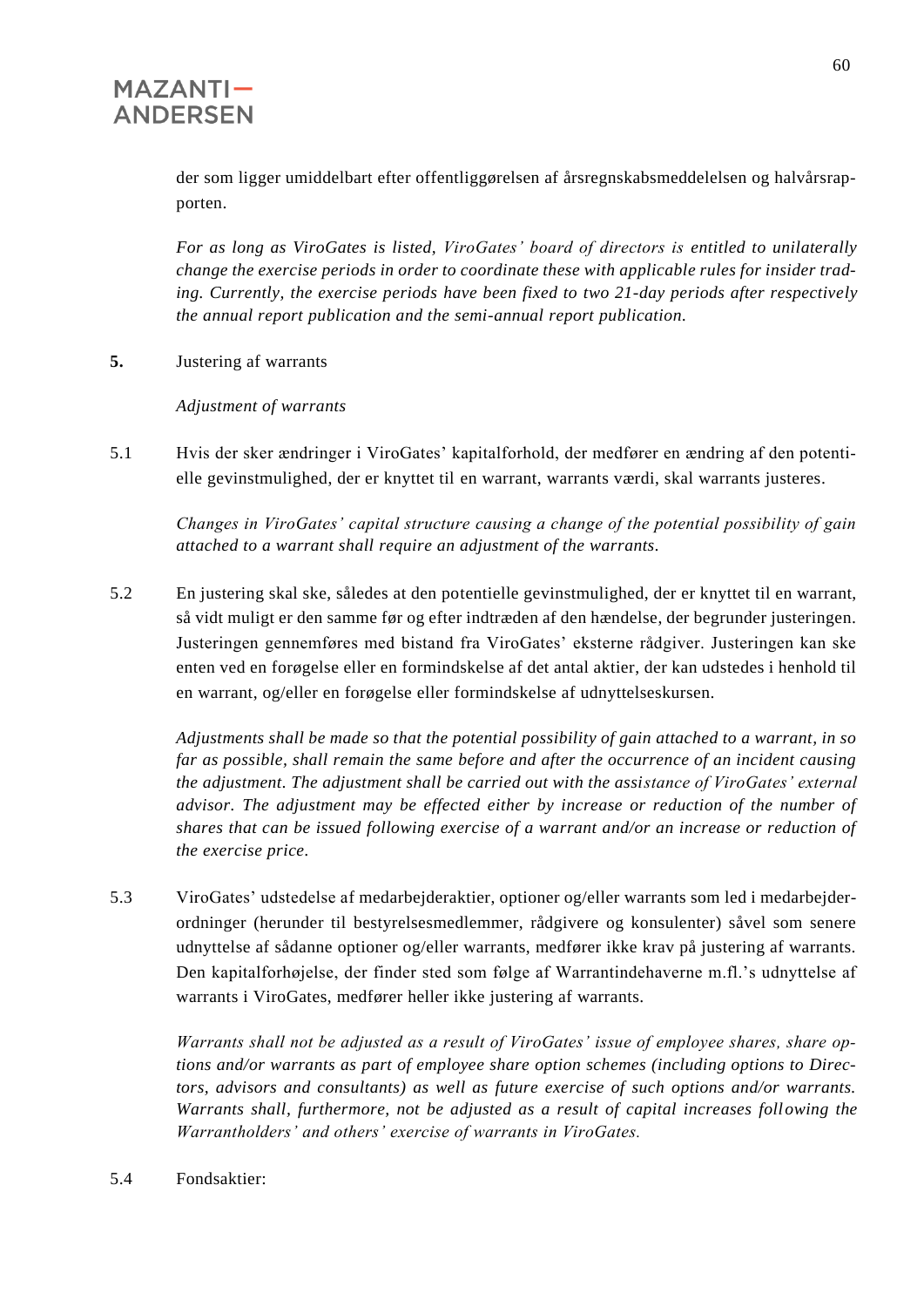#### *Bonus shares*

Hvis det besluttes at udstede fondsaktier i ViroGates, skal warrants justeres således: *If it is decided to issue bonus shares in ViroGates, warrants shall be adjusted as follows:* Udnyttelsesprisen på enhver endnu ikke udnyttet warrant ganges med faktoren: *The exercise price for each warrant not yet exercised shall be multiplied by the factor:*  $\alpha = \frac{A_{-}}{A_{-}}$  $\ddot{\phantom{0}}$  $(A+B)$ 

og antallet af endnu ikke udnyttede warrants ganges med faktoren:

*and the number of warrants not yet exercised shall be multiplied by the factor:*

- 1
- $\alpha$

hvor:

A = den nominelle aktiekapital før udstedelsen af fondsaktier, og

 $B =$  den samlede nominelle værdi på fondsaktierne.

*where:*

*A = the nominal share capital before issue of bonus shares, and*

*B = the total nominal value of bonus shares.*

Hvis det justerede antal aktier ikke er hele tal, skal der afrundes nedad til det nærmeste hele tal.

*If the adjusted number of shares does not amount to whole numbers, the number shall be rounded down to the nearest whole number.*

5.5 Kapitalændringer til en anden kurs end markedskursen:

*Changes of capital at a price different from the market price:*

Hvis det besluttes at forhøje eller nedsætte aktiekapitalen i ViroGates til en kurs under mar-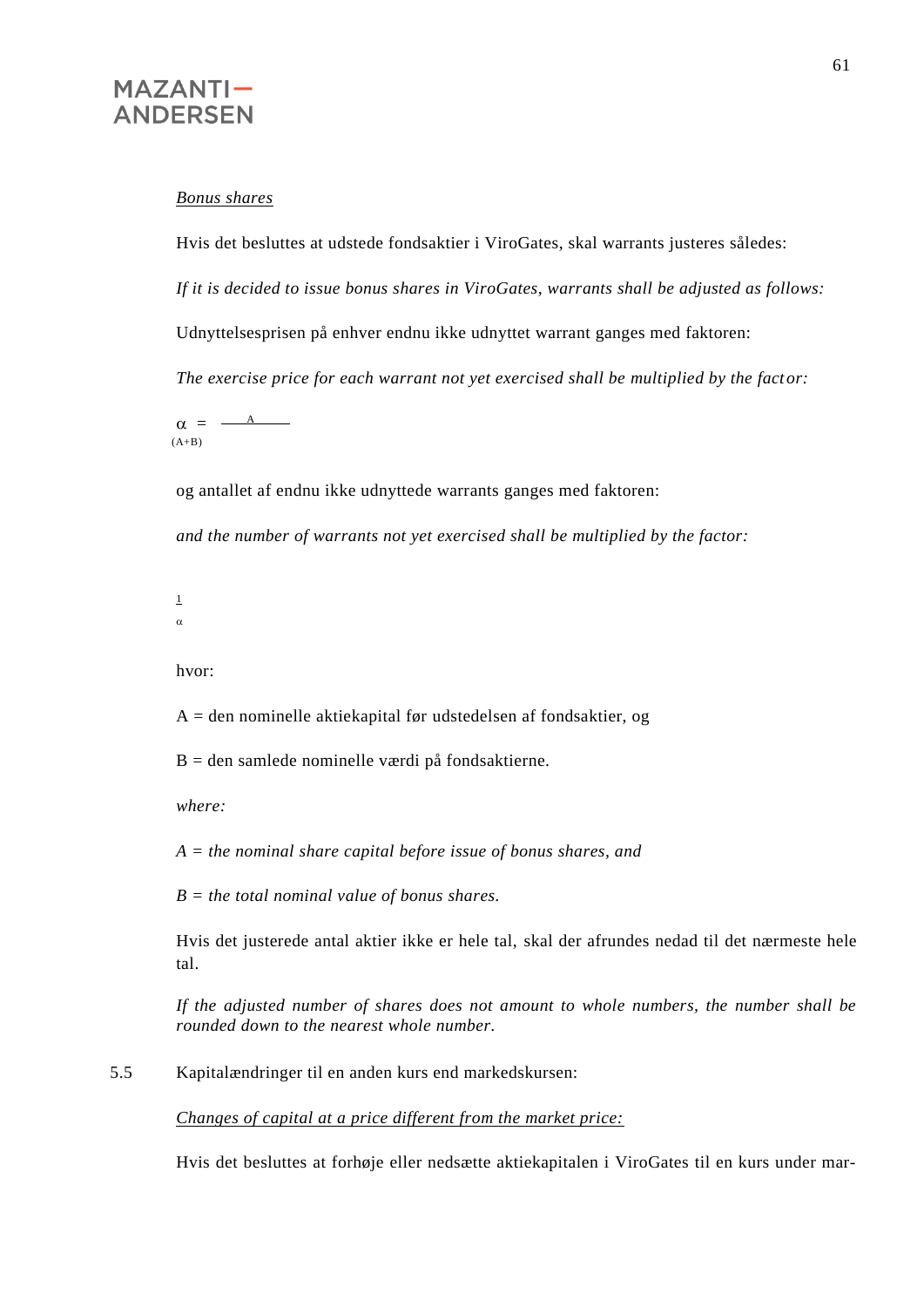kedskursen (vedrørende kapitalnedsættelser også til over markedskursen), skal warrants justeres således:

*If it is decided to increase or reduce the share capital in ViroGates at a price below the market price (in relation to capital decreases also above the market price), warrants shall be adjusted as follows:*

Udnyttelsesprisen på enhver endnu ikke udnyttet warrant ganges med faktoren:

*The exercise price for each non-exercised warrant shall be multiplied by the factor:*

 $\alpha = \frac{(A_x K) + (B x T)}{2}$  $(A+B)$  x K

og antallet af endnu ikke udnyttede warrants ganges med faktoren:

*and the number of non-exercised warrants shall be multiplied by the factor:*

1  $\alpha$ 

hvor:

*where:*

 $A =$  den nominelle aktiekapital før ændringen i kapitalen

 $B =$  den nominelle ændring i aktiekapitalen

 $\ddot{\phantom{0}}$ 

 $K =$  aktiens markedskurs / lukkekurs dagen forinden annoncering af ændringen i aktiekapitalen, og

 $T =$  tegningskurs/nedsættelseskurs ved ændringen i aktiekapitalen

*A = nominal share capital before the change in capital*

*B = nominal change in the share capital*

*K = market price / closing price of the share on the day prior to the announcement of the change in the share capital, and*

*T = subscription price/reduction price in relation to the change in the share capital*

Hvis det det justerede antal aktier ikke er et helt tal, skal der afrundes nedad til det nærmeste hele tal.

*If the adjusted exercise price and/or the adjusted number of shares does not amount to whole numbers, each number shall be rounded down to the nearest whole number.*

5.6 Ændringer i den enkelte akties pålydende værdi:

*Changes in the nominal value of each individual share:*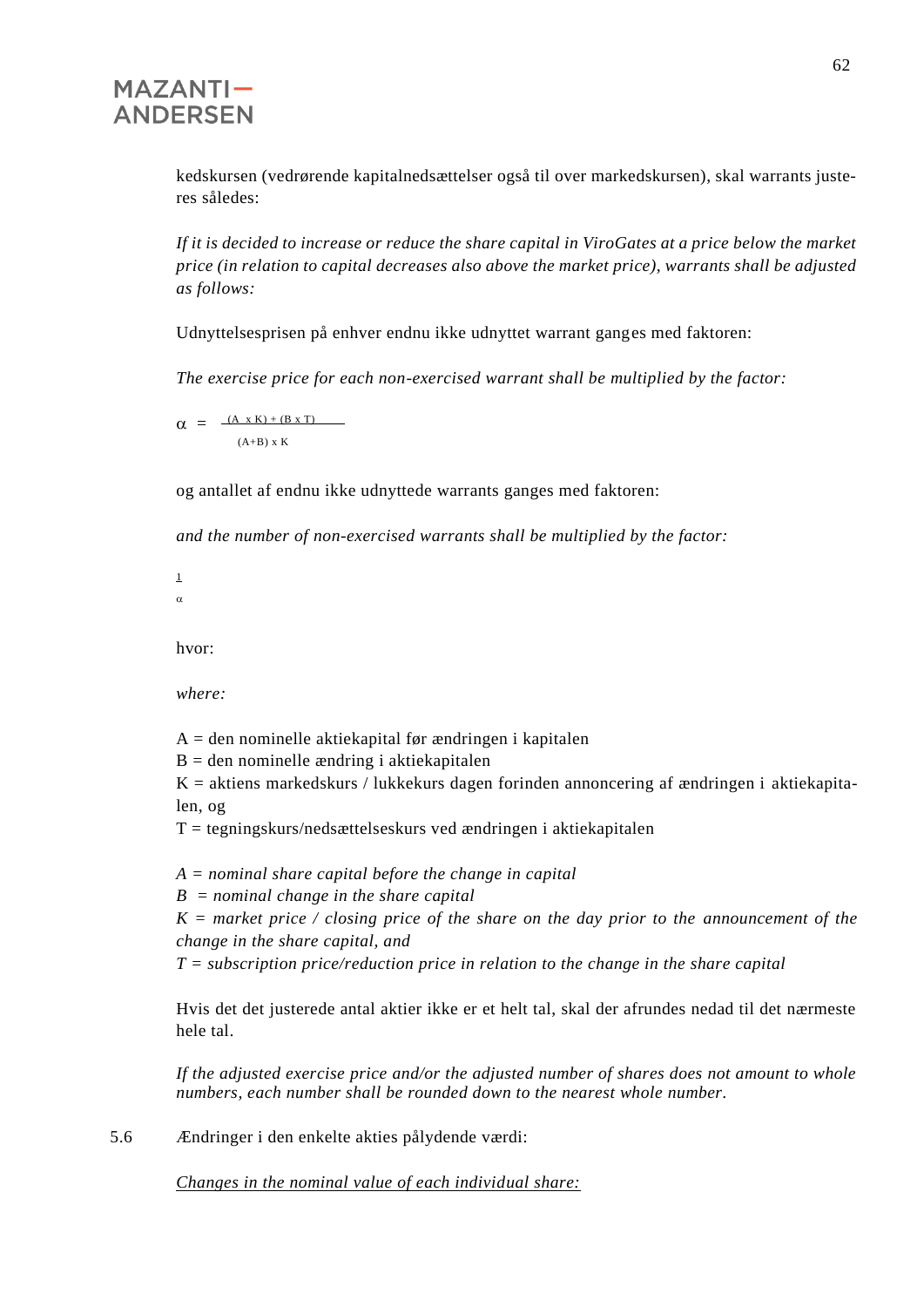Hvis det besluttes at ændre aktiernes pålydende værdi, skal warrants justeres således:

*If it is decided to change the nominal value of the shares, warrants shall be adjusted as follows:*

Udnyttelsesprisen på enhver endnu ikke udnyttet warrant ganges med faktoren:

*The exercise price for each non-exercised warrant shall be multiplied by the factor:*

 $\alpha = \frac{A_{\text{max}}}{A_{\text{max}}}$ B

 $\ddot{\phantom{0}}$ 

og antallet af endnu ikke udnyttede warrants ganges med faktoren:

*and the number of non-exercised warrants shall be multiplied by the factor:*

1  $\alpha$ 

hvor:

*where:*

A = den enkelte akties nominelle værdi efter ændringen, og  $B =$  den enkelte akties nominelle værdi før ændringen

*A = nominal value of each share after the change, and B = nominal value of each share before the change*

Hvis det justerede antal aktier ikke er et helt tal, skal der afrundes nedad til det nærmeste hele tal.

*If the adjusted number of shares does not amount to a whole number, the number shall be rounded down to the nearest whole number.*

5.7 Udbetaling af udbytte:

*Payment of dividend:*

Hvis det besluttes at udbetale udbytte, skal den del af udbyttet, der overstiger 10% af egenkapitalen, medføre en justering af udnyttelsesprisen efter denne formel:

*If it is decided to pay dividends, the part of the dividends exceeding 10 per cent of the equity capital shall lead to adjustment of the exercise price according to the following formula:*

 $E2 = E1 - \frac{U - Umax}{I}$  $\ddot{\phantom{0}}$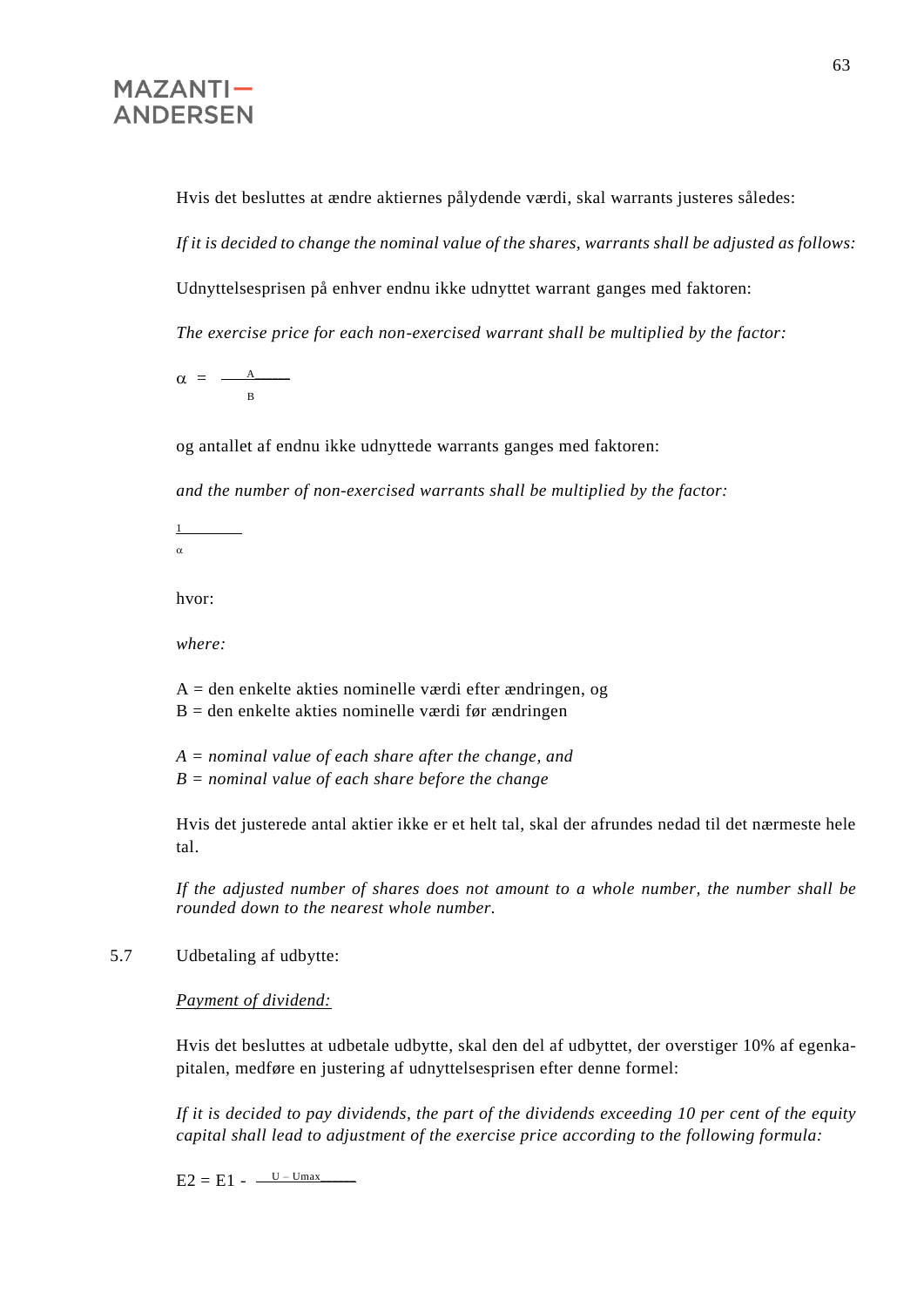hvor:

*where:*

| $E2 =$ | den justerede udnyttelsespris                    |
|--------|--------------------------------------------------|
| $E1 =$ | den oprindelige udnyttelsespris                  |
| $U =$  | det udbetalte udbytte                            |
|        | Umax = $10\%$ af egenkapitalen, og               |
| $A =$  | det samlede antal aktier i ViroGates             |
|        |                                                  |
| $E2 =$ | the adjusted exercise price                      |
| $E1 =$ | the original exercise price                      |
| $U =$  | dividends paid out                               |
|        | $U$ max = 10 per cent of the equity capital, and |
| $A =$  | total number of shares in ViroGates              |

A

Den egenkapital, der skal lægges til grund ved ovenstående justering, er egenkapitalen i henhold til den årsrapport, der godkendes på den generalforsamling, hvor udbyttet godkendes, før udbytte er afsat i årsrapporten.

*The equity capital that shall form the basis of the adjustment above is the equity capital stipulated in the Annual Report to be adopted at the general meeting where dividends shall be approved before allocation hereof has been made in the Annual Report.*

5.8 Andre ændringer i ViroGates' kapitalforhold:

*Other changes in ViroGates' capital position:*

Hvis der sker andre ændringer i ViroGates' kapitalforhold, der medfører en ændring i warrants økonomiske værdi, skal (medmindre andet er angivet ovenfor) warrants justeres, således at ændringen ikke påvirker warrants økonomiske værdi.

*In the event of other changes in ViroGates' capital position causing changes to the financial value of warrants, warrants shall (save as provided above) be adjusted in order to ensure that the changes do not influence the financial value of the warrants.*

Den beregningsmetode, der skal anvendes ved justeringen, fastsættes af en af bestyrelsen valgt ekstern rådgiver.

*The calculation method to be applied to the adjustment shall be decided by an external advisor appointed by the Board of Directors.*

Det præciseres, at forhøjelse eller nedsættelse af ViroGates' aktiekapital til markedskurs ikke medfører, at der skal finde regulering sted af tegningskursen eller antallet af aktier, der kan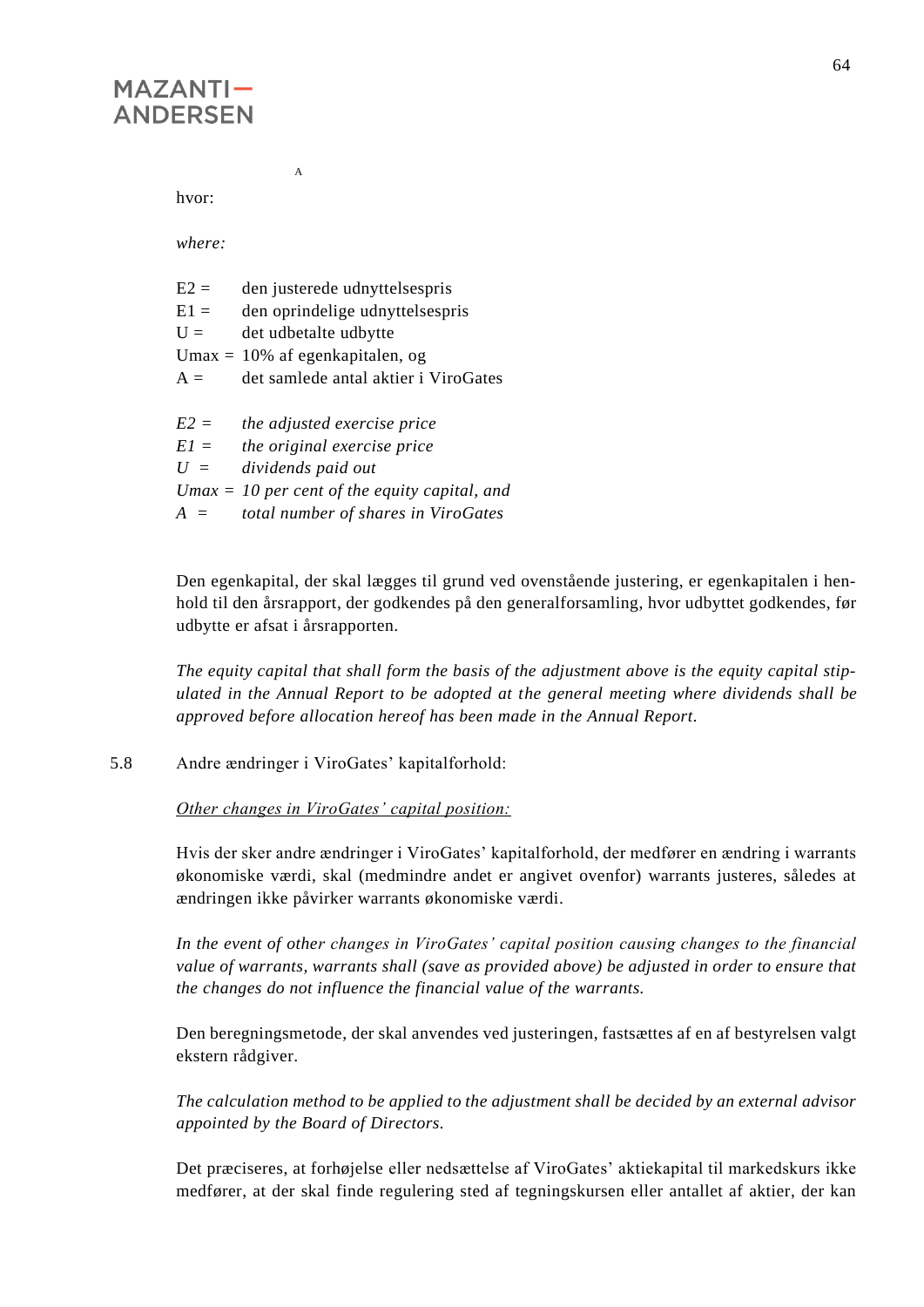

#### tegnes.

*It is emphasized that increase or reduction of ViroGates' share capital at market price does not lead to an adjustment of the subscription price or the number of shares to be subscribed.*

#### 5.9 Likvidation:

*Winding-up:*

Hvis ViroGates bliver likvideret, fremskyndes optjeningstidspunktet for alle uudnyttede warrants, således at Warrantindehaveren kan udnytte warrants i en ekstraordinær udnyttelsesperiode umiddelbart før den pågældende transaktion finder sted.

*Should ViroGates be liquidated, the vesting time for all non-exercised warrants shall be changed so that the Warrantholder may exercise his/her warrants in an extraordinary exercise period immediately preceding the relevant transaction.*

5.10 Fusion og spaltning:

#### *Merger and split:*

Hvis ViroGates indgår i en fusion som det fortsættende selskab, bliver warrants ikke påvirket, medmindre der i forbindelse med fusionen sker en kapitalforhøjelse til en anden kurs end markedskursen, idet warrants i så fald justeres i henhold til pkt. 5.5.

*If ViroGates merges as the continuing company, warrants shall remain unaffected unless, in connection with the merger, the capital is increased at a price other than the market price and in that case warrants shall be adjusted in accordance with clause 5.5.*

Hvis ViroGates fusionerer som det ophørende selskab eller bliver spaltet, kan det fortsættende selskab vælge én eller en kombination af disse muligheder:

*If ViroGates merges as the terminating company or is split, the continuing company may choose one or a combination of the following possibilities:*

• Warrantindehaveren kan umiddelbart inden fusionen/spaltningen udnytte alle ikke udnyttede warrants (inklusive warrants der endnu ikke er optjent), eller

*The Warrantholder may exercise all non-exercised warrants (inclusive of warrants not yet vested) immediately before the merger/split, or*

• warrants bliver erstattet af nye aktieinstrumenter i de(t) fortsættende selskab(er) af tilsvarende økonomisk værdi før skat. Ved spaltning kan de fortsættende selskaber selv bestemme, i hvilke(t) selskab(er) Warrantindehaverne skal modtage de nye aktieinstrumenter.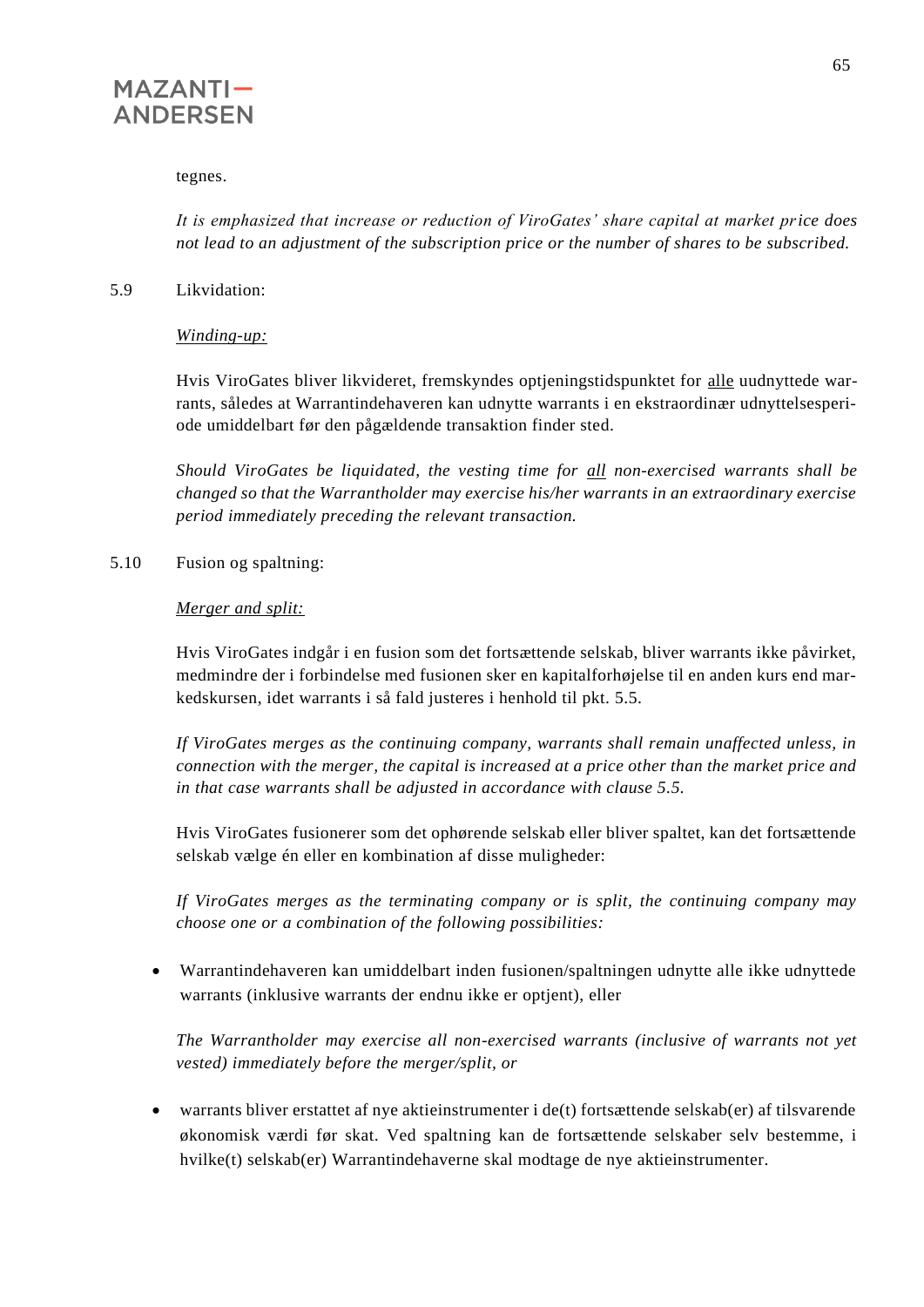*New share instruments in the continuing company/companies of a corresponding financial pre-tax value shall replace the warrants. On split the continuing companies may decide in which company/companies the Warrantholders shall receive the new share instruments.*

5.11 Salg og aktieombytning:

#### *Sale and exchange of shares:*

Hvis mere end 50% af aktiekapitalen i ViroGates bliver solgt eller indgår i en aktieombytning, kan ViroGates vælge én eller en kombination af disse muligheder:

*If more than 50 per cent of the share capital in ViroGates is sold or is part of a share swap, ViroGates may choose one or a combination of the following possibilities:*

• Warrantindehaveren kan umiddelbart inden salget/aktieombytningen udnytte alle ikke-udnyttede warrants, der ikke er bortfaldet (inklusive warrants der endnu ikke er optjent). Herudover indtræder der en pligt, hvorefter Warrantindehaverne skal sælge de tegnede aktier på samme vilkår som de øvrige aktiehavere (ved salg).

*The Warrantholder may exercise all non-exercised warrants that are not declared null and void (inclusive of warrants not yet vested) immediately before the sale/swap of shares. Furthermore, the Warrantholder shall undertake an obligation to sell the subscribed shares on the same conditions as the other shareholders (when selling).*

• Tildelte warrants erstattes af aktieinstrumenter i det erhvervende selskab af tilsvarende økonomisk værdi før skat.

*Share instruments in the acquiring company of a corresponding pre-tax value shall replace the issued warrants.*

5.12 Fælles bestemmelser vedrørende 5.9–5.11:

#### *Common provisions regarding 5.9-5.11:*

ViroGates er forpligtet til at give Warrantindehaveren skriftlig meddelelse, hvis en af de ovenfor nævnte transaktioner finder sted. Når Warrantindehaveren har modtaget den skriftlige meddelelse, har Warrantindehaveren – i de tilfælde, hvor Warrantindehaveren ekstraordinært kan udnytte warrants, jf. 5.9-5.11 – 2 uger til skriftligt at informere ViroGates om, hvorvidt han/hun vil gøre brug af tilbuddet. Hvis Warrantindehaveren ikke har givet ViroGates skriftligt svar inden 2-ugers fristen eller undlader at betale inden for den betalingsfrist, der er fastsat, bortfalder warrants uden yderligere varsel og uden kompensation.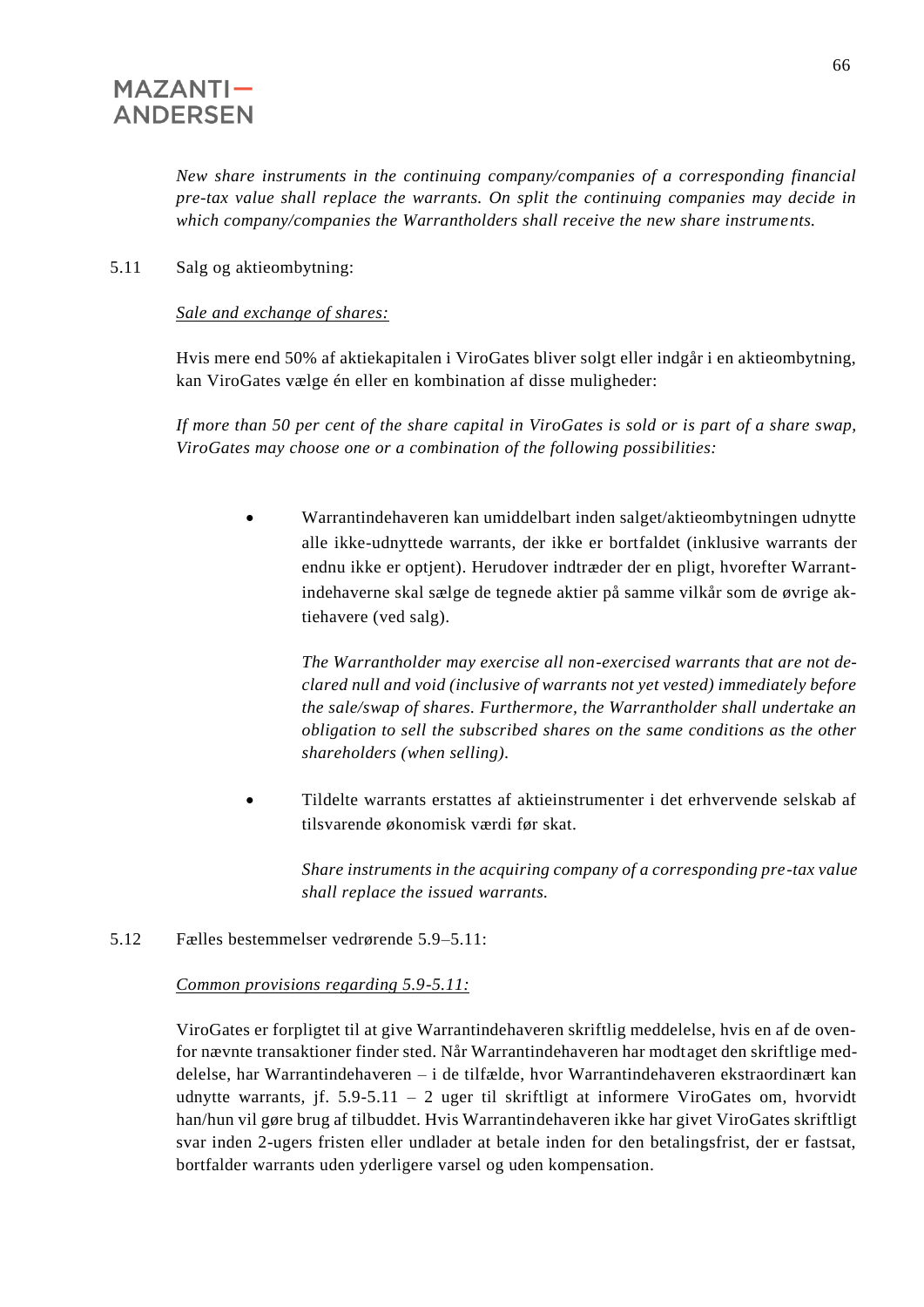*If one of the transactions mentioned above is made, ViroGates shall inform the Warrantholder hereof by written notice. Upon receipt of the written notice, the Warrantholder shall have 2 weeks – in cases where the Warrantholder may extraordinarily exercise warrants, see 5.9-5.11 – to inform ViroGates in writing whether he/she will make use of the offer. If the Warrantholder has not answered ViroGates in writing within the limit of 2 weeks or fails to pay within the fixed time, warrants shall become null and void without further notice or compensation.*

Warrantindehaverens rettigheder i anledning af en beslutning truffet af et kompetent organ i selskabet, jf. 5.9-5.11, er betinget af, at den relevante beslutning efterfølgende registreres i Erhvervsstyrelsen, hvis registrering er en gyldighedsbetingelse.

*The Warrantholder's rights in connection with decisions made by any competent company body, see 5.9-5.11, shall be contingent on subsequent registration of the relevant decision with the Danish Business Authority provided that registration is a condition of its validity.*

**6.** Overdragelse, pantsætning og kreditorforfølgning

#### *Transfer, pledge and enforcement*

6.1 Tildelte warrants kan ikke gøres til genstand for udlæg, overdrages eller på anden måde overføres, ej heller i forbindelse med bodeling, og hverken til eje eller til sikkerhed, uden bestyrelsens samtykke. Warrantindehaverens warrants kan dog overgå til Warrantindehaverens ægtefælle/samlever og/eller livsarvinger i tilfælde af Warrantindehaverens død. Det er en betingelse herfor at modtageren underskriver den til enhver tid gældende ejeraftale.

*Issued warrants shall not be subject to charging orders, transfer of any kind, including in connection with division of property on divorce or legal separation, for ownership or as security without the consent of the Board of Directors. The Warrantholder's warrants may, however, be transferred to the Warrantholder's spouse/cohabitant and/or issue in the event of the Warrantholder's death. It is a condition precedent that the recipient signs the at any time applicable shareholders' agreement.*

**7.** Tegning af nye aktier ved udnyttelse af warrants

*Subscription for new shares by exercise of warrants*

7.1 Tegning af nye aktier ved udnyttelse af tildelte warrants finder sted ved, at Warrantindehaveren afleverer en af ViroGates udarbejdet udnyttelsesmeddelelse til ViroGates senest kl. 16 den sidste dag i den relevante udnyttelsesperiode. Udnyttelsesmeddelelsen skal være udfyldt med alle informationer. Udnyttelsesprisen for de nye aktier, der skal betales ved et kontant indskud, skal være modtaget af selskabet senest på den sidste dag i den relevante udnyttelsesperiode.

*Subscription for new shares by exercise of issued warrants must be made through submission by the Warrantholder no later than the last day of the relevant exercise period at 16:00 to*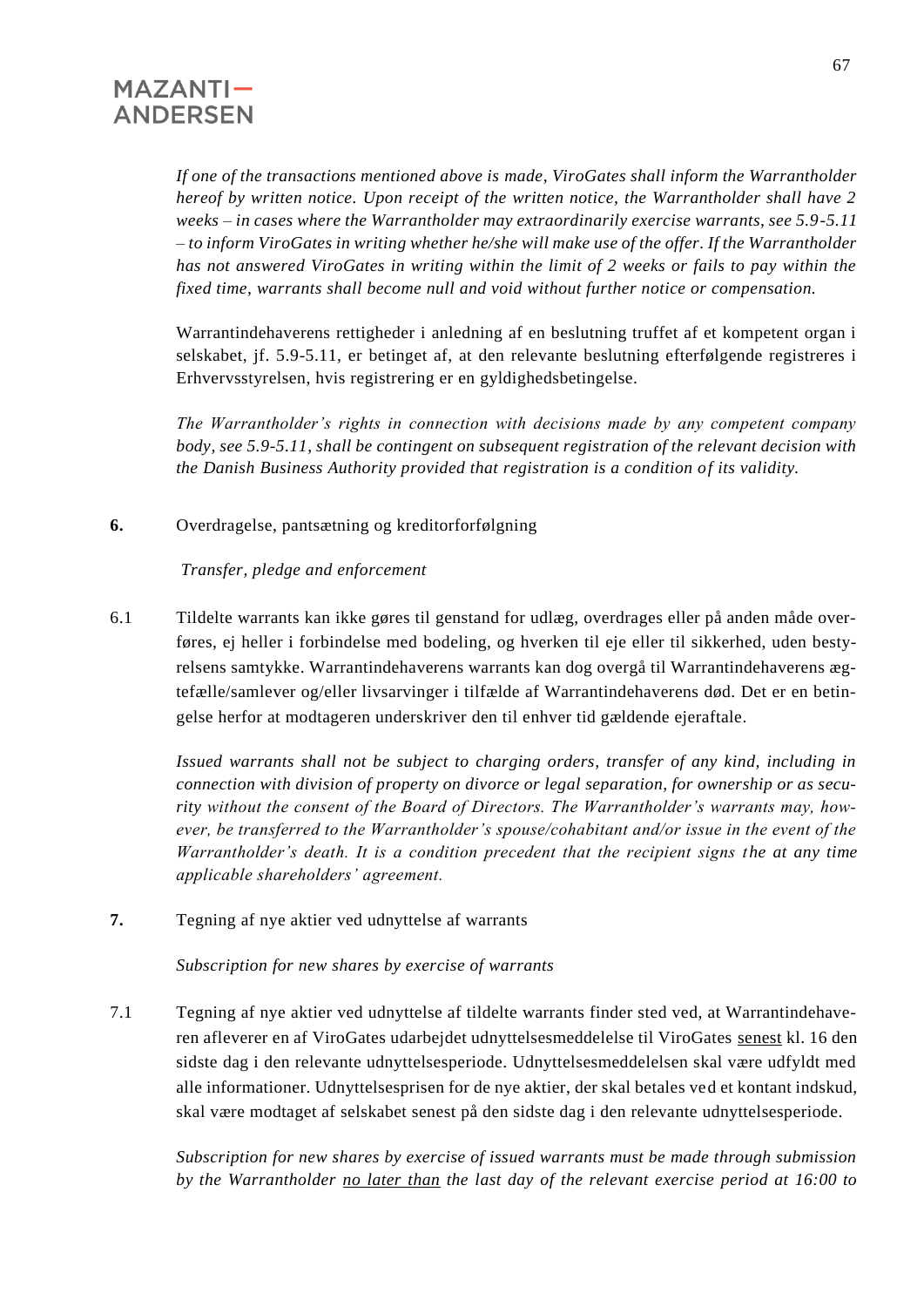*ViroGates of an exercise notice drafted by ViroGates. The exercise notice shall be filled in with all information. The company must have received the exercise price for the new shares, payable as a cash contribution, by the last day of the relevant exercise period.*

7.2 Hvis den i pkt. 7.1 angivne frist overskrides, enten således at udnyttelsesmeddelelsen i udfyldt stand eller betalingen ikke er ViroGates i hænde inden kl. 16 på den sidste dag i udnyttelsesperioden, anses tegningen for ugyldig, og Warrantindehaveren kan i denne situation ikke anses for herved at have udnyttet sine warrants for en eventuel efterfølgende udnyttelsesperiode.

*If the limitation period set forth in clause 7.1 expires as a result of ViroGates not having received the filled-in exercise notice or the payment by 16:00 of the last day of the exercise period, the subscription shall be deemed invalid, and in this situation the Warrantholder shall not be considered as having exercised his/her warrants for a possible subsequent exercise period.*

7.3 De warrants, som Warrantindehaveren ikke har udnyttet rettidigt, bortfalder uden varsel og uden kompensation.

*Warrants not exercised by the Warrantholder in due time, shall become null and void without notice or compensation.*

7.4 Når den kapitalforhøjelse, som udnyttelsen af warrants har medført, er registreret i Erhvervsstyrelsen, modtager Warrantindehaveren bevis for sit ejerskab til aktier i ViroGates.

*When the capital increase caused by exercise of warrants has been registered with the Danish Business Authority, the Warrantholder shall receive proof of his shareholding in ViroGates.*

**8.** De nye aktiers rettigheder

 *The rights of new shares*

8.1 De nye aktier, der tegnes ved udnyttelse af tildelte warrants, skal i enhver henseende være ligestillet med de nuværende aktier i ViroGates i henhold til de til enhver tid gældende vedtægter for ViroGates, hvoraf for tiden gælder følgende:

*New shares subscribed for by exercise of issued warrants shall in every respect have the same rights as the present shares in ViroGates in accordance with the Articles of Association for ViroGates in force from time to time. For the time being, the following shall apply:*

• at ViroGates' aktionærer ikke skal have fortrinsret til tegning af warrants,

*That ViroGates' shareholders shall hold no pre-emptive rights to subscribe for warrants;*

• at ViroGates' aktionærer ikke skal have fortrinsret til tegning af nye aktier, der udstedes på grundlag af warrants,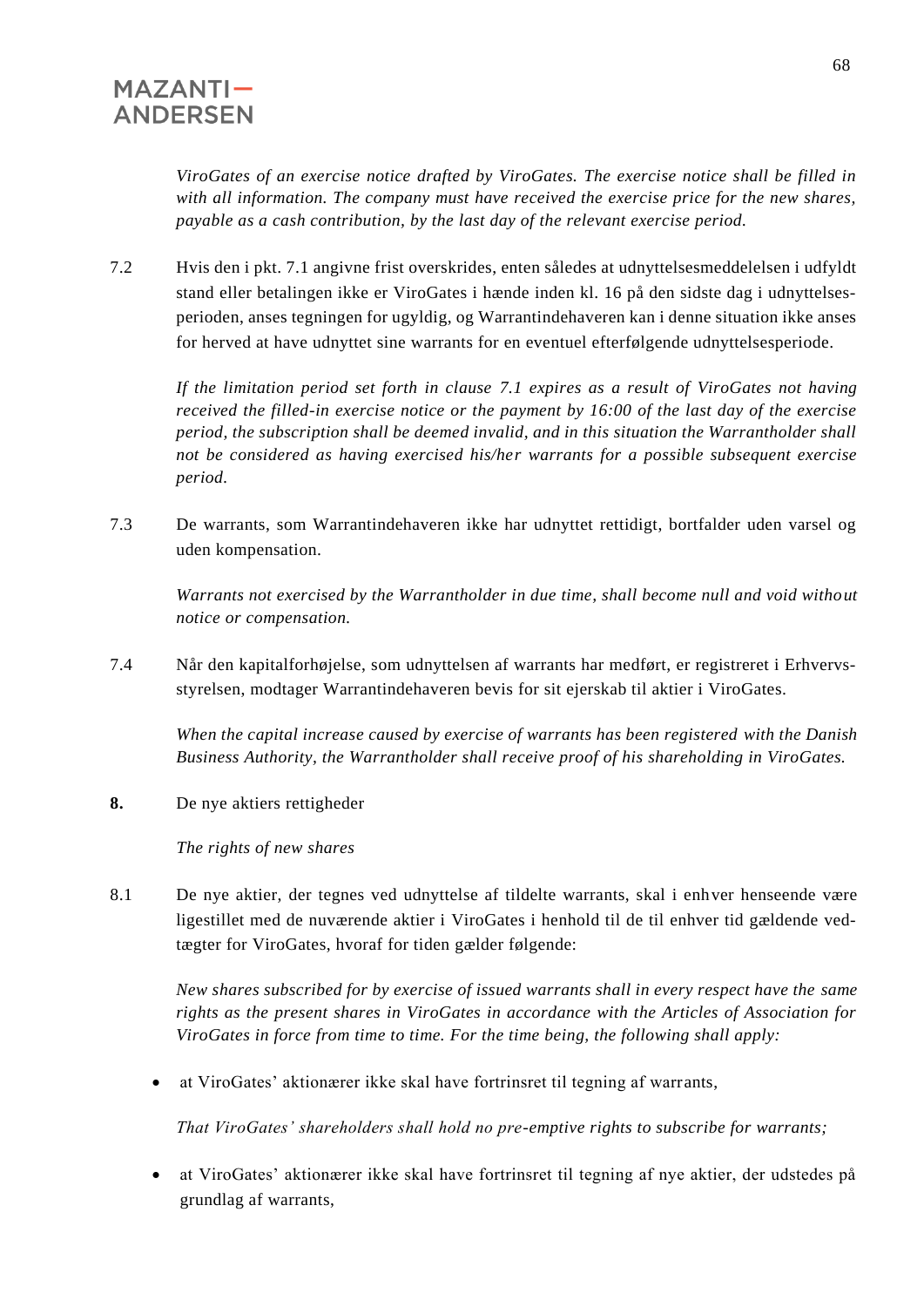*That ViroGates' shareholders shall hold no pre-emptive rights to subscribe for new shares issued on the basis of warrants;*

• at aktiernes størrelse skal udgøre 1 kr. eller multipla heraf,

*That the face value of each share shall be DKK 1 or multiples hereof;*

• at aktierne er omsætningspapirer og der gælder ingen indskrænkninger i aktiernes omsættelighed. Aktierne skal lyde på navn og skal noteres på navn i ViroGates' ejerbog. Ejerbogen føres af VP Securities, CVR nr. 21 59 93 36. Ingen aktier har særlige rettigheder. Aktierne udstedes i papirløs form gennem og registreres hos VP Securities A/S. Udbytte udbetales gennem VP Securities A/S. Rettigheder vedrørende aktierne skal anmeldes til VP Securities A/S efter de herom gældende regler.

*That the shares shall be negotiable instruments and the transfer of shares shall not be subject to restrictions. The shares shall be issued in the name of the holder and shall be entered into ViroGates' shareholders' register. The shareholders' register shall be kept by VP Securities A/S, Company reg. no. 21 59 93 36. No shares confer preferential rights on its holder. The shares shall be issued in dematerialized form and be registered with VP Securities A/S. Dividend is paid through VP Securities A/S. Rights over the shares shall be notified to VP Securities A/S in accordance with applicable rules;*

• at nye aktier udstedt ved udnyttelsen af warrants giver ret til udbytte og andre rettigheder i ViroGates fra tidspunktet for kapitalforhøjelsens registrering i Erhvervsstyrelsen.

*That new shares issued as a result of exercise of warrants shall carry the right to dividend and other rights in ViroGates from the time of registration of the capital increase with the Danish Business Authority.*

8.2 ViroGates afholder omkostninger i forbindelse med udstedelsen af warrants og senere udnyttelse heraf. ViroGates' omkostninger forbundet med udstedelsen af warrants og den hertil hørende kapitalforhøjelse anslås til kr. 35.000.

*ViroGates shall pay all costs connected with granting of warrants and later exercise thereof. ViroGates' costs in connection with issue of warrants and the related capital increase are estimated to DKK 35,000.*

**9.** Skattemæssige konsekvenser

*Tax implications*

9.1 De skattemæssige konsekvenser forbundet med Warrantindehaverens tegning eller udnyttelse af warrants er ViroGates uvedkommende.